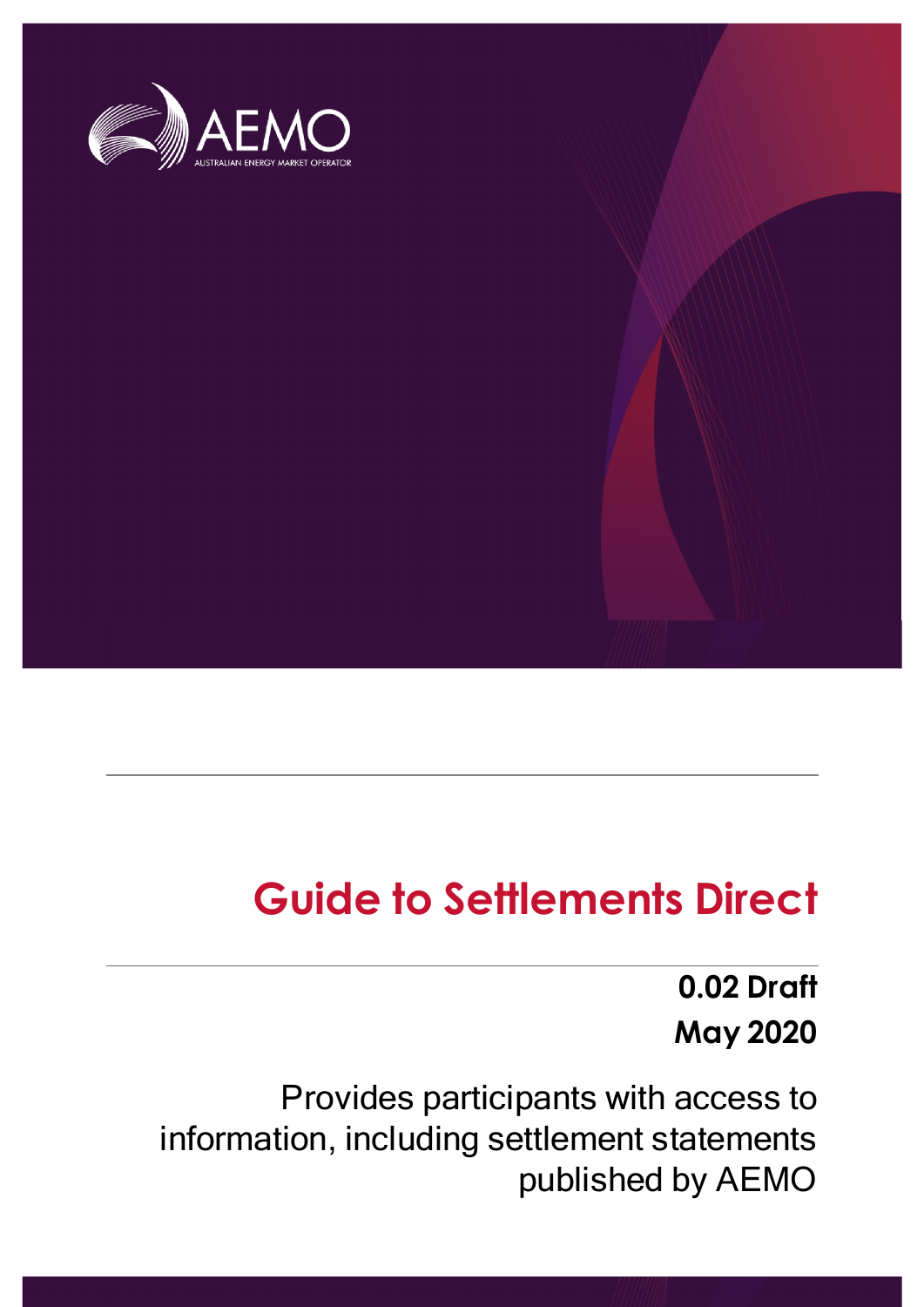# **Important Notice**

#### <span id="page-1-0"></span>**PURPOSE**

This Guide to Settlements Direct (Guide), prepared by AEMO, provides guidance for Settlements Direct under the National National Electricity Rules (Rules).

#### **NO RELIANCE OR WARRANTY**

This document does not constitute legal or business advice, and should not be relied on as a substitute for obtaining detailed advice about the National Gas or Electricity Law, the Rules or any other applicable laws, procedures or policies. While AEMO has made every effort to ensure the quality of the information in this Guide, neither AEMO, nor any of its employees, agents and consultants make any representation or warranty as to the accuracy, reliability, completeness, currency or suitability for particular purposes of that information.

#### **LIMITATION OF LIABILITY**

To the maximum extent permitted by law, AEMO and its advisers, consultants and other contributors to this Guide (or their respective associated companies, businesses, partners, directors, officers or employees) are not liable (whether by reason of negligence or otherwise) for any errors, omissions, defects or misrepresentations in this document, or for any loss or damage suffered by persons who use or rely on the information in it.

#### **TRADEMARK NOTICES**

Microsoft is a trademark of Microsoft Corporation in the United States and/or other countries. Oracle and Java are registered trademarks of Sun Microsystems, Inc. in the U.S. and other countries.

#### **DISTRIBUTION**

Available to the public.

#### **DOCUMENT IDENTIFICATION**

Business custodian: Team Lead, NEM Settlements, Strategy and Markets IT custodian: Team Lead, Settlements and Prudential Systems Prepared by: Technology, Technical Writers

#### **VERSION HISTORY**

Version 0.02 Initial creation. Last update: Monday, 11 May 2020 4:21 PM

#### **DOCUMENTS MADE OBSOLETE**

The release of this document changes any previous versions of Guide to Settlements Direct.

#### **FEEDBACK**

Your feedback is important and helps us improve our services and products. To suggest improvements, please contact AEMO's support hub.

© 2020 Australian Energy Market Operator Limited.

The material in this publication may be used in accordance with the copyright permissions on AEMO's website.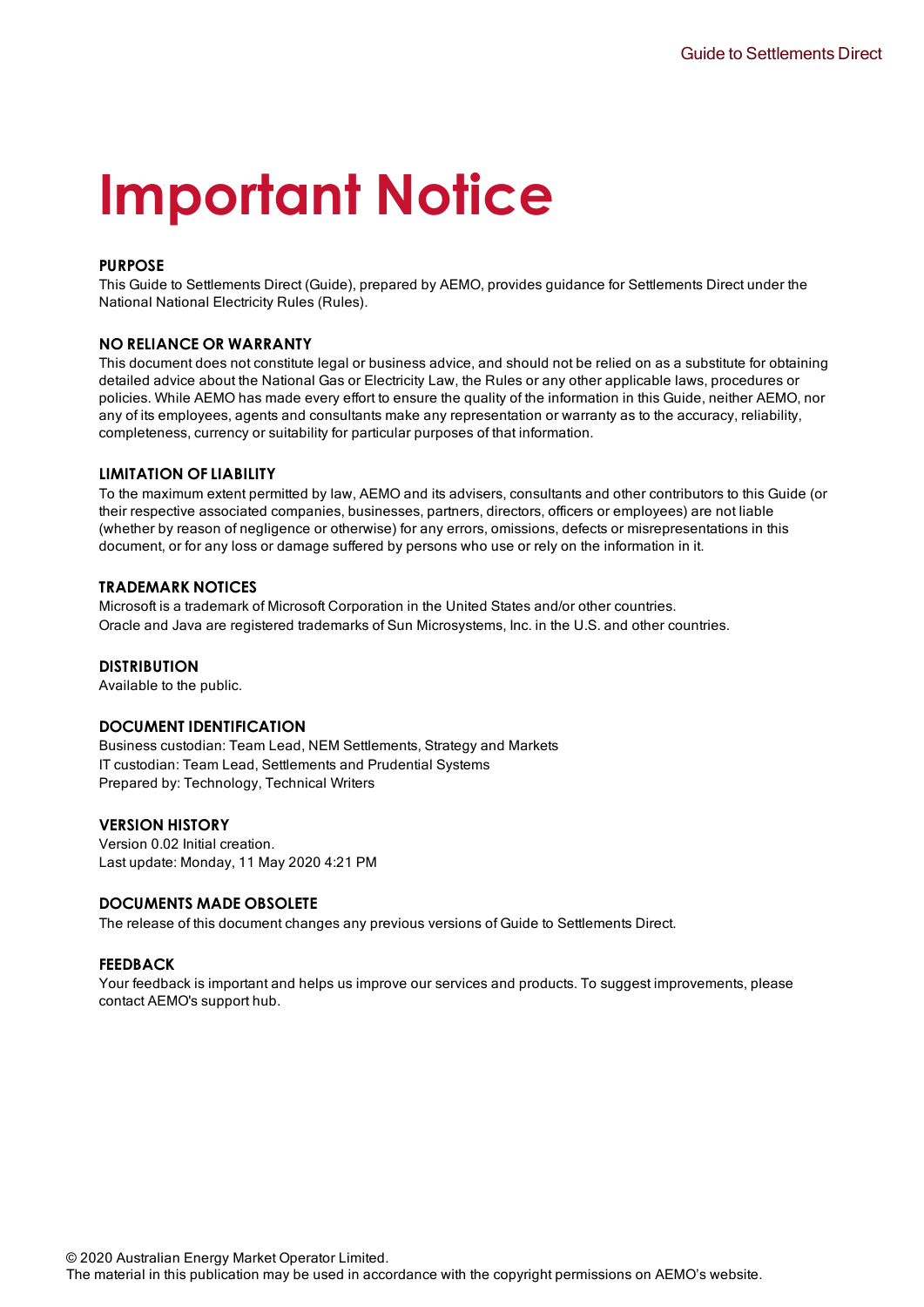# **Contents**

| How can L |  |
|-----------|--|
|           |  |
|           |  |
|           |  |
|           |  |
|           |  |
|           |  |
|           |  |
|           |  |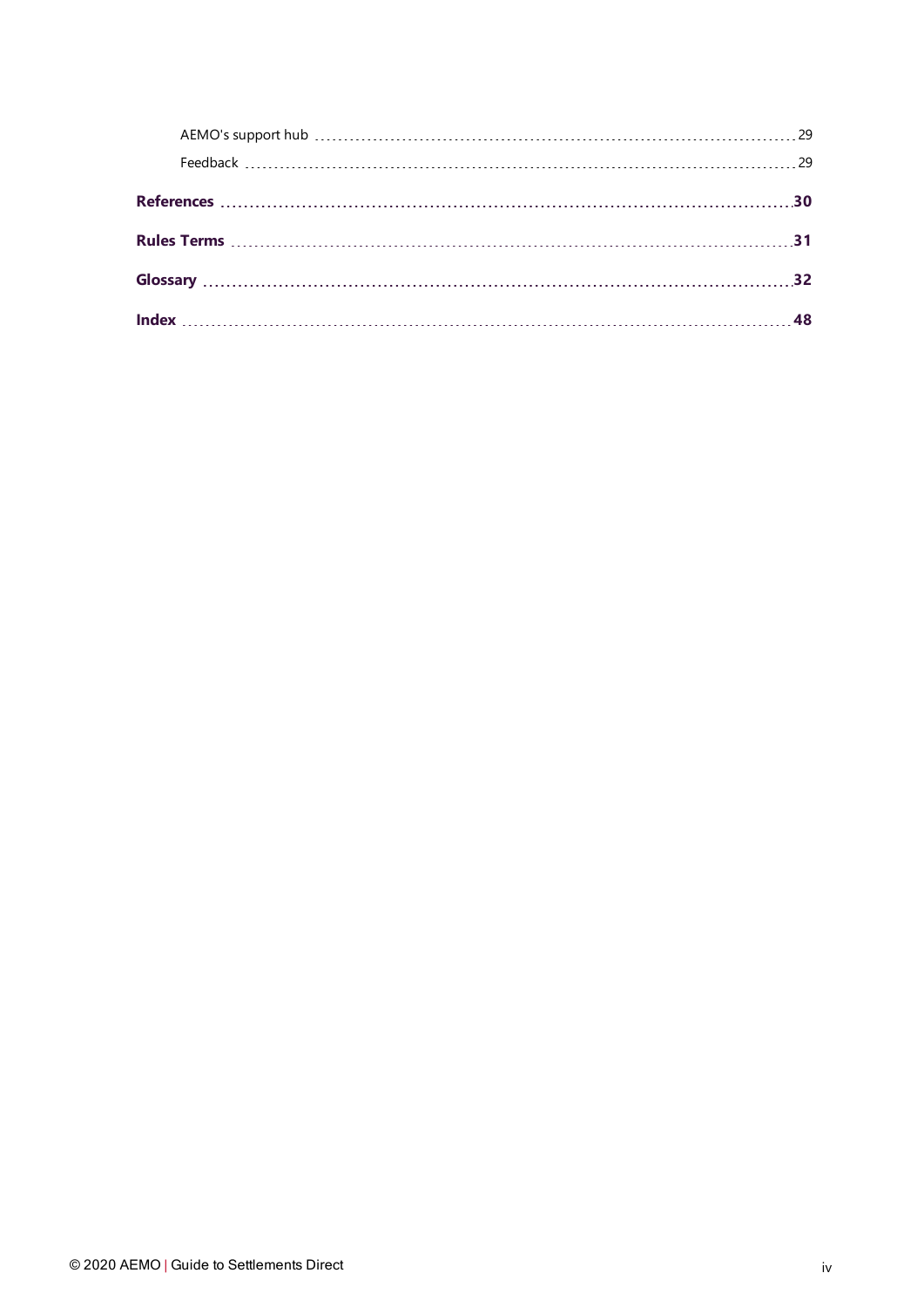# <span id="page-4-0"></span>**Introduction**

# <span id="page-4-1"></span>**Purpose**

Settlements Direct provides participants with access to information including settlement statements published by AEMO.

# <span id="page-4-2"></span>**Audience**

This guide is for participants requiring an understanding of the Settlements Direct web interface in the EMMS Web Portal.

# <span id="page-4-3"></span>**What's in this guide**

- [Introduction](#page-4-0) above describes the purpose, audience, what's in the guide and how to use this guide.
- [Chapter](#page-6-0) 1 Need to know on page 3 explains what you need to know before you start using Settlements Direct.
- Chapter 2 About [Settlements](#page-8-0) Direct on page 5 explains the Settlements Direct web application, who it is for, and how to access it, and how to use the common interface features such as selecting a unit ID, date and so on.
- Chapter 3 Using [Settlements](#page-10-0) Direct on page 7 provides the details on the Data Access, Subscriptions and Message Delivery Log pages and the steps to use them.
- [Settlements](#page-21-0) Direct FAQ on page 18 provides the answers to some frequently asked questions relating to the Settlements Direct web page.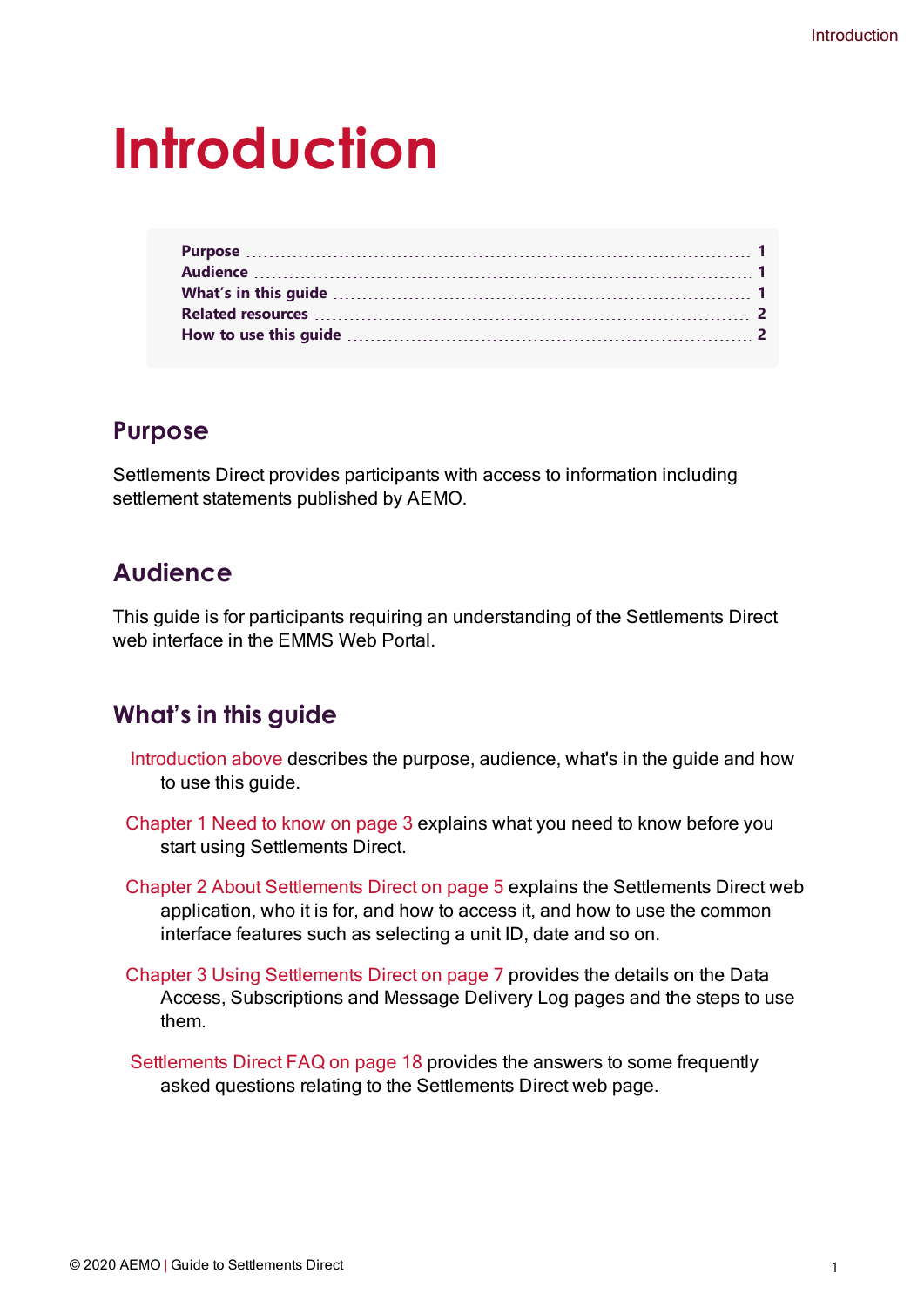Appendix: Category and Type Values for [NEM Settlements](#page-24-0) on page 21 provides a list of Categories and Types in Settlement Direct web page

[Needing](#page-30-0) Help on page 27 provides information to assist participants with IT related issues, requesting assistance from AEMO, and using the Set Participant option.

[References](#page-33-0) on page 30 contains a list of resources mentioned throughout this guide.

Glossary on page 31 explains the terms and abbreviations used throughout this guide.

# <span id="page-5-0"></span>**Related resources**

<span id="page-5-2"></span>Guide to User Rights Management, assists Participant Administrators to manage their Participant User's access to AEMO's systems. It also explains how to set up single user IDs for use with the Set Participant function in AEMO's web portals.

You can find resources on AEMO's website.

# <span id="page-5-1"></span>**How to use this guide**

- This guide is written in plain language for easy reading.
- Where there is a discrepancy between the National Electricity Rules, and information or a term in this document, the National Electricity Rules takes precedence.
- Where there is a discrepancy between the Procedures, and information or a term in this document, the Procedures take precedence.
- <span id="page-5-3"></span>• Text in this format indicates there is a resource on AEMO's website, for details, see [References](#page-33-0) on page 30
- Text in this format indicates a link to a related resource.
- Actions to complete in the web portal interface are bold and dark grey.
- Rules terms used throughout this guide are listed on page  $31$  and defined in the National Electricity Rules.
- Glossary terms are capitalised and have the meanings listed against them (see page 1).
- References to time are Australian Eastern Standard Time (AEST).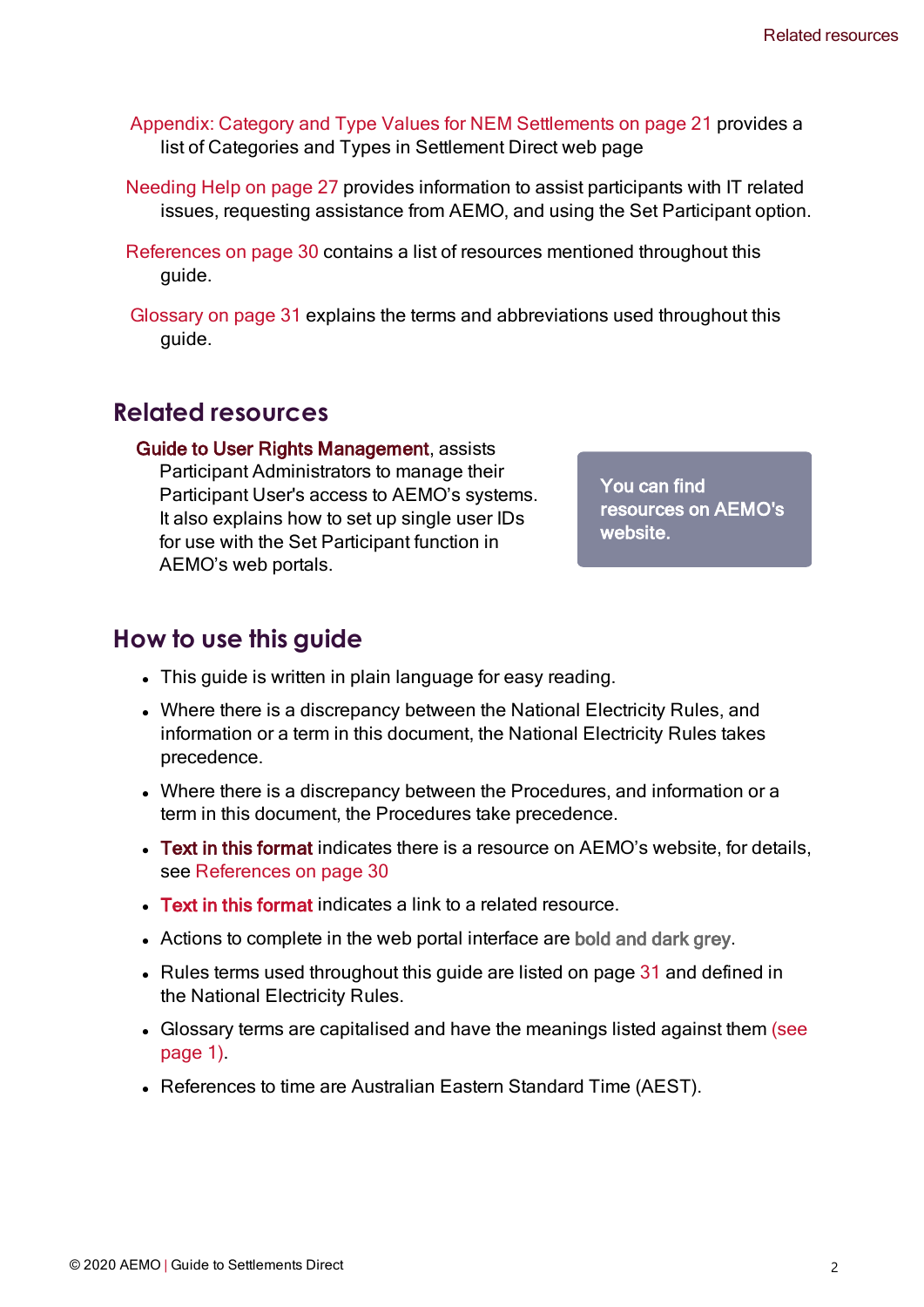# <span id="page-6-0"></span>**Chapter 1 Need to know**

# <span id="page-6-1"></span>**User rights access**

To access Settlements Direct, Participant Users must have the appropriate user rights access. The access right determines the functionalities and transactions you can use to access the web portal, batch interfaces, FTP, and API services.

Participant Administrators (PAs) authorise Participant User access in MSATS. The initial PA is set up by the AEMO system administrator as part of the registration process.

Your company's participant administrator (PA) grants you permission to use NEM Credit Support.

<span id="page-6-3"></span>The MSATS entity required for Settlements Direct access is:

- MMS SETTLEMENTS DIRECT
- MMS SETTLEMENTS DIRECT PUBLISH
- MMS\_SETTLEMENTS\_DIRECT **SUBSCRIBE**

<span id="page-6-2"></span>For more details about participant administration and user rights access, see [Guide](https://aemo.com.au/-/media/Files/Electricity/NEM/Retail_and_Metering/Market_Settlement_And_Transfer_Solutions/Guide_to_User_Rights_Management.pdf) to User Rights [Management](https://aemo.com.au/-/media/Files/Electricity/NEM/Retail_and_Metering/Market_Settlement_And_Transfer_Solutions/Guide_to_User_Rights_Management.pdf).

The combination of Entity and Rights you must have to access the different Settlements Direct options are as follows:

| <b>Settlements Direct</b><br>page | Entity                                                                                     | Right                                |
|-----------------------------------|--------------------------------------------------------------------------------------------|--------------------------------------|
| Data Access                       | MMS SETTLEMENTS DIRECT                                                                     | <b>READ and CREATE</b>               |
| Subscriptions                     | • MMS SETTLEMENTS DIRECT<br><b>SUBSCRIBE</b><br>• MMS SETTLEMENTS DIRECT<br><b>PUBLISH</b> | READ, UPDATE<br>and<br><b>CREATE</b> |
| Message Delivery Log              | MMS SETTLEMENTS DIRECT                                                                     | <b>READ</b>                          |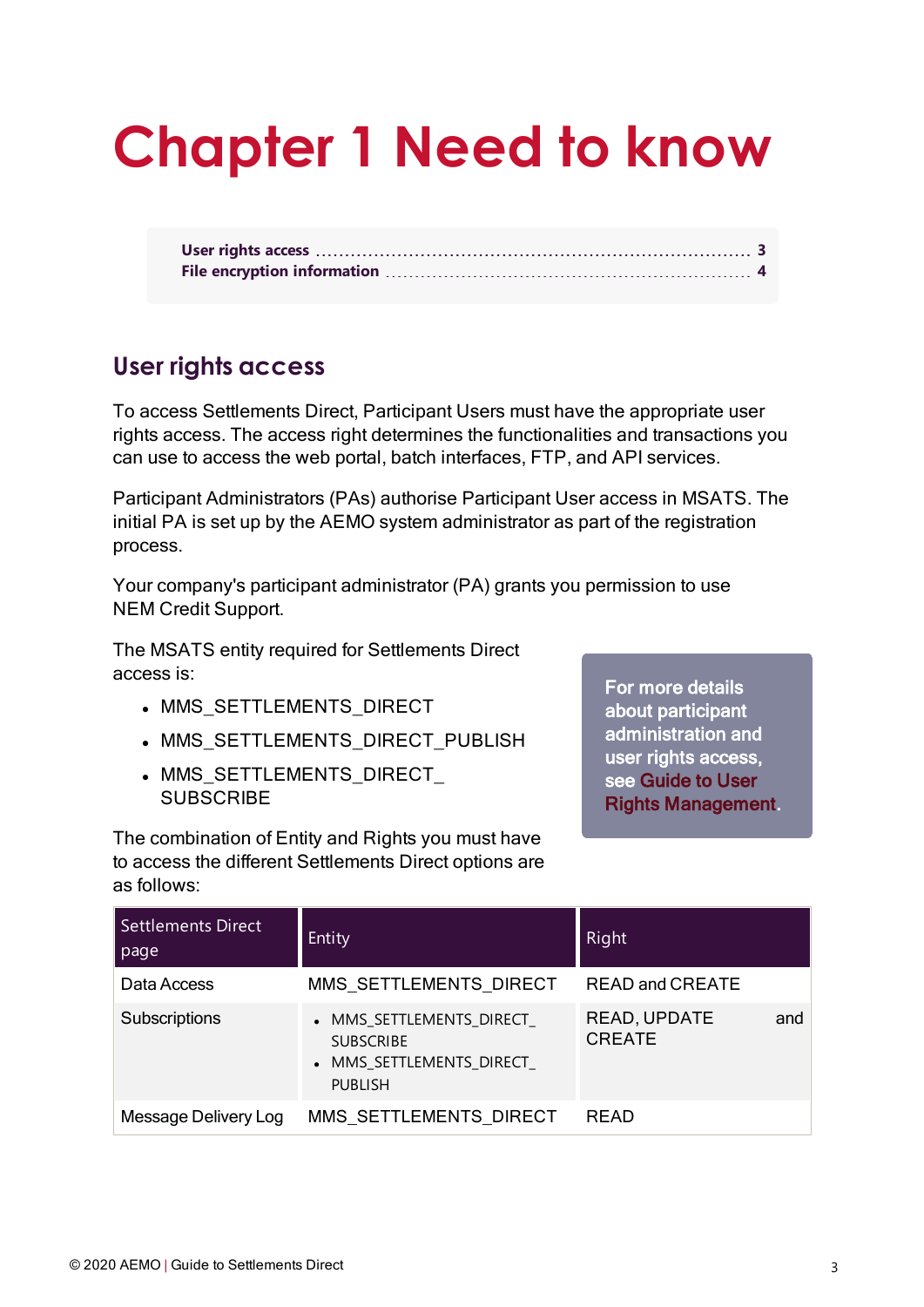# <span id="page-7-4"></span>**Set participant**

Where a Participant User has user rights assigned by more than one Participant ID, the Participant User selects the Participant ID they want to represent using the Set Participant option.

# <span id="page-7-0"></span>**File encryption information**

- <span id="page-7-3"></span>• Files containing private data are compressed and encrypted using 256-bit AES encryption. You need a compression utility like WinZip ®or 7-Zip ® to decompress the file.
- <span id="page-7-1"></span>• Private data is always encrypted for participants with a data sharing agreement. For further information, read Data Sharing in About Data Interchange in the EMMS Web Portal.
- Participants without a data sharing agreement can accept a waiver on the Subscription interface, allowing delivery of private data by unencrypted e-mail. However, AEMO strongly recommends participants always receive private data in an encrypted e-mail.
- <span id="page-7-2"></span>• Confidential data must be treated in accordance with Clause 8.6 of the National Electricity Rules.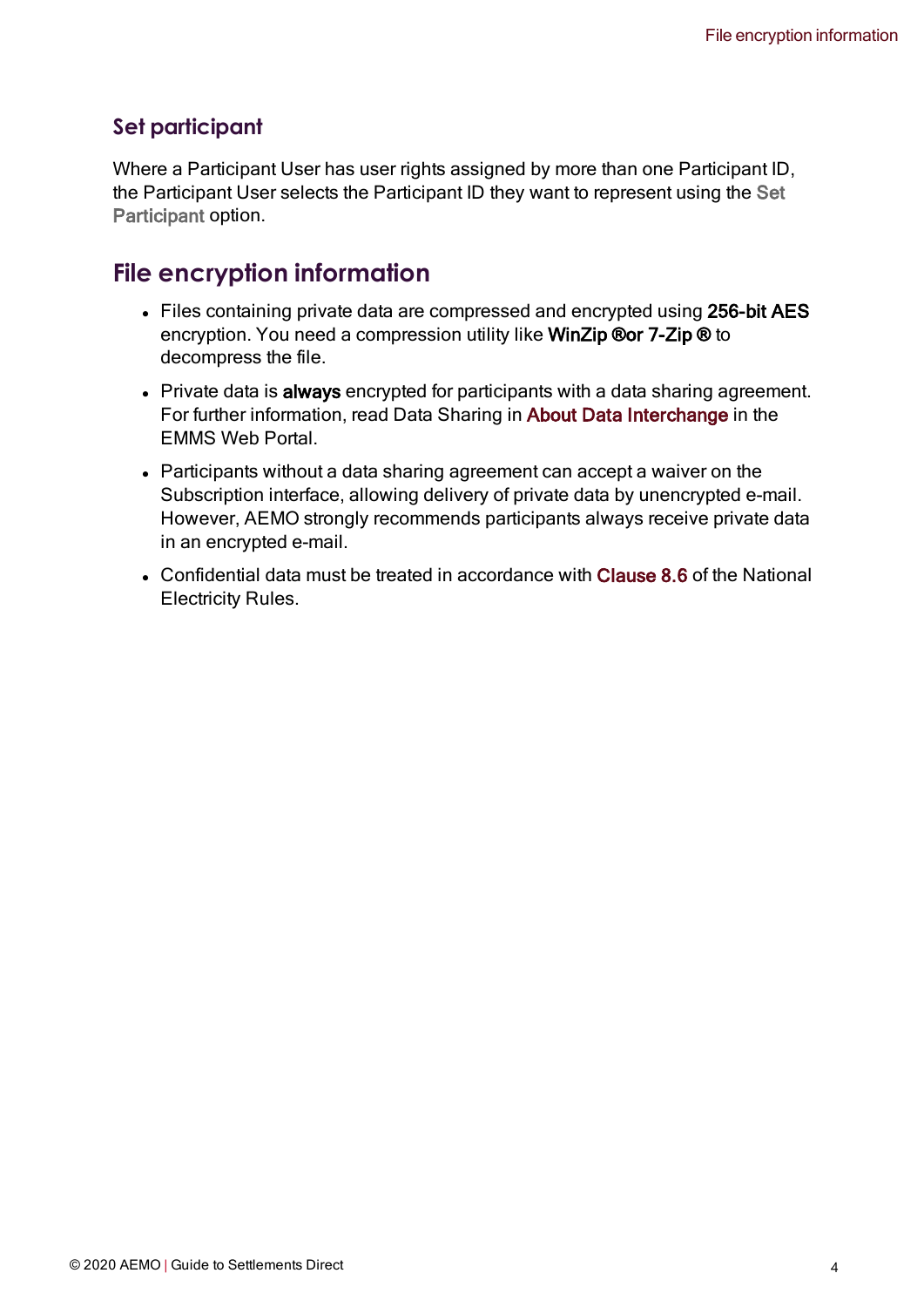# <span id="page-8-0"></span>**Chapter 2 About Settlements Direct**

# <span id="page-8-1"></span>**What Settlements Direct is for**

<span id="page-8-5"></span>Registered participants can use Settlements Direct to perform the following tasks:

- <span id="page-8-6"></span><span id="page-8-4"></span>• Access key information published by AEMO.
- Replace already subscribed to Data Subscription reports relating to Data Interchange on the EMMS file server. For further information, see MMS Data Interchange Guide.
- Subscribe to automatically receive information.
- Automatically notify subscribed contacts when information is available.
- View a history of previously delivered information.
- Access settlement calendars and timetables on AEMO's website.

# <span id="page-8-2"></span>**Who can use Settlements Direct**

Registered Market Participants, and AEMO have access to the information in the system in accordance with the National Electricity Rules.

# <span id="page-8-3"></span>**How to use Settlements Direct**

Settlements Direct is part of AEMO's market software solution. It is a web-based application in the EMMS Web Portal accessed using a web browser.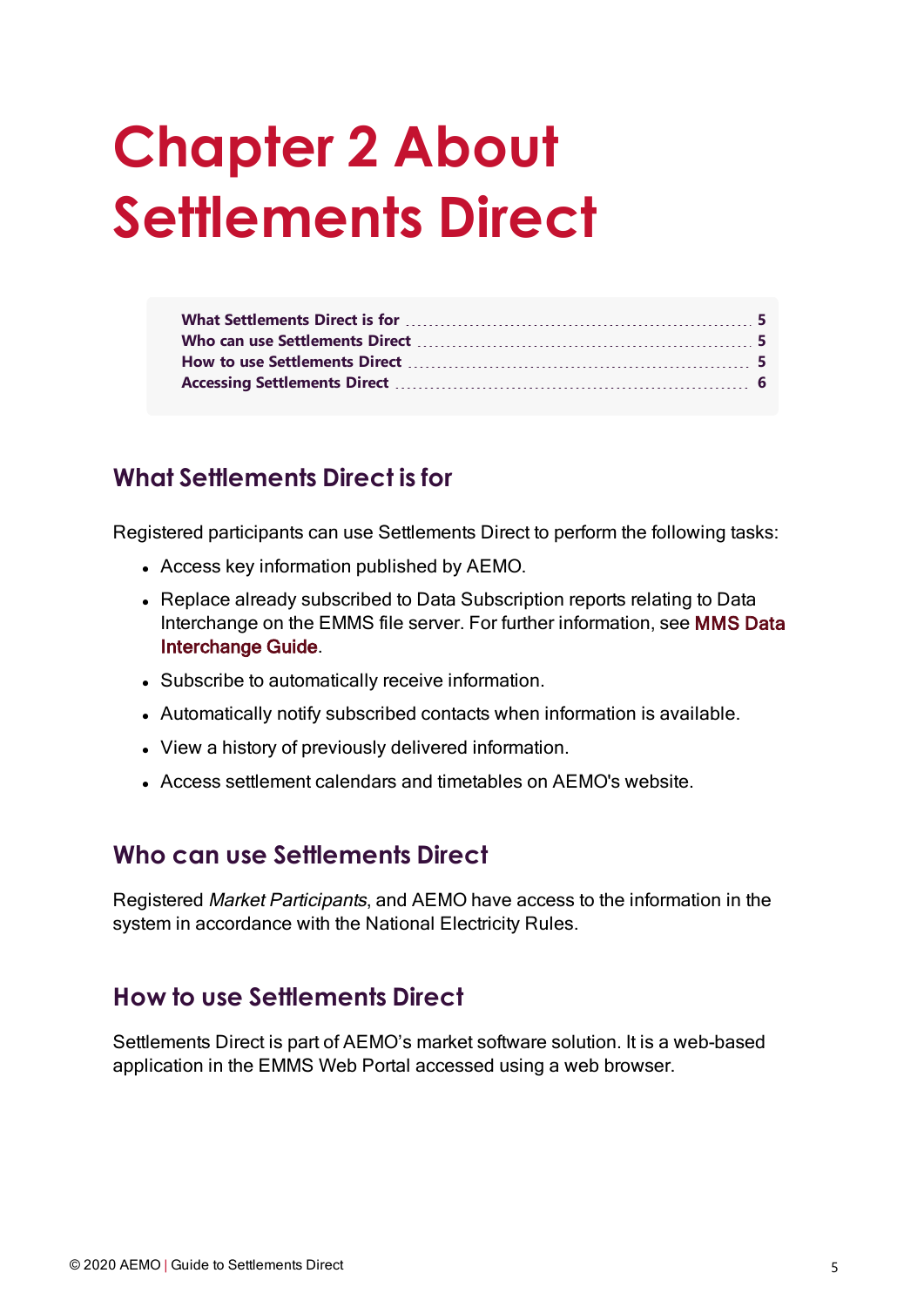# <span id="page-9-0"></span>**Accessing Settlements Direct**

- <span id="page-9-1"></span>1. Using your web browser, access the web portal, either:
	- <sup>o</sup> 5MS Staging:
		- https://portal.5ms.staging.test.marketnet.net.au/#/menu
	- <sup>o</sup> Pre-production: [https://portal.preprod.nemnet.net.au/](https://portal.prod.nemnet.net.au/)
	- <sup>o</sup> Production: <https://portal.prod.nemnet.net.au/>
- <span id="page-9-5"></span>2. Click Energy Market Systems and sign in using the user ID and password provided by your company's Participant Administrator (PA).
- 3. On the left navigation pane, click MMS, then Settlements and then Settlements Direct.
- <span id="page-9-6"></span><span id="page-9-3"></span>4. In the drop-down option, select from the following options:
	- Data Access
	- Subscriptions
	- Message Delivery Log
	- Calendars

<span id="page-9-4"></span><span id="page-9-2"></span>Based on your selection, the web page displays.

| <b>MMS</b>              |   |
|-------------------------|---|
| Market Info             |   |
| Settlements             |   |
| Settlements Direct      |   |
| Data Access             |   |
| Subscriptions           |   |
| Message Delivery Log    |   |
| Calendars               |   |
| <b>View Prudentials</b> | ÷ |
|                         |   |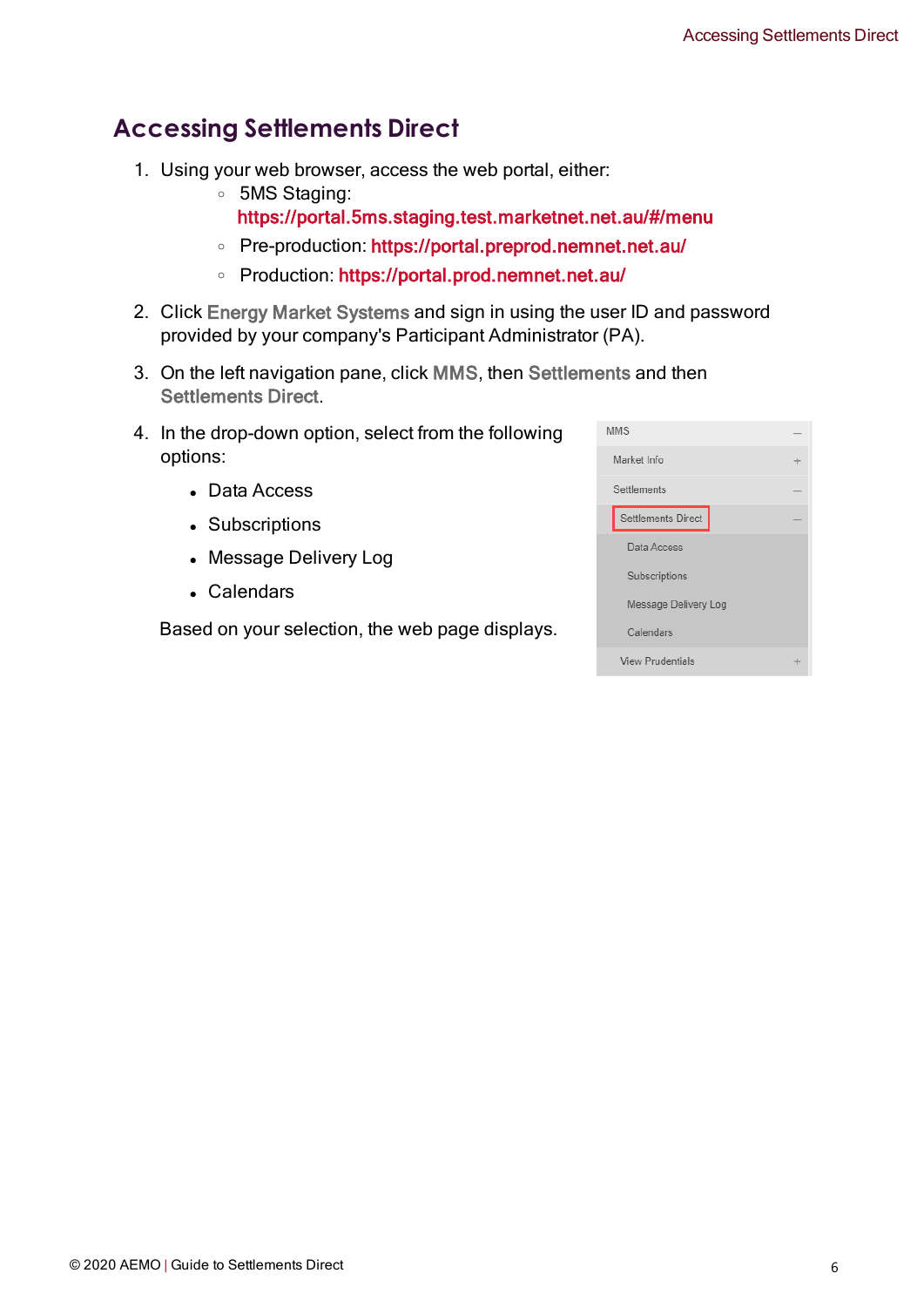# <span id="page-10-0"></span>**Chapter 3 Using Settlements Direct**

# <span id="page-10-1"></span>**Data Access**

The Data Access interface displays available AEMO information allowing you to directly access, or send the information by e-mail. The information is grouped into categories and types, with the option to sort by column heading.

To access Data Access:

- See Accessing [Settlements](#page-9-0) Direct on page 6.
- **.** Click Data Access.



The Data Access page displays.

| <b>Data Access</b> |             | $\overline{\phantom{a}}$        | $\overline{\phantom{a}}$ |
|--------------------|-------------|---------------------------------|--------------------------|
| Category           |             | Select Category<br>$\checkmark$ | Date Delivered From      |
| Type               |             | All Type<br>w                   | Date Delivered To        |
| Search             | Most Recent | Show Filename III               |                          |

| from | e |
|------|---|
| from |   |

# **Using Data Access**

To access data, use the following steps: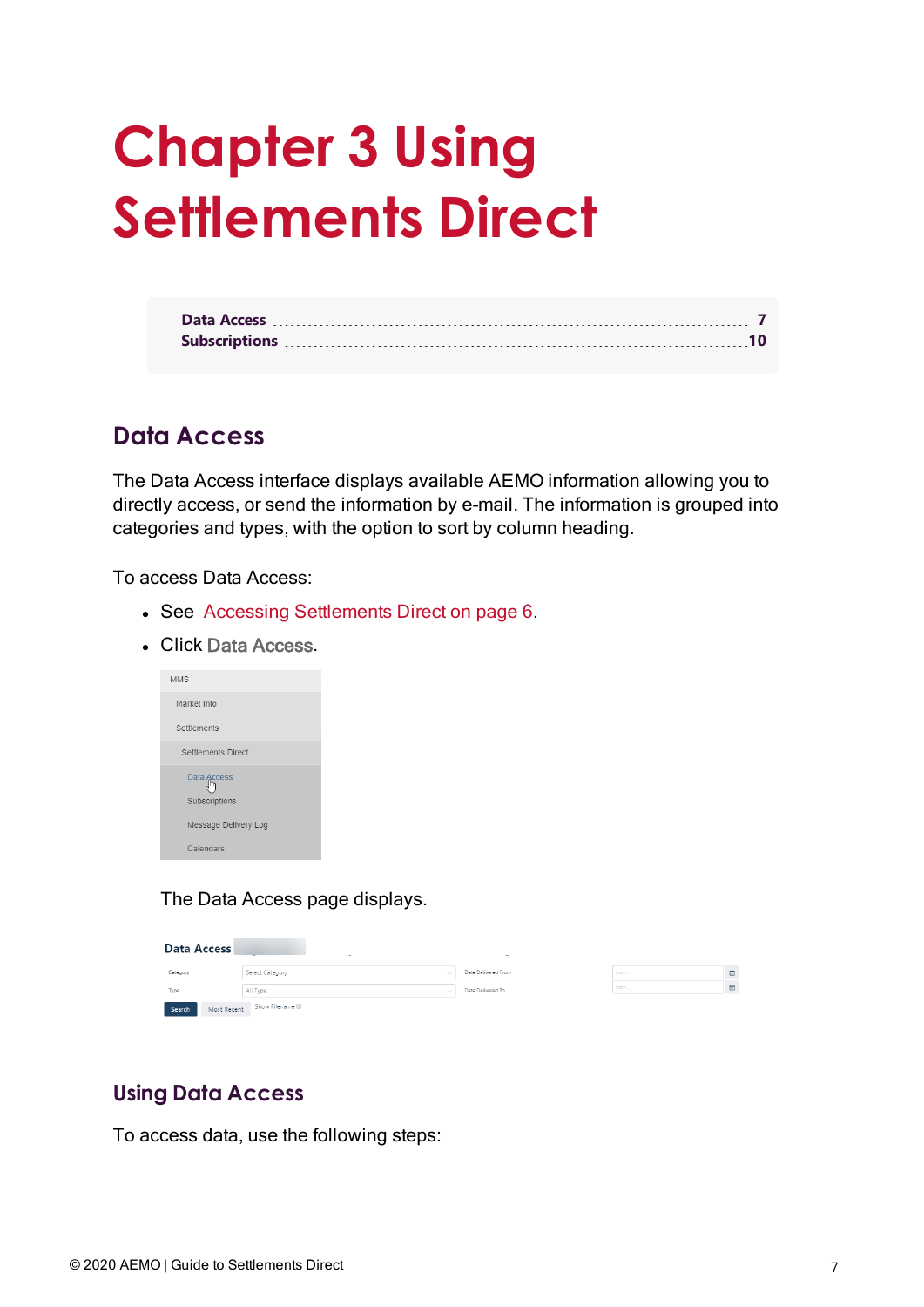- 1. Select the Category using the drop down option.
- 2. Select the Type using the drop down option.

Once you select the type, the Period From and Period To option displays.

- 4. Choose a date range or period required by selecting:
	- <sup>o</sup> a Date Delivered From and Date Delivered To options.
	- <sup>o</sup> the Period From and Period To using the drop down option.

This is a mandatory field, even if you do not select Category and Type, either the Date Delivered **From and Date** Delivered To or the Period From and Period To fields should be included.

| Data Access                       |                               |                                 |                     |                      |                  |                                                   |     |     |                                              |                          |
|-----------------------------------|-------------------------------|---------------------------------|---------------------|----------------------|------------------|---------------------------------------------------|-----|-----|----------------------------------------------|--------------------------|
| Category                          | All Categories                |                                 | Date Delivered From |                      | 01/03/2019 12:00 |                                                   |     |     |                                              |                          |
| Type                              | All Type                      |                                 | Date Delivered To   |                      | 18/02/2020 12:00 | $\begin{array}{c} \square \\ \square \end{array}$ |     |     |                                              |                          |
| Search                            | Most Recent Show Filename III |                                 |                     |                      |                  |                                                   |     |     |                                              |                          |
|                                   |                               |                                 |                     |                      |                  |                                                   |     |     | Select All CSV Select All PDF Select All TXT |                          |
| Category/Type $\div$              |                               | Period $\div$                   | Date Created $\div$ |                      | CSV              |                                                   | PDF | TXT |                                              |                          |
| NEM MMS Data                      |                               | 2019WK27                        | 26/07/2019          |                      | - D              |                                                   |     |     |                                              | à                        |
| NEM MMS Data                      |                               | 2019WK27                        | 26/07/2019          |                      | - D              |                                                   |     |     |                                              |                          |
| NEM MMS Data                      |                               | 2019WK28                        | 26/07/2019          |                      | $-$ 0            |                                                   |     |     |                                              |                          |
| NEM MMS Data                      |                               | 2019WK29                        | 26/07/2019          |                      | - 0              |                                                   |     |     |                                              |                          |
| NEM MMS Data                      |                               | 2019WK29                        | 26/07/2019          |                      | - 0              |                                                   |     |     |                                              |                          |
| NEM MMS Data                      |                               | 2019WK28                        | 26/07/2019          |                      | - D              |                                                   |     |     |                                              |                          |
| NEM MMS Data                      |                               | 2019WK29                        | 26/07/2019          |                      | $-$ 0            |                                                   |     |     |                                              |                          |
| NEM MMS Data                      |                               | 2019WK28                        | 26/07/2019          |                      | $-$ D            |                                                   |     |     |                                              |                          |
| NEM MMS Data                      |                               | 2019WK30                        | 26/07/2019          |                      | - 0              |                                                   |     |     |                                              | $\overline{\phantom{a}}$ |
| Encryption Key (for Email Myself) |                               | E-mail Myself<br>Download Files | Resend Files        | Place on File Server |                  |                                                   |     |     |                                              |                          |

Use the Select all CSV, Select all PDF or Select all TXT buttons to select all available files in the table. These buttons are displayed based on the format of the files available.

To display the filename, toggle the Show Filename checkbox.

The table now displays the filenames of the reports generated.

| Search | Most Recent | Show Filename 凤 |
|--------|-------------|-----------------|
|        |             |                 |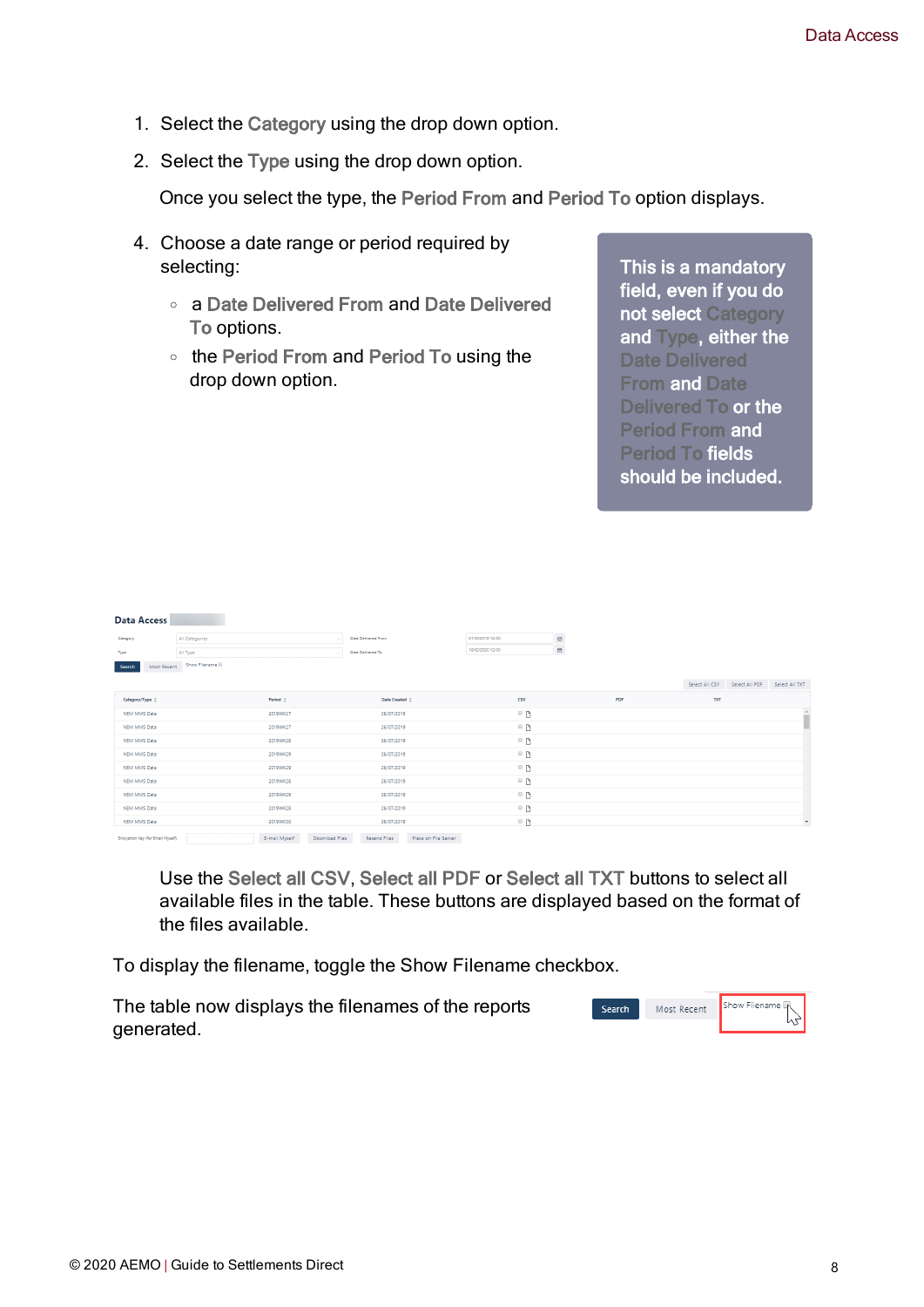| <b>Data Access</b>      |                  |                     |                     |                  |                                                   |        |     |                               |                |
|-------------------------|------------------|---------------------|---------------------|------------------|---------------------------------------------------|--------|-----|-------------------------------|----------------|
| Category                | All Categories   |                     | Date Delivered From | 01/03/2019 12:00 | $\begin{array}{c} \square \\ \square \end{array}$ |        |     |                               |                |
| Type<br>All Type        |                  |                     | Date Delivered To   | 18/02/2020 12:00 |                                                   |        |     |                               |                |
| Most Recent<br>Search   | Show Filename M  |                     |                     |                  |                                                   |        |     |                               |                |
|                         |                  |                     |                     |                  |                                                   |        |     | Select All CSV Select All PDF | Select All TXT |
| Category/Type $\hat{=}$ | Period $\hat{=}$ | Date Created $\div$ | <b>File Name</b>    |                  |                                                   | CSV    | PDF | TXT                           |                |
| NEM MMS Data            | 2019WK27         | 26/07/2019          |                     | zip              |                                                   | $\Box$ |     |                               |                |
| NEM MMS Data            | 2019WK27         | 26/07/2019          |                     | zip              |                                                   | ் ∆    |     |                               |                |
| NEM MMS Data            | 2019WK28         | 26/07/2019          |                     | zip              |                                                   | $\Box$ |     |                               |                |
| NEM MMS Data            | 2019WK29         | 26/07/2019          |                     | zip              |                                                   | $\Box$ |     |                               |                |
| NEM MMS Data            | 2019WK29         | 26/07/2019          |                     | zip              |                                                   | ் ∆    |     |                               |                |
| NEM MMS Data            | 2019WK28         | 26/07/2019          |                     | zip              |                                                   | $-5$   |     |                               |                |
| NEM MMS Data            | 2019WK29         | 26/07/2019          |                     | zip              |                                                   | $-5$   |     |                               |                |
| NEM MMS Data            | 2019WK28         | 26/07/2019          |                     | zip              |                                                   | $-5$   |     |                               |                |
| NEM MMS Data            | 2019WK30         | 26/07/2019          |                     | zip              |                                                   | $\Box$ |     |                               |                |

#### **Downloading Files**

- <span id="page-12-3"></span>• Use the Download Files button to open or save the selected files to your computer. Multiple file selections are compressed into a single .ZIP file.
- <span id="page-12-0"></span>• Any selected private data is encrypted using the encryption key provided in the Encryption Key (for Email Myself) field. If an encryption key is not provided, the default encryption key displayed in the field is used. The default encryption key is managed in the MSATS Participant Information - View interface. For more information, see the Guide to MSATS Web Portal.

#### **E-mailing Myself**

- <span id="page-12-1"></span>• Any selected private data is encrypted using the encryption key provided in the Encryption Key (for Email Myself) field. If an encryption key is not provided, the default encryption key displayed in the field is used. The default encryption key is managed in the MSATS Participant Information - View interface. For more information, see the Guide to MSATS Web Portal.
- Multiple file selections are compressed into a single .ZIP file.

#### **Resending Files**

• Use the Resend Files button to send selected files to currently subscribed contacts. Each selected file is re-sent as one single file per e-mail.

#### **Placing files on the EMMS file server**

Use the Place on File Server button to:

<span id="page-12-2"></span>• Place selected Data Interchange files originally subscribed to in the Subscription web page under Settlements Direct interface in the EMMS web portal, on the EMMS file server. Only files subscribed to at the time are replaced. For more information, see Guide to Data Subscription.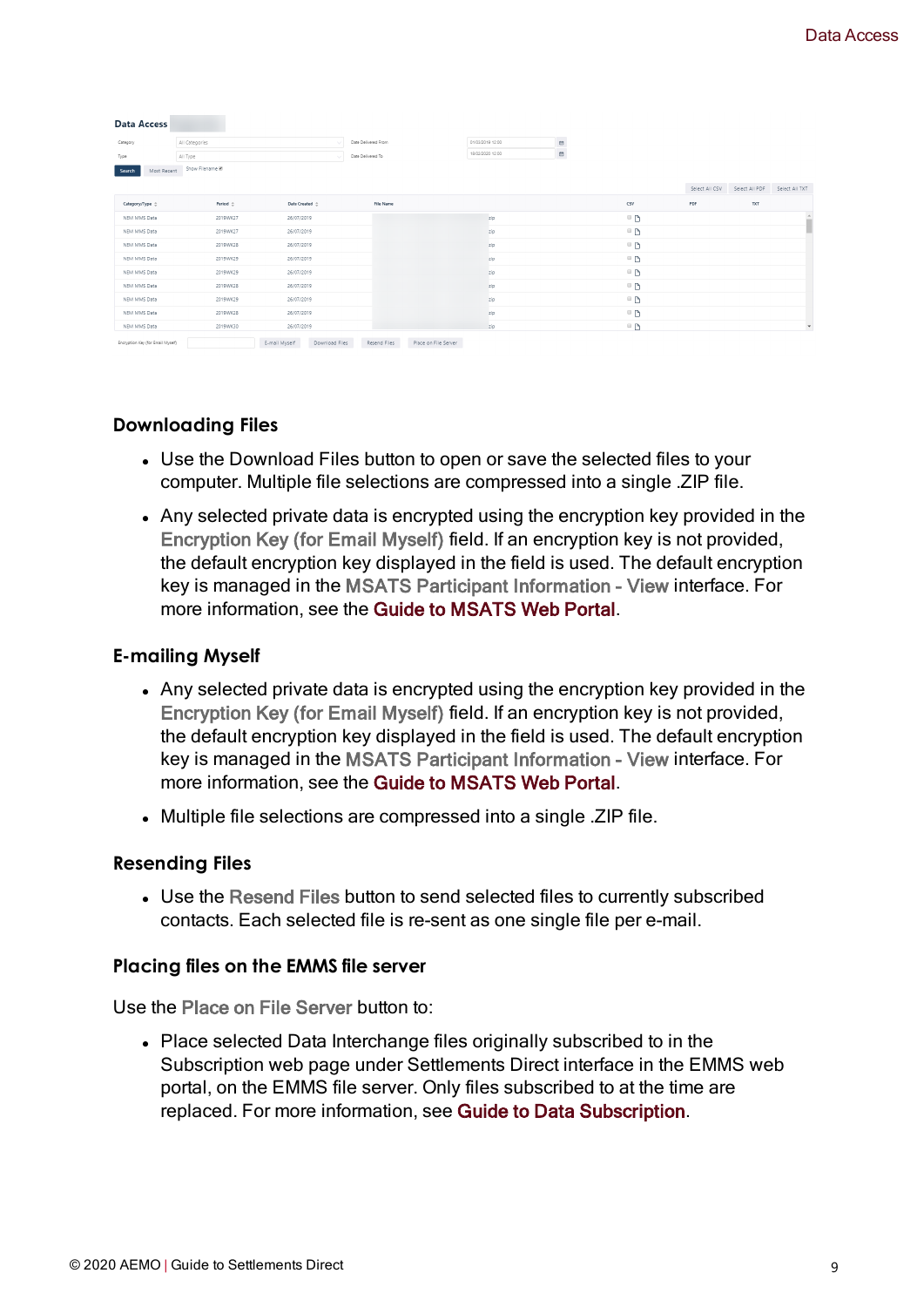<span id="page-13-1"></span>• Place selected files manually generated by the Settlements team on the EMMS file server. These files are in categories such as, Miscellaneous, NEM Correspondence, NEM Summary Data, and NEM Third Party Data.

# <span id="page-13-0"></span>**Subscriptions**

To automatically receive settlement related information when it is available, use the Settlements Direct Subscriptions interface to maintain your notification selections.

<span id="page-13-3"></span>To access Subscriptions:

- 1. See Accessing [Settlements](#page-9-0) Direct on page 6.
- 2. Click Subscriptions.



The Settlements Direct Subscriptions screen displays.

| Settlements Direct Subscriptions for |                        |             |              |                         |               |                                   |
|--------------------------------------|------------------------|-------------|--------------|-------------------------|---------------|-----------------------------------|
| Category                             |                        | Type        | Contact      |                         |               |                                   |
| NEM Statements                       | $\searrow$             | Select Type | All Contacts |                         |               |                                   |
| Type: NEM Final Statement            |                        |             |              |                         |               | <b>Secure Delivery Attachment</b> |
| Name                                 | <b>Contact Details</b> |             | E-mail       | Notify by E-mail        | Notify by SMS | Contact Identifier                |
|                                      |                        |             | 田            | $\Box$                  | $\Box$        | <b>REGISTRATION</b>               |
|                                      |                        |             | $\Box$       | $\qquad \qquad \boxdot$ | $\Box$        | MSATSUSER                         |
| Type: NEM Makeup Statement           |                        |             |              |                         |               | <b>Secure Delivery Attachment</b> |
| Type: NEM Preliminary Statement      |                        |             |              |                         |               | <b>Secure Delivery Attachment</b> |
| Type: NEM Revision Statement         |                        |             |              |                         |               | <b>Secure Delivery Attachment</b> |
| Type: NEM ShortFall Statement        |                        |             |              |                         |               | <b>Secure Delivery Attachment</b> |
| Submit                               |                        |             |              |                         |               |                                   |

<span id="page-13-2"></span>By default, the Subscriptions page displays the NEM Statements category.

Selected files are replaced on the EMMS file server, as per the original request, they are not compressed into a single .ZIP file.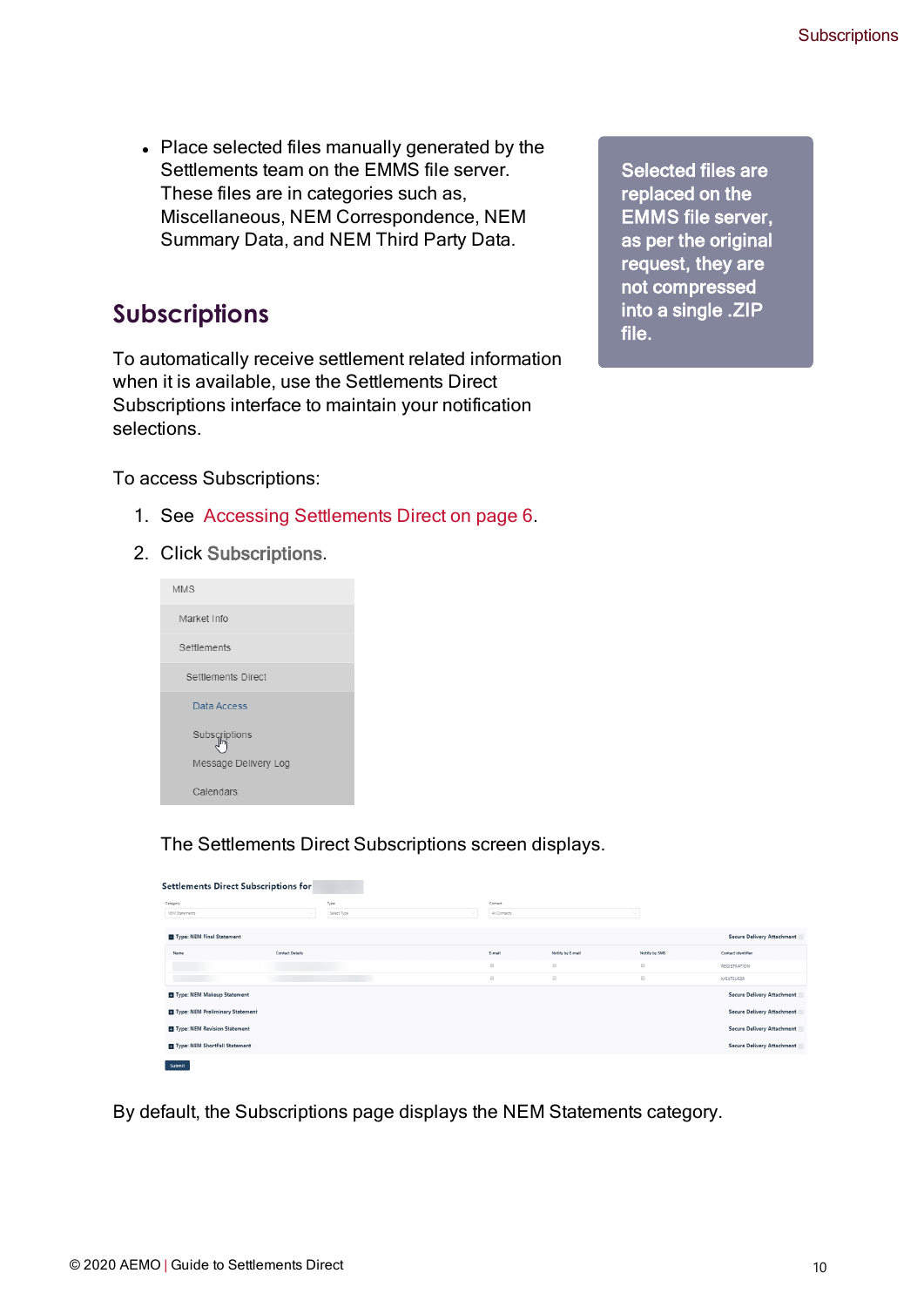# **Using Subscriptions**

| Settlements Direct Subscriptions for |                        |             |                                                                  |                                                                         |                                                                         |                                   |
|--------------------------------------|------------------------|-------------|------------------------------------------------------------------|-------------------------------------------------------------------------|-------------------------------------------------------------------------|-----------------------------------|
| Category                             |                        | Type        | Contact                                                          |                                                                         |                                                                         |                                   |
| NEM Statements                       |                        | Select Type | All Contacts                                                     |                                                                         |                                                                         |                                   |
| Type: NEM Final Statement            |                        |             |                                                                  |                                                                         |                                                                         | <b>Secure Delivery Attachment</b> |
| Name                                 | <b>Contact Details</b> |             | E-mail                                                           | Notify by E-mail                                                        | Notify by SMS                                                           | Contact Identifier                |
|                                      |                        |             | $\qquad \qquad \boxdot$                                          | $\boxdot$                                                               | $\qquad \qquad \Box$                                                    | <b>REGISTRATION</b>               |
|                                      |                        |             | $\qquad \qquad \qquad \qquad \qquad \qquad \qquad \qquad \qquad$ | $\qquad \qquad \qquad \qquad \qquad \qquad \qquad \qquad \qquad \qquad$ | $\qquad \qquad \qquad \qquad \qquad \qquad \qquad \qquad \qquad \qquad$ | MSATSUSER                         |
| Type: NEM Makeup Statement           |                        |             |                                                                  |                                                                         |                                                                         | Secure Delivery Attachment        |
| Type: NEM Preliminary Statement      |                        |             |                                                                  |                                                                         |                                                                         | <b>Secure Delivery Attachment</b> |
| Type: NEM Revision Statement         |                        |             |                                                                  |                                                                         |                                                                         | <b>Secure Delivery Attachment</b> |
| Type: NEM ShortFall Statement        |                        |             |                                                                  |                                                                         |                                                                         | <b>Secure Delivery Attachment</b> |
| Submit                               |                        |             |                                                                  |                                                                         |                                                                         |                                   |

To subscribe to reports, statements, alerts, use the following steps:

1. Select Category from the drop down menu.

By default, the NEM Statements option is selected.

- <span id="page-14-0"></span>2. Select the Type from the drop down menu.
- 3. Select the Contact from the drop down menu. The list of active contacts is populated from the MSATS web portal.
- 4. Select your mode of notification, whether you want to subscribe to Email, Notify by Email, or Notify by SMS option.
	- $\circ$  Select the Email option to receive an email with the files.
	- <sup>o</sup> Notify by Email option notifies you via email that the files are ready for you to fetch from the file server.
	- <sup>o</sup> Notify by SMS option notifies you via a text message that the files are ready for you to fetch from the file server.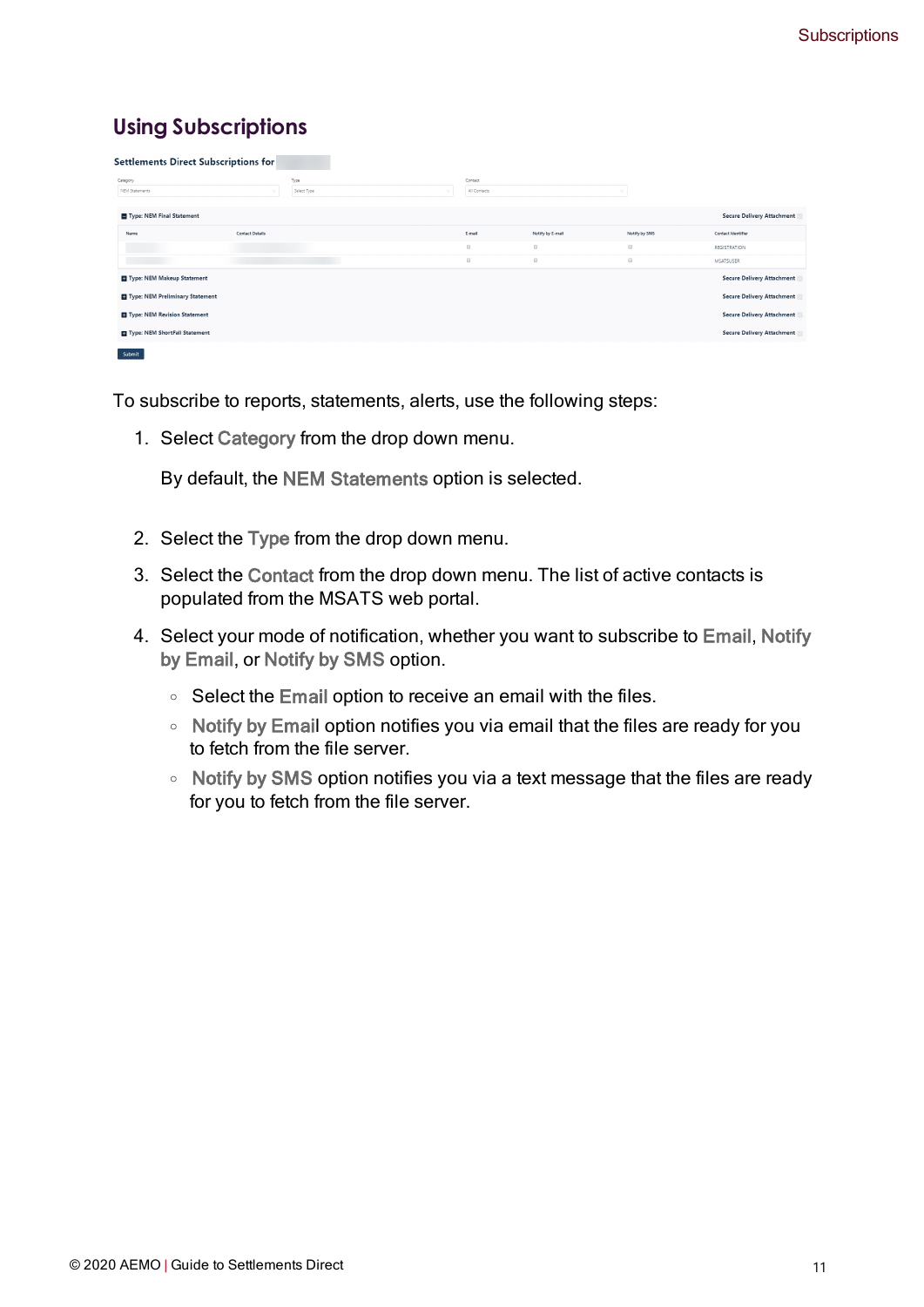<span id="page-15-0"></span>8. Select the Secure Delivery Attachment option if you want the notification to be secure and confirm Yes on the pop-up window. AEMO recommends the secure delivery attachment.

The following pop-up message displays if you disable the Secure Delivery Attachment.

| Confirm                                                                                                                                                                                                                                                                                                                                                               |    |
|-----------------------------------------------------------------------------------------------------------------------------------------------------------------------------------------------------------------------------------------------------------------------------------------------------------------------------------------------------------------------|----|
| You have selected to have data delivered to you via unencrypted e-mail<br>messages. This data may contain confidential and commercially sensitive<br>information that cannot be protected by AEMO if it is sent unencrypted, which<br>means that the data you select to have delivered to you in this manner may be<br>subject to incorrect delivery or interception. |    |
| AEMO is not liable for any misuse or damage to data you select to have<br>delivered to you via unecrypted e-mail messages.                                                                                                                                                                                                                                            |    |
| You agree to these conditions by selecting to have data delivered to you via<br>unencrypted e-mail messages.                                                                                                                                                                                                                                                          |    |
| Yes                                                                                                                                                                                                                                                                                                                                                                   | Nο |

9. Click Submit to save your subscription details. Confirm your selection by clicking Update on the pop-up window.

> When you make changes in the **Subscriptions** interface, the changes are not saved until you click Submit.

#### **Secured and unsecured delivery lists**

• Using the unsecured delivery mode requires you to accept a waiver agreeing to the sending of unencrypted information by e-mail.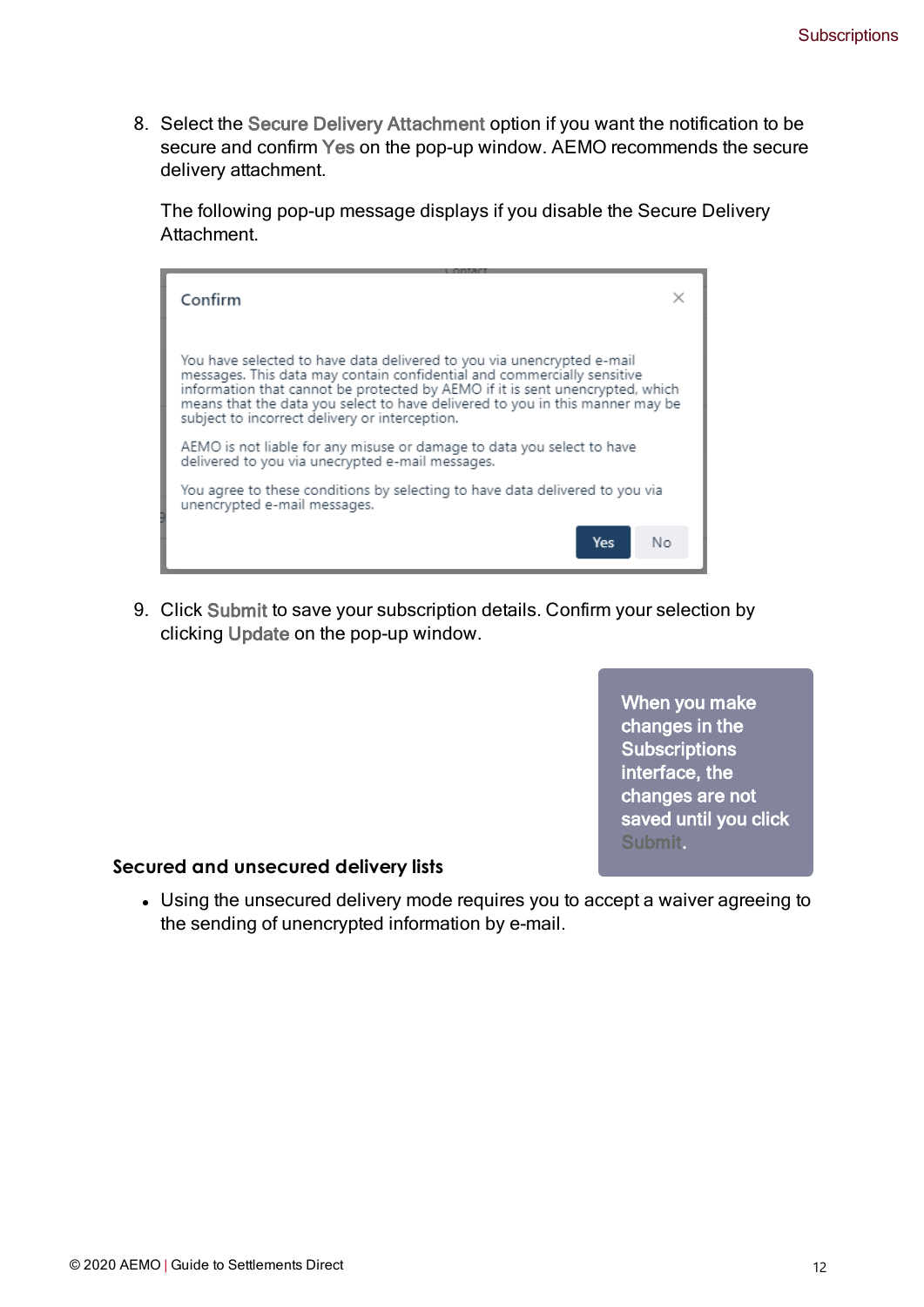<span id="page-16-0"></span>• Confidential data must be treated in accordance with Clause 8.6 of the National Electricity Rules.

## **Important subscription information**

<span id="page-16-1"></span>• Settlements Direct subscriptions are set-up to receive Settlement Direct related information only, they differ from the .CSV reports you subscribe to in the EMMS Web Portal > Data Interchange > Data Subscription interface. For more information, see EMMS Data Interchange Guide.

The files only remain in the unsecured delivery list if you have a subscription for the file. AEMO strongly recommends participants always receive private data in an encrypted email.

- <span id="page-16-2"></span>• You can subscribe to your confidential Data Interchange reports in Settlements Direct but you must also subscribe to the same report in the Data Subscription interface. Confidential reports in the Data Subscription interface are not created if participants are not subscribed. Examples of confidential Data Interchange reports are NEM Confidential Billing, NEM Confidential Settlements, NEM Confidential Prudential etc.
- <span id="page-16-3"></span>• Participants with access can set-up contacts to receive Settlements Direct information, using the MSATS Participant Contact interface. For more information on creating participant contacts, see the Guide to MSATS Web Portal on AEMO's website.
- Settlements Direct information is updated through out the day, so notifications are received at all hours. Please keep this in mind when setting-up your SMS notifications.
- <span id="page-16-4"></span>• Delivery of certain Settlements Direct information, such as NEM Statements is mandatory. Contacts having the REGISTRATION Contact Identifier receive mandatory Settlements Direct information. AEMO sets them up during registration. To remove or change a subscription for a REGISTRATION Contact Identifier, contact the AEMO Support Hub. While the PA is responsible for adding, removing and/or changing all other contacts.For contact details, see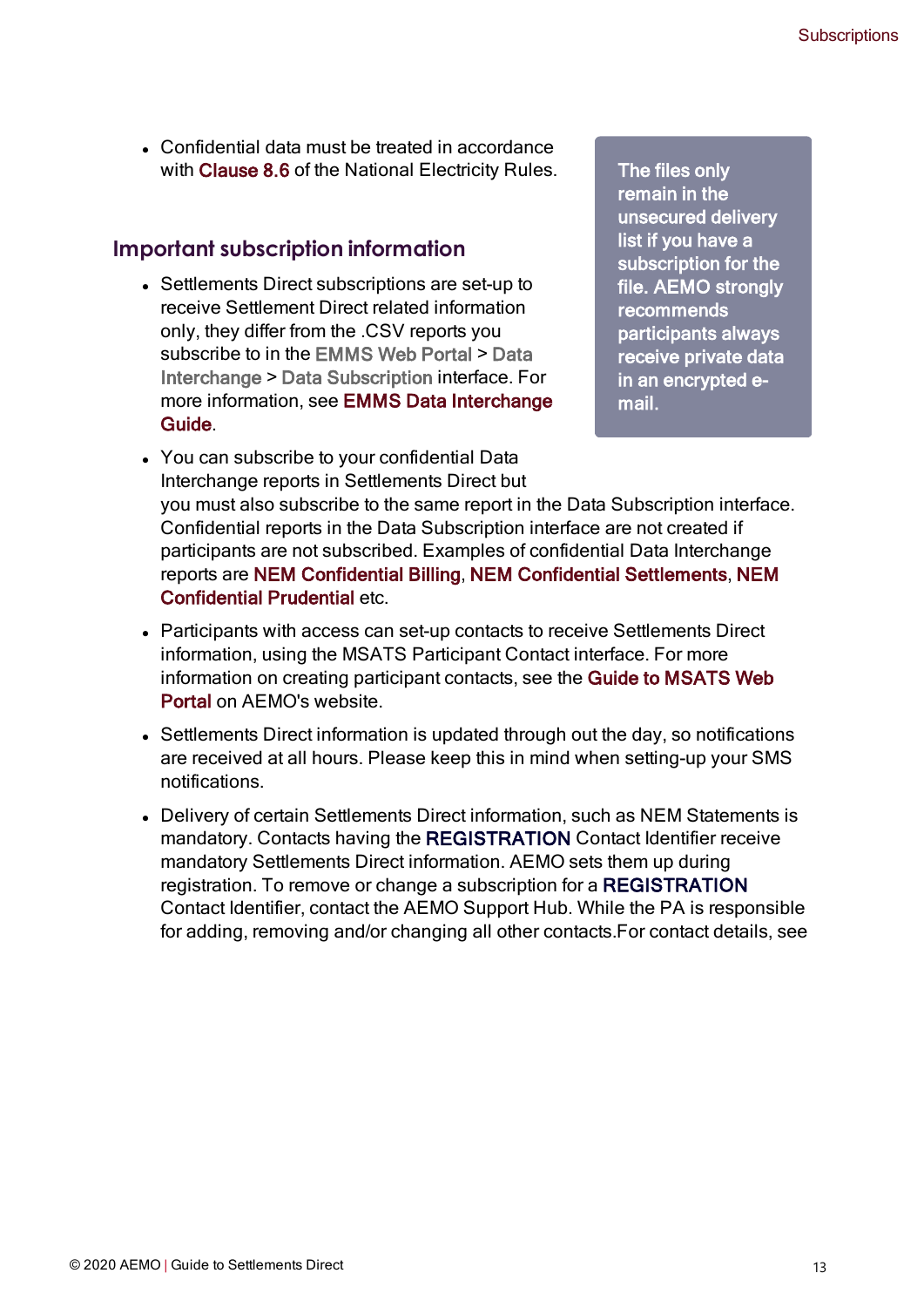# [Needing](#page-30-0) Help on page 27.

|        |                  |               | <b>Secure Delivery Attachment</b> |
|--------|------------------|---------------|-----------------------------------|
| E-mail | Notify by E-mail | Notify by SMS | <b>Contact Identifier</b>         |
|        |                  |               | <b>REGISTRATION</b>               |
|        |                  |               | <b>MSATSUSER</b>                  |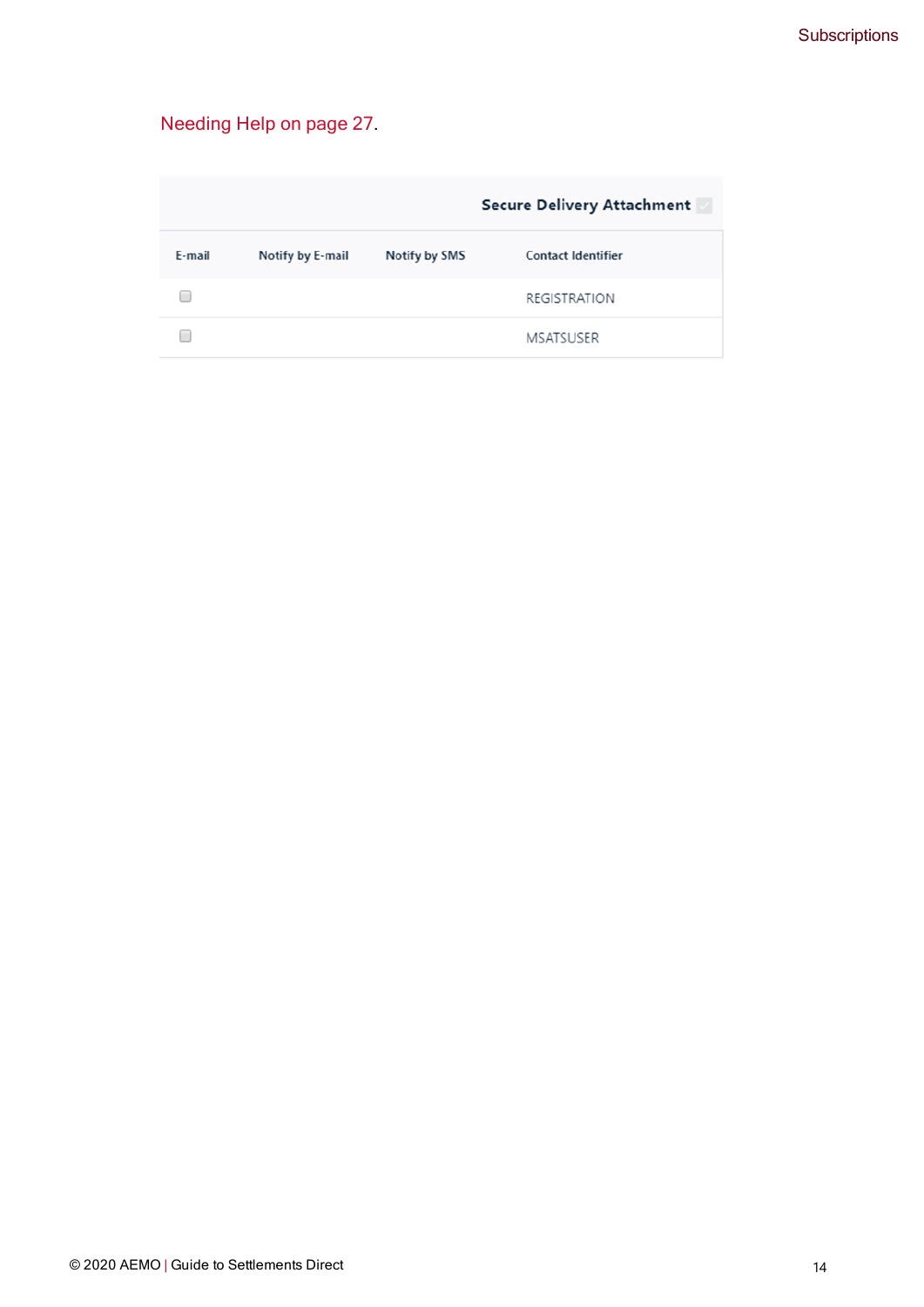# <span id="page-18-0"></span>**Message Delivery Log**

The Message Delivery Log displays a history of information, previously sent from Settlements Direct.

To access Message Delivery Log:

- See Accessing [Settlements](#page-9-0) Direct on page 6.
- Click Message Delivery Log.

| <b>MMS</b>           |
|----------------------|
| Market Info          |
| Settlements          |
| Settlements Direct   |
| Data Access          |
| Subscriptions        |
| Message Delivery Log |
| Calendars:           |

The Message Delivery Log page displays.

# **Viewing the message delivery log**

To view the message delivery logs, use the following steps:

- 1. Select Contact from the drop down menu.
- 2. Select the Category from the drop down menu.
- 3. Select Type from the drop down menu.
- 4. Select the Date Delivered From and Date Delivered To from the calendar option.
- 5. Click Submit. The Message Delivery Log table displays.

Names displayed in the Contact dropdown list are active contacts only.

By default, only the date range is the mandatory values necessary for displaying the logs.

© 2020 AEMO | Guide to Settlements Direct 15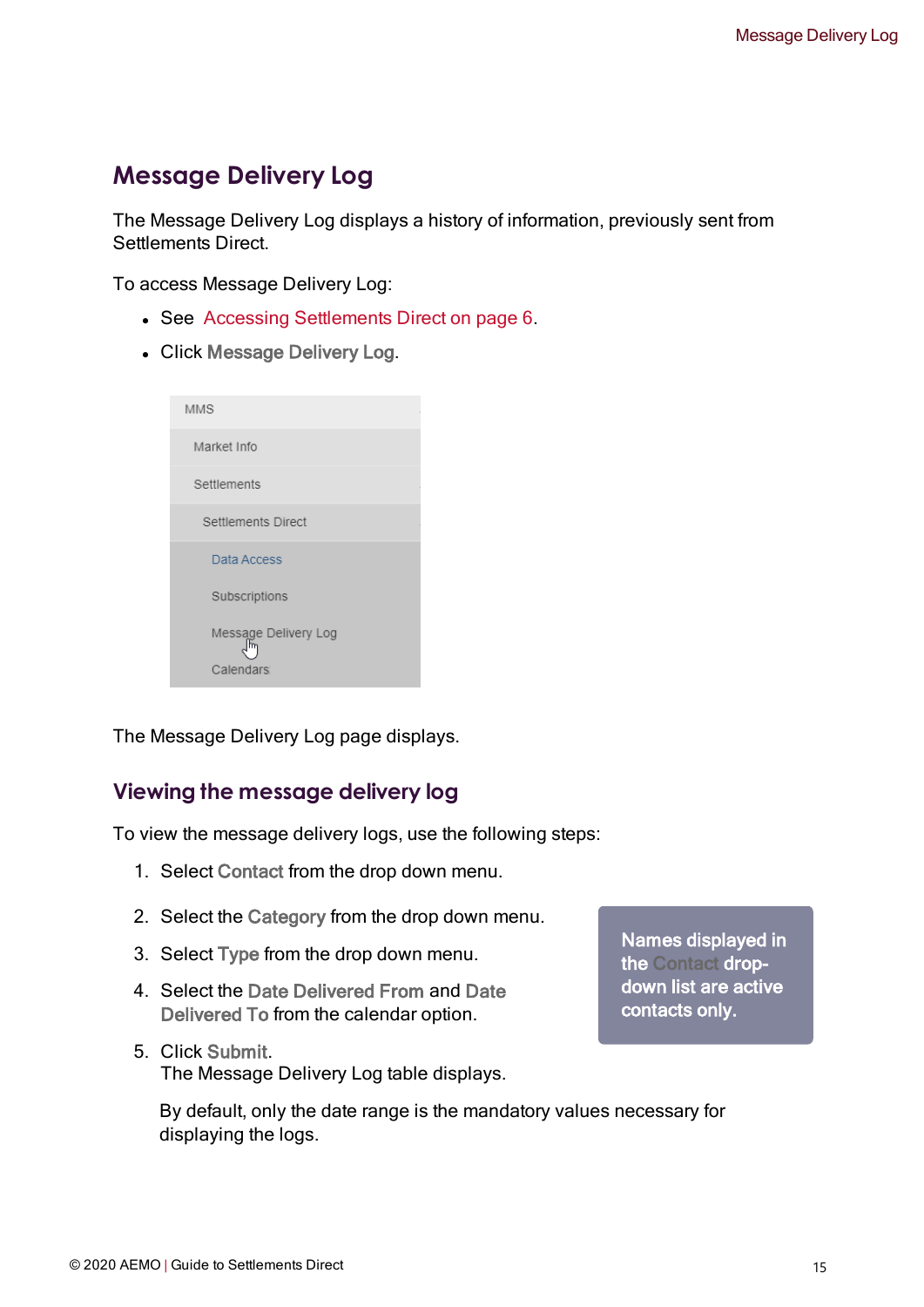|                             | <b>Settlements Direct Message Delivery Log for</b> |                 |                           |                                                           |
|-----------------------------|----------------------------------------------------|-----------------|---------------------------|-----------------------------------------------------------|
| Contact                     | Select Contact                                     |                 | Date Delivered From       | 卣<br>01/05/2019 12:00                                     |
| Category                    | Select Category                                    |                 | Date Delivered To         | Ö<br>27/04/2020 00:00                                     |
| Type                        | All Type                                           |                 | Submit                    |                                                           |
| Date Delivered $\triangleq$ | Via $\hat{=}$                                      | To $\triangleq$ | Category/Type $\triangle$ | Filename $\triangle$                                      |
| 01/01/0001                  | EMAIL                                              |                 | <b>NEM Statements</b>     | .R013                                                     |
| 01/01/0001                  | EMAIL_NOTIFICATION                                 |                 | NEM MMS Data              | PUBLIC_BILLING_20190810011138_0000000409090057_LEGACY.zip |
| 01/01/0001                  | <b>EMAIL NOTIFICATION</b>                          |                 | NEM MMS Data              | PUBLIC_BILLING_20190810011147_0000000409090050.zip        |
| 01/01/0001                  | EMAIL                                              |                 | NEM MMS Data              | .zip                                                      |
| 01/01/0001                  | EMAIL_NOTIFICATION                                 |                 | NEM MMS Data              | PUBLIC_BILLING_20190808105449_0000000409049153_LEGACY.zip |
| 01/01/0001                  | EMAIL                                              |                 | NEM MMS Data              | zip                                                       |

The list of names under the To column in the Message Delivery Log table, may contact names that have since been made inactive, this is because the Message Delivery Log is a history of previously sent information.

## **Viewing the Message Delivery Log details**

To see further message delivery details, on the Message Delivery Log interface, double-click the filename of the file you want to view. The Settlements Direct Message Delivery Log displays.

| <b>Settlements Direct Message Delivery Log for</b>          |                                                                                                                                                                                                                                                                                                                                                                                                                                |       |            |  |  |  |
|-------------------------------------------------------------|--------------------------------------------------------------------------------------------------------------------------------------------------------------------------------------------------------------------------------------------------------------------------------------------------------------------------------------------------------------------------------------------------------------------------------|-------|------------|--|--|--|
|                                                             |                                                                                                                                                                                                                                                                                                                                                                                                                                |       | Back       |  |  |  |
| Subject:                                                    | AEMO Settlements Direct: NEM Final Statement 2018WK27                                                                                                                                                                                                                                                                                                                                                                          |       |            |  |  |  |
| Date Delivered:                                             | 2020-04-17T15:24:34                                                                                                                                                                                                                                                                                                                                                                                                            | Via:  | EMAIL      |  |  |  |
| To:                                                         | 1512                                                                                                                                                                                                                                                                                                                                                                                                                           | At:   |            |  |  |  |
| Category:                                                   | NEM STATEMENTS                                                                                                                                                                                                                                                                                                                                                                                                                 | Type: | <b>TXT</b> |  |  |  |
| Filename:                                                   |                                                                                                                                                                                                                                                                                                                                                                                                                                |       |            |  |  |  |
| <b>Encryption:</b>                                          |                                                                                                                                                                                                                                                                                                                                                                                                                                |       |            |  |  |  |
| *TEST* Dear<br>Regards                                      | Attached is a NEM Final Statement file sent to you from AEMO's Settlements Direct system.<br>If you require Settlements Direct technical help, contact the AEMO Information and Support Hub - telephone: 1300 236 600, e-mail: supporthub@aemo.com.au.                                                                                                                                                                         |       |            |  |  |  |
| AEMO.                                                       |                                                                                                                                                                                                                                                                                                                                                                                                                                |       |            |  |  |  |
| 1300 AEMO 00 (1300 236 600), email: supporthub@aemo.com.au. | This is an autogenerated message issued by AEMO. Please do not reply as the response inbox is not monitored.<br>You may need an encryption code to open the attached file. If you have forgotten your encryption code or require Settlements Direct technical help, contact the AEMO Information and Support Hub: phone:<br>Confidential data must be treated in accordance with Clause 8.6 of the National Electricity Rules. |       |            |  |  |  |

# <span id="page-19-1"></span><span id="page-19-0"></span>**Calendars**

The Calendars menu provides links to the current settlement calendars and timetables on AEMO's website; they can be downloaded in various formats such as PDF, CSV, and iCalendar.

To access Calendars: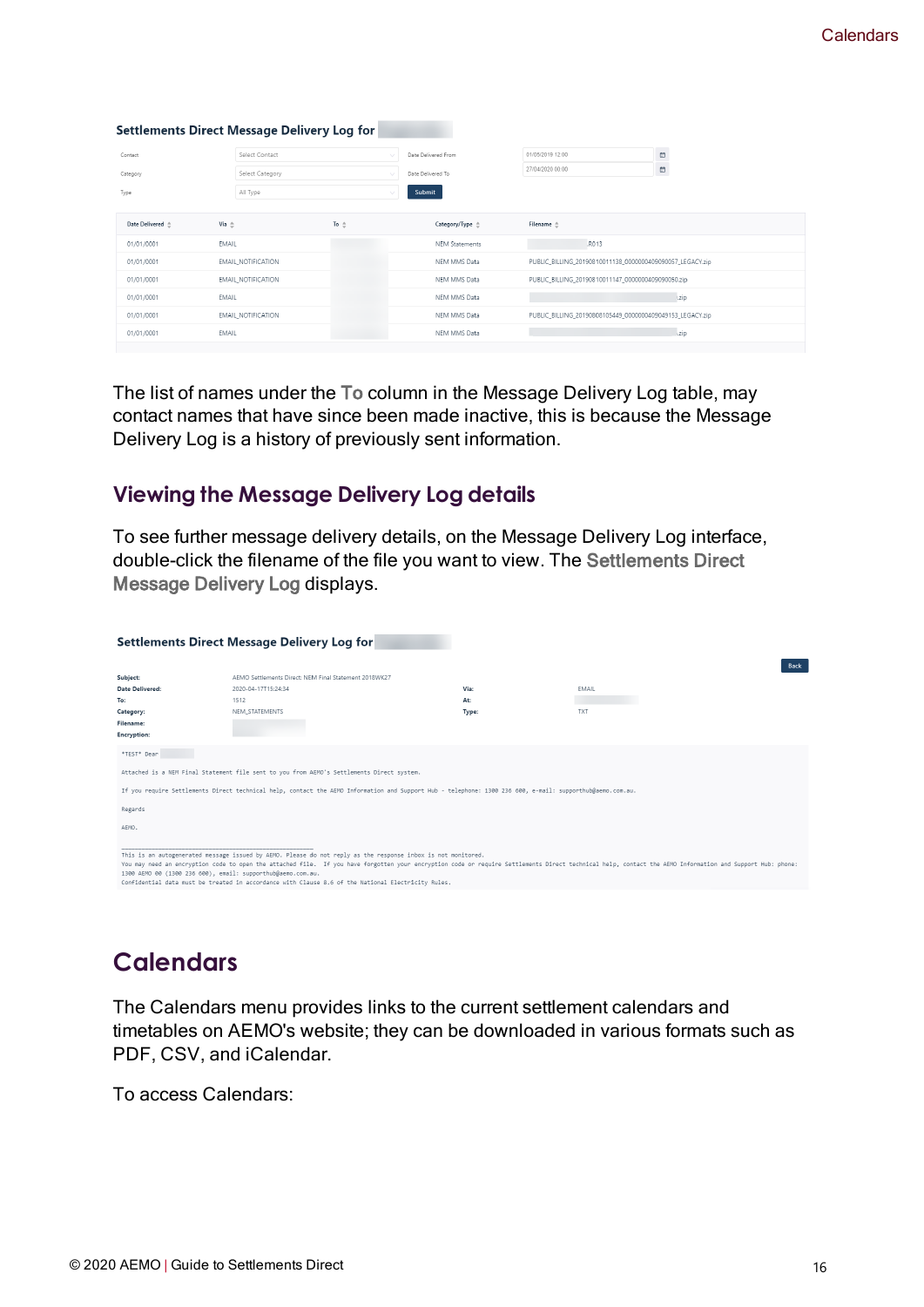- 1. See Accessing [Settlements](#page-9-0) Direct on page 6.
- 2. Click Calendars.

| <b>MMS</b>           |
|----------------------|
| Market Info          |
| Settlements          |
| Settlements Direct   |
| Data Access          |
| Subscriptions        |
| Message Delivery Log |
| Calendars:           |

The Settlements Direct Calendars page displays.

# **Settlements Direct Calendars**

Click an item below to open or save a calendar Settlement Calendars **Intervention Settlements Timetable** 

<span id="page-20-0"></span>The Calendars and Settlements Timetable display.

Click the Calendar or Timetable link. This directs you to the AEMO website where you can download or save it to your machine.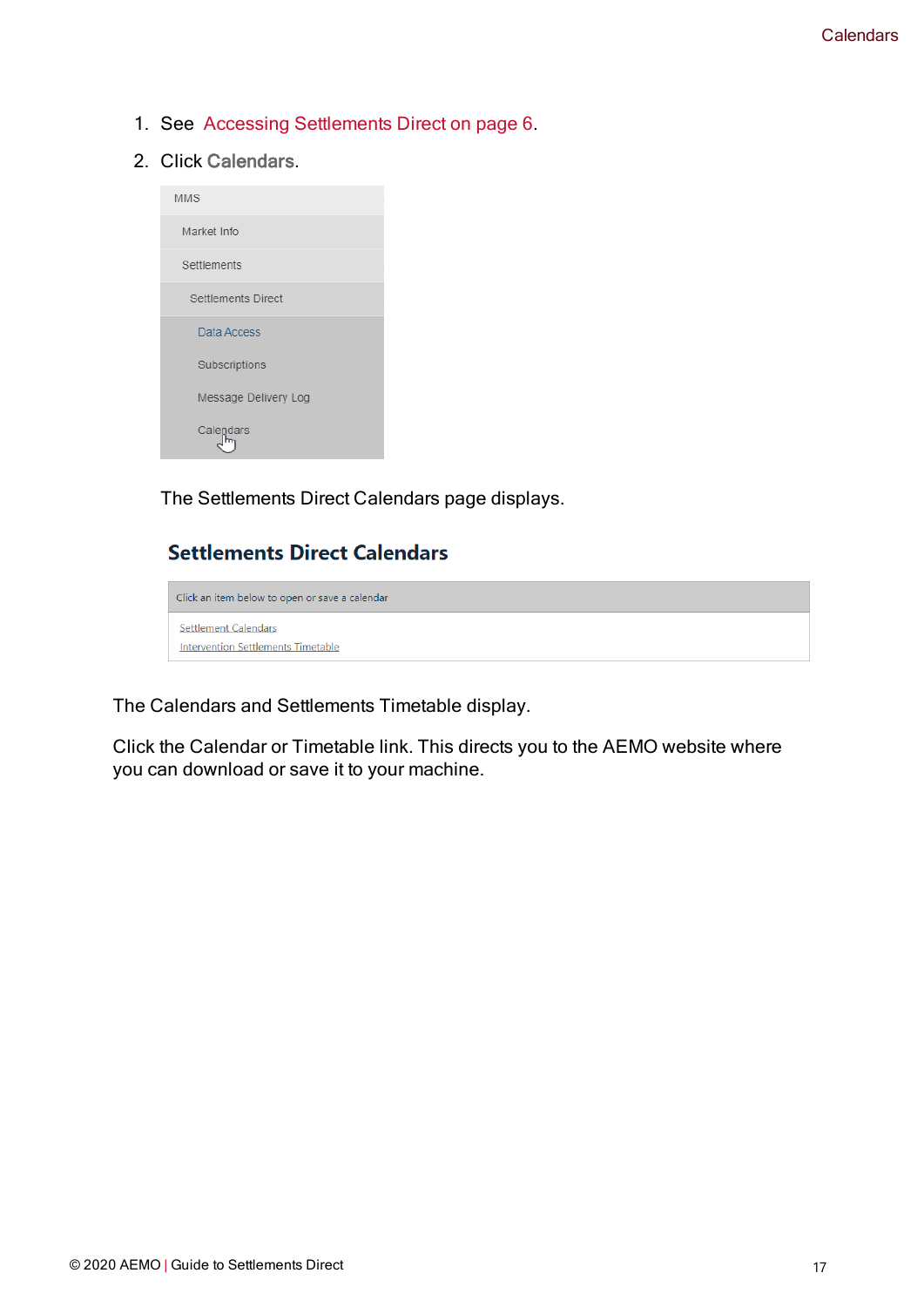# <span id="page-21-0"></span>**Settlements Direct FAQ**

# <span id="page-21-1"></span>**Why can't I:**

# **Change certain subscriptions?**

Delivery of certain Settlements Direct information, such as NEM Statements is mandatory. Contacts having the REGISTRATION Contact Identifier receive mandatory Settlements Direct information. AEMO sets them up during registration—to remove or change a subscription for a REGISTRATION Contact Identifier, contact AEMO's Support Hub

# **Save my subscription changes?**

After making any changes in the Subscription interface, you must click Submit to save your changes.

# **Save my changes to the secured and unsecured delivery lists?**

Changes to the secured and unsecured delivery lists are not saved if you do not have a subscription for the file type.

# <span id="page-21-2"></span>**See my name in the recipients list on the Subscriptions screen?**

If you have access to Settlements Direct but you do not appear in the recipients list, ask your company's participant administrator to check if you have an email address defined in your MSATS account. Guide to User Rights Management, assists Participant Administrators to manage their Participant User's access to AEMO's systems. It also explains how to set up single user IDs for use with the Set Participant function in AEMO's web portals.

## <span id="page-21-3"></span>**Place any type of file on the EMMS file server?**

Only Data Interchange csv reports subscribed to at the time in the Data Subscription interface, and manually generated files placed on the EMMS file server by the settlements team (these files are in categories such as, Miscellaneous, NEM Correspondence, NEM Summary Data, and NEM Third Party Data), can be placed on the EMMS file server. If one of your selected files is not one of these files and you receive a message, please make your selections again. For more details, see Data Interchange.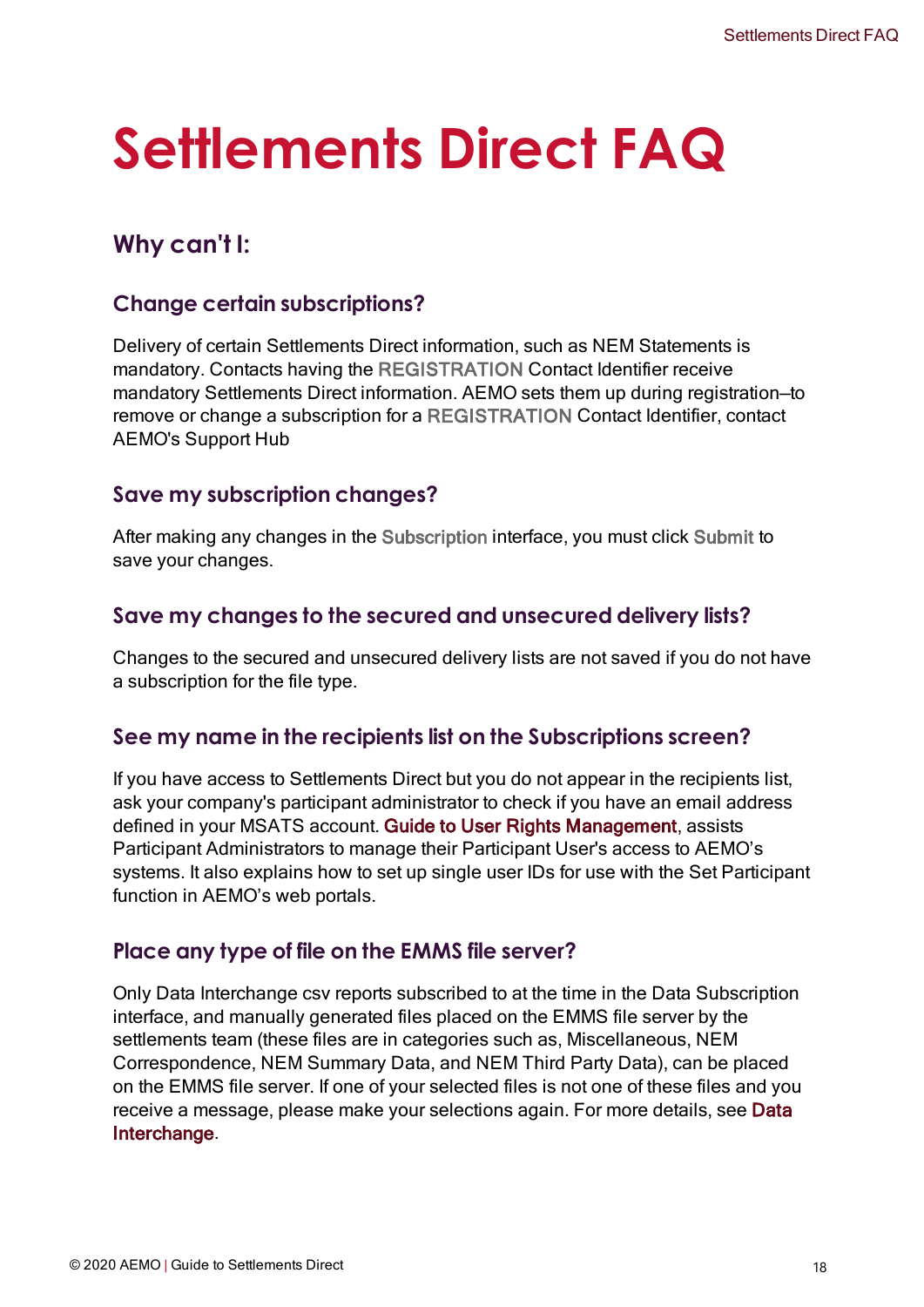# <span id="page-22-0"></span>**Why do I:**

# **Get the following error message when I try to access files?**

| <b>AEMO Markets Portal</b><br>≡ |                                            | Data Access                                                                                                                              |
|---------------------------------|--------------------------------------------|------------------------------------------------------------------------------------------------------------------------------------------|
| <b>MMS</b>                      | $\frac{1}{2} \left( \frac{1}{2} \right)^2$ | Failed with the following error(s):                                                                                                      |
| Market Info                     | ÷                                          | - Unable to deliver file. Please contact the helpdesk providing reference GFDex and information on what you were attempting to retrieve. |
| Settlements                     | -                                          |                                                                                                                                          |
| Settlements Direct              | <b>Service</b>                             |                                                                                                                                          |

This error message displays when you try to access the archived files. A huge volume of files are produced and stored. After six months, they are archived and no longer available through the portal. Older data can be retrieved using the MMS Data Model.

# <span id="page-22-1"></span>**Can AEMO**

# **Re-send or email statements?**

You or anyone in your company with access to the portal is able to retrieve files. They can be retrieved as per the Accessing Settlements Direct. If you are having problems accessing files, please talk to your PA first.

# <span id="page-22-2"></span>**How can I**

# **Get my report and statements sent to me by email when they are first produced?**

You first must be set up by your PA as a contact in the portal. Files can then be set up to be via email by following the Using Subscriptions instructions from the **Subscriptions** 

# **Access data files, now that I am listed on the portal as a contact?**

Files can be retrieved following the steps in Accessing Settlements Direct. You will need to click on the Production link.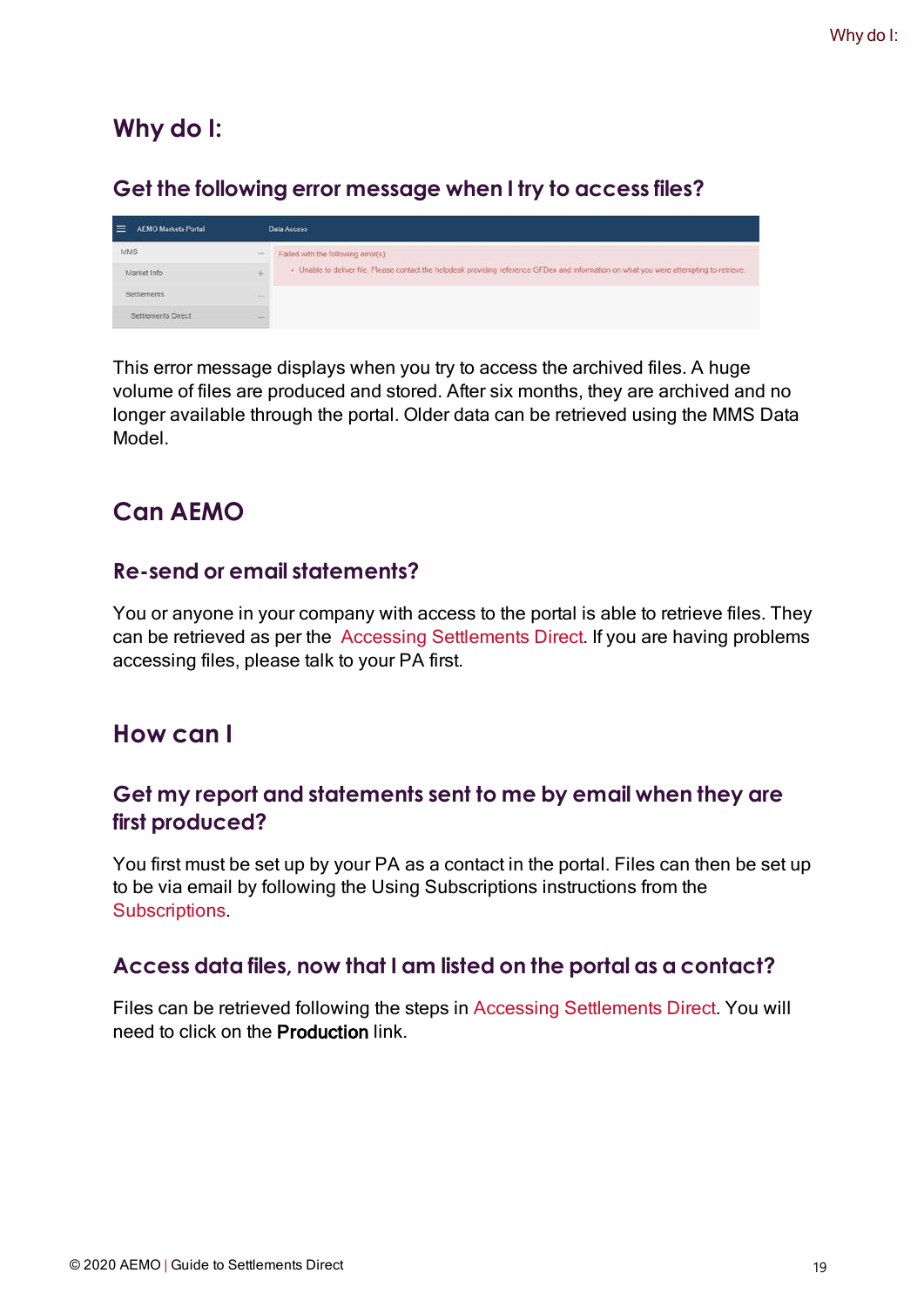# <span id="page-23-0"></span>**What do I**

# **Do if the REGISTRATION contact has left the company?**

If the REGISTRATION contact has left the company and a new contact has not being designated, then the details of the new REGISTRATION contact must be sent to AEMO on company letterhead.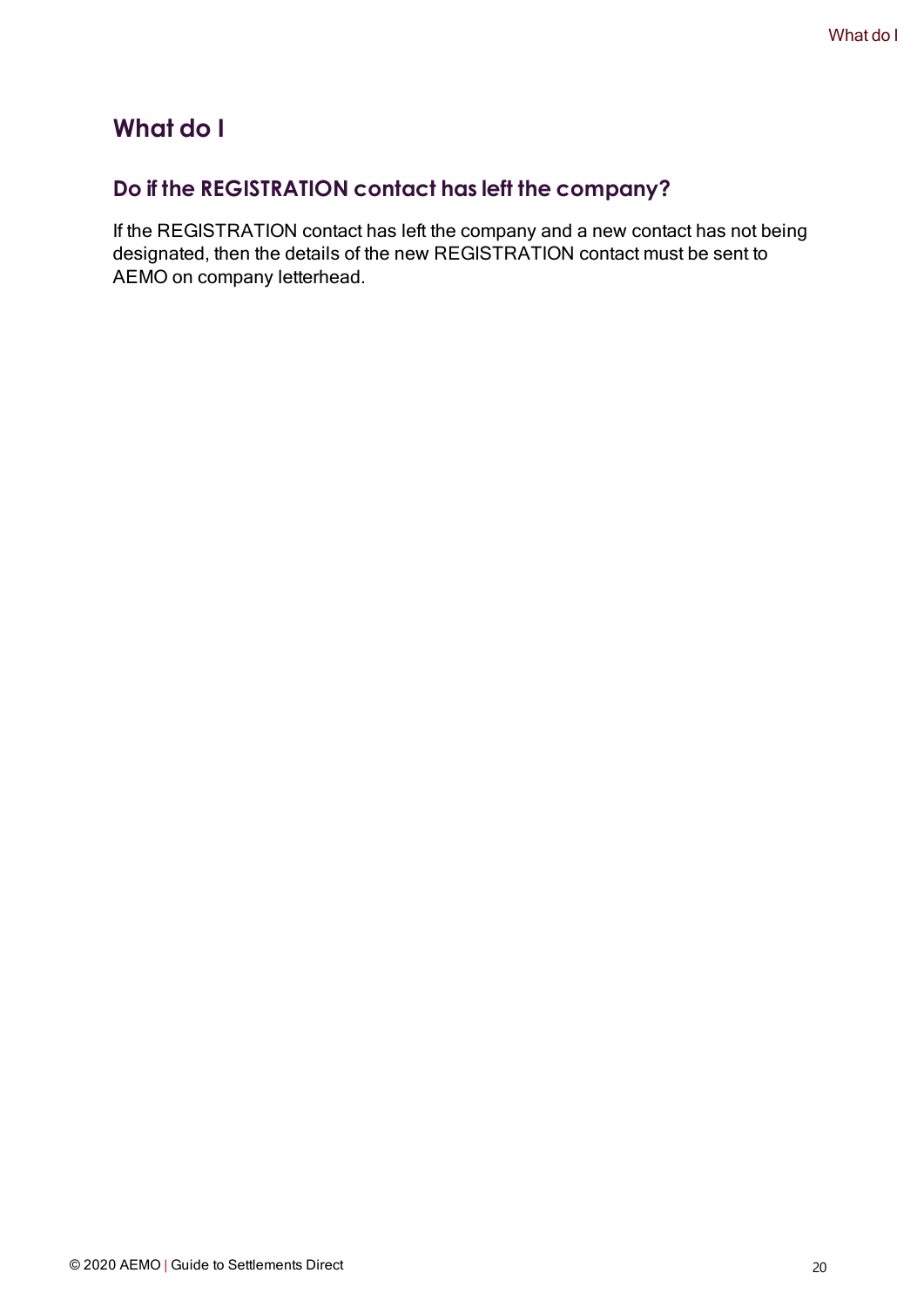# <span id="page-24-0"></span>**Appendix: Category and Type Values for NEM Settlements**

This appendix lists all possible Category and Type IDs with their description and display priorities.

# <span id="page-24-1"></span>**Publishing Categories**

| PUBLISHINGCATEGORYID                  | Description                             |  |  |  |  |
|---------------------------------------|-----------------------------------------|--|--|--|--|
| PUBLISHINGBUSINESSID: NEM_SETTLEMENTS |                                         |  |  |  |  |
| NEM_STATEMENTS                        | <b>NEM Statements</b>                   |  |  |  |  |
| NEM_CORRESPONDENCE                    | NEM Correspondence                      |  |  |  |  |
| NEM_SUMMARY_DATA                      | <b>NEM Summary Data</b>                 |  |  |  |  |
| NEM_MMS_DATA                          | <b>NEM MMS Data</b>                     |  |  |  |  |
| NEM_MARKET_REPORTS                    | <b>NEM Market Reports</b>               |  |  |  |  |
| NEM_THIRD_PARTY_DATA                  | <b>NEM Third Party Data</b>             |  |  |  |  |
| <b>MISCELLANEOUS</b>                  | Miscellaneous                           |  |  |  |  |
| SRA_STATEMENTS                        | <b>SRA Statements</b>                   |  |  |  |  |
| QLDGAS_STATEMENTS                     | QldGas Statements                       |  |  |  |  |
| SRA_CORRESPONDENCE                    | SRA Correspondence                      |  |  |  |  |
| NEM_EXT_ALERTS                        | NEM Alerts, Reminders and Notifications |  |  |  |  |
| QLDGAS_CORRESPONDENCE                 | QldGas Correspondence                   |  |  |  |  |
| STTM_STATEMENTS                       | <b>STTM Statements</b>                  |  |  |  |  |
| VICGAS_STATEMENTS                     | <b>VicGas Statements</b>                |  |  |  |  |
| NEM_ALERTS                            | <b>NEM Alerts</b>                       |  |  |  |  |
| STTM_CORRESPONDENCE                   | <b>STTM Correspondence</b>              |  |  |  |  |
| VICGAS CORRESPONDENCE                 | VicGas Correspondence                   |  |  |  |  |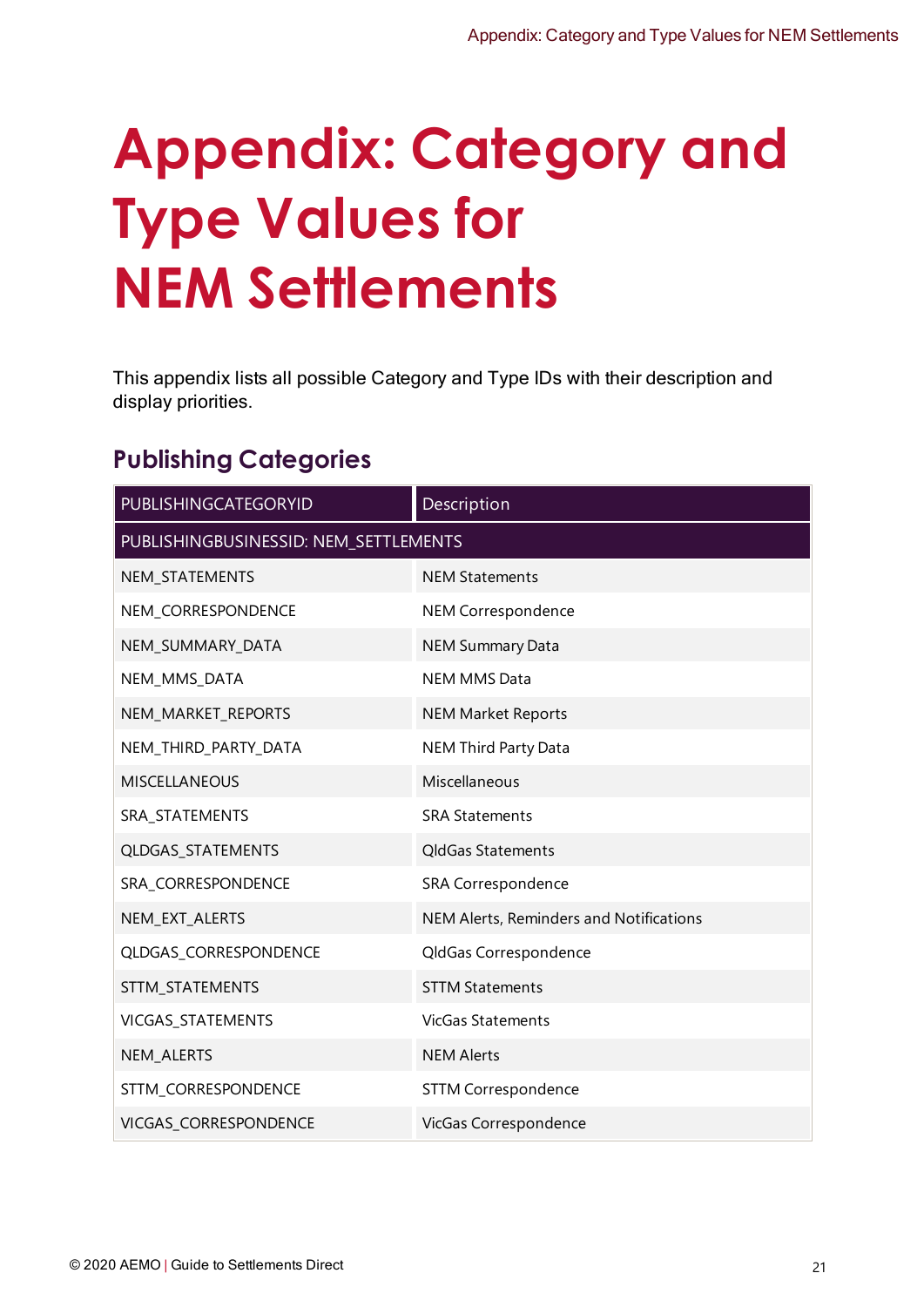| PUBLISHINGCATEGORYID | Description                     |
|----------------------|---------------------------------|
| AEMC_MARKET_DATA     | <b>AEMC Market Data Reports</b> |
| ASX_REPORTS          | ASX Reports                     |
| PRICE_REPORTS        | Price Reports                   |

# <span id="page-25-0"></span>**Publishing Types**

| PUBLISHINGTYPEID                        | Description                                   | <b>PERIODCLASSID</b>   |  |  |
|-----------------------------------------|-----------------------------------------------|------------------------|--|--|
| PUBLISHINGCATEGORYID: AEMC_MARKET_DATA  |                                               |                        |  |  |
| AEMC_GAS_INT330_<br><b>TOTALMIRNS C</b> | Gas Total Number of MIRNs (INT330)            | <b>CAL_MONTH</b>       |  |  |
| AEMC_GAS_INT331_<br>MONTHLYCHURN_C      | Gas Monthly Churn Activity (INT331)           | CAL_MONTH              |  |  |
| AEMC_GAS_INT332_<br>COMDECOM C          | Gas Commission/Decommission Activity (INT332) | <b>CAL_MONTH</b>       |  |  |
| AEMC_GAS_INT333_<br>AGGCONSUMPTN_C      | Gas Aggregated Consumption Activity (INT333)  | CAL_MONTH              |  |  |
| AEMC_ELECRETAIL_<br>STATS_C             | <b>Elec Retail Stats</b>                      | CAL_MONTH              |  |  |
| AEMC_ELECWHLSALE_<br>MTHLYENERGY_C      | Elec Wholesale Monthly Energy                 | CAL_MONTH              |  |  |
| PUBLISHINGCATEGORYID: MISCELLANEOUS     |                                               |                        |  |  |
| NEM_ENERGYDATA_C                        | <b>NEM Energy</b>                             | DAILY_YMD              |  |  |
| NEM_ENERGYDATA_P                        | <b>NEM Public Energy</b>                      | DAILY_YMD              |  |  |
| NEM_MISC_C                              | Miscellaneous                                 | DAILY_YMD              |  |  |
| NEM_MISC_P                              | <b>Public Miscellaneous</b>                   | DAILY_YMD              |  |  |
|                                         | PUBLISHINGCATEGORYID: NEM_CORRESPONDENCE      |                        |  |  |
| NEM_GUARANTEE_<br>EXPIRY_C              | <b>NEM Guarantee Expiry</b>                   | DAILY_YMD              |  |  |
| NEM_MCL_REVIEW_C                        | <b>NEM MCL Review</b>                         | <b>QUARTER</b>         |  |  |
| NEM_PART_FEES_C                         | <b>NEM Participant Fees</b>                   | FIN_YEAR               |  |  |
| NEM_SETT_UPDATE                         | <b>NEM Settlement Update</b>                  | NEM_SETT_<br>UPDATE_ID |  |  |
| NEM_OTHER_C                             | NEM Other                                     | DAILY_YMD              |  |  |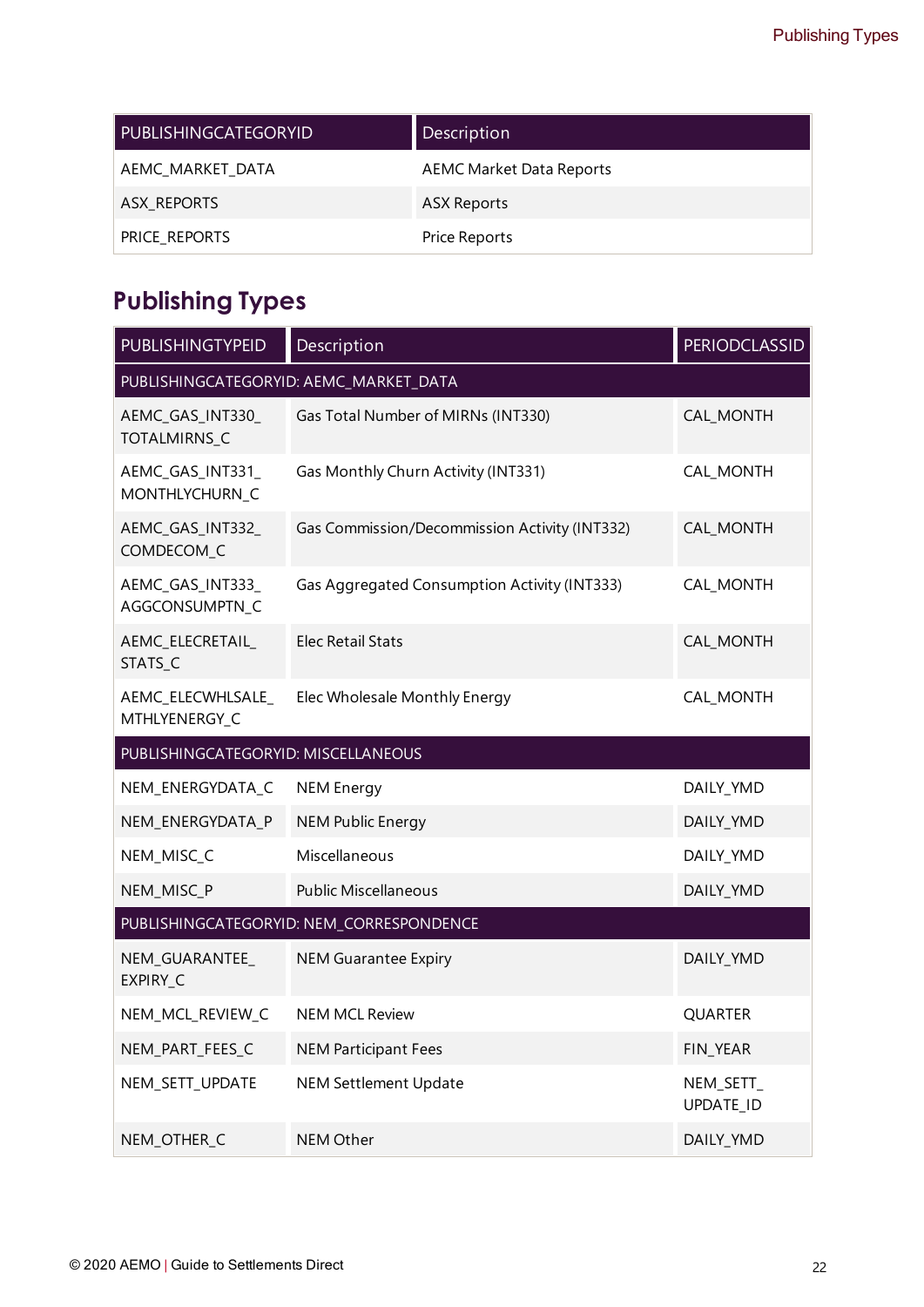| <b>PUBLISHINGTYPEID</b>              | Description                                                          | <b>PERIODCLASSID</b> |  |  |  |  |
|--------------------------------------|----------------------------------------------------------------------|----------------------|--|--|--|--|
| PUBLISHINGCATEGORYID: NEM_EXT_ALERTS |                                                                      |                      |  |  |  |  |
| NEM_PCO_FORECAST_<br>EXT_ALERT       | Notification: Daily Forecasted Prudential Position<br>(Afternoon)    | DAILY_YMD            |  |  |  |  |
| NEM_ALERT_EXT_<br>RERT_ITT           | <b>NEM RERT ITT Alert</b>                                            | DAILY_YMD            |  |  |  |  |
| NEM_PCO_POSITION_<br>EXT_ALERT       | Notification: Daily Prudential Position Actual<br>(Morning)          | DAILY_YMD            |  |  |  |  |
| NEM_PRUD_TRAD_<br>MARGIN_EXT_ALERT   | Alert: Trading Limit Breach                                          | DAILY_YMD            |  |  |  |  |
| NEM_EARLY_PAY_<br>FAIL_EXT_ALERT     | Alert: Unsuccessful Early Payment                                    | DAILY_YMD            |  |  |  |  |
| NEM_EARLY_PAY_<br>TODAY_EXT_ALERT    | Reminder: Early Payment Due Today                                    | DAILY_YMD            |  |  |  |  |
| NEM_PAYER_EXT_<br><b>ALERT</b>       | Reminder: Regular Settlement Receiver, Pays Next<br>Settlement Day   | DAILY_YMD            |  |  |  |  |
| NEM_GUAR_EXP_11_<br>EXT_ALERT        | Alert: Bank Guarantee Due 1 Day (Expiry in 11 days)                  | DAILY_YMD            |  |  |  |  |
| NEM_GUAR_EXP_20_<br>EXT_ALERT        | Reminder: Bank Guarantee Due 10 Business Days<br>(Expiry in 20 days) | DAILY_YMD            |  |  |  |  |
| NEM_INSUFF_CRE_<br>SUPP_EXT_ALERT    | Alert: Insufficient Credit Support in 5 Business Days                | DAILY_YMD            |  |  |  |  |
| NEM_BUSALERT_EXT_<br>RERT_CANCEL     | <b>NEM RERT Cancellation Alert</b>                                   | DAILY_YMD            |  |  |  |  |
| NEM_BUSALERT_EXT_<br>RERT_ACT        | <b>NEM RERT Activation Alert</b>                                     | DAILY_YMD            |  |  |  |  |
| NEM_BUSALERT_EXT_<br>RERT_PREACT     | <b>NEM RERT PreActivation Alert</b>                                  | DAILY_YMD            |  |  |  |  |
| NEM_ALERT_EXT_<br>RERT_DACT          | NEM RERT End of Activation Alert                                     | DAILY_YMD            |  |  |  |  |
| NEM_BUSALERT_EXT_<br>RERT_ADJUST     | <b>NEM RERT Amendment Alert</b>                                      | DAILY_YMD            |  |  |  |  |
|                                      | PUBLISHINGCATEGORYID: NEM_MARKET_REPORTS                             |                      |  |  |  |  |
| NEM_REPORT_<br>MARKET_SUMM           | <b>NEM Market Summary Report</b>                                     | <b>BILLING_WEEK</b>  |  |  |  |  |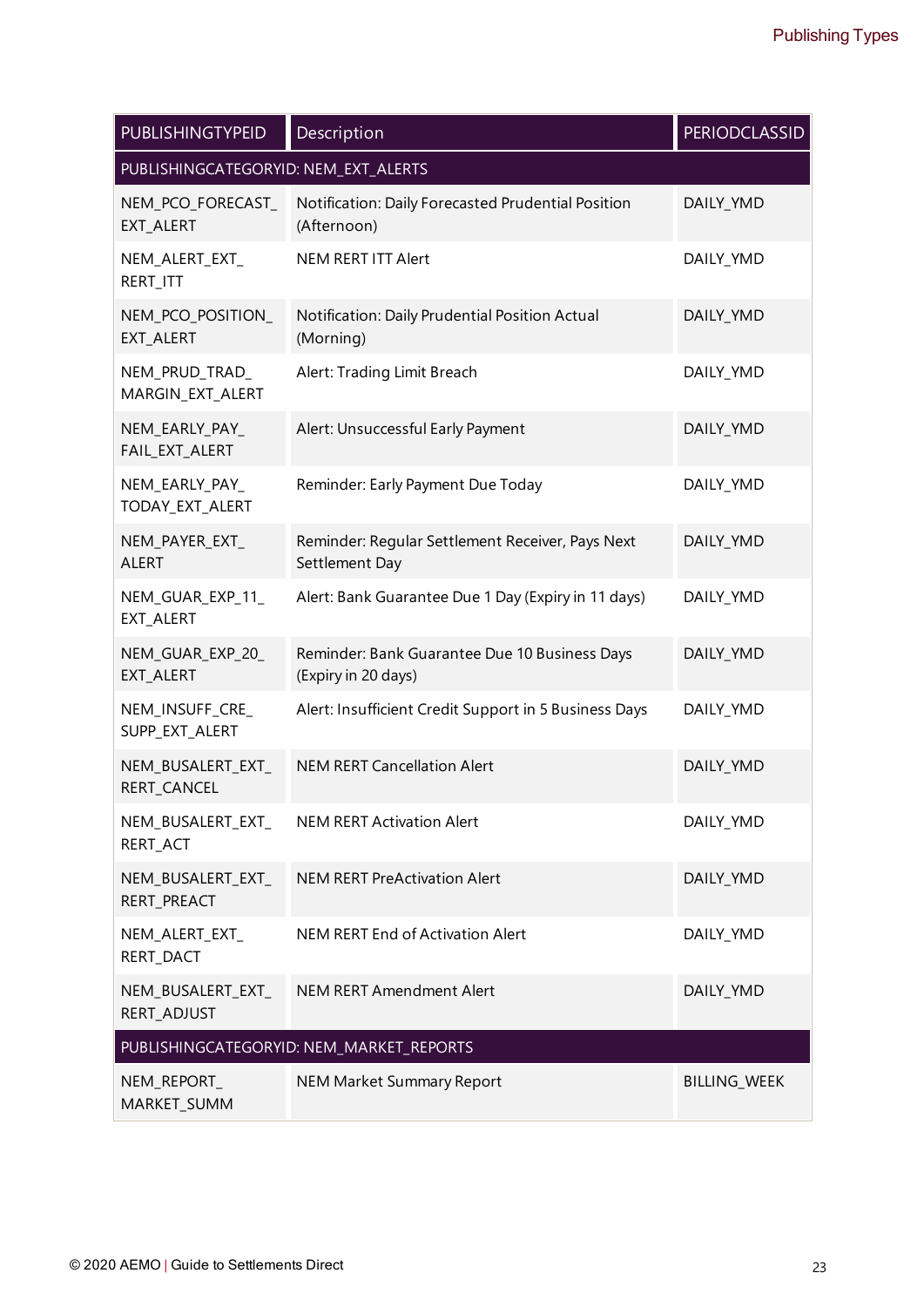| <b>PUBLISHINGTYPEID</b>              | Description                             | <b>PERIODCLASSID</b> |
|--------------------------------------|-----------------------------------------|----------------------|
| NEM_REPORT_<br><b>REGION_INTER</b>   | NEM Regional Interconnector Report      | <b>BILLING_WEEK</b>  |
| NEM_REPORT_<br>REGION_SUMMARY        | <b>NEM Regional Summary Report</b>      | <b>BILLING WEEK</b>  |
| PUBLISHINGCATEGORYID: NEM_MMS_DATA   |                                         |                      |
| NEM_MMS_SETT_C                       | <b>NEM Confidential Settlements</b>     | <b>BILLING_WEEK</b>  |
| NEM_MMS_BILLING_C                    | <b>NEM Confidential Billing</b>         | <b>BILLING_WEEK</b>  |
| NEM_MMS_<br>PRUDENTIAL_C             | <b>NEM Confidential Prudential</b>      | <b>DAILY</b>         |
| NEM_MMS_METER_C                      | <b>NEM Confidential Meter</b>           | <b>BILLING_WEEK</b>  |
| NEM_MMS_SETT_P                       | <b>NEM Public Settlements</b>           | <b>BILLING_WEEK</b>  |
| NEM_MMS_BILLING_P                    | <b>NEM Public Billing</b>               | <b>BILLING WEEK</b>  |
| NEM_MMS_METER_<br><b>INTER</b>       | NEM Public Interconnector Meter         | <b>BILLING WEEK</b>  |
| NEM_BILLING_AER_C                    | <b>Billing AER EnergyLoad</b>           | <b>BILLING_WEEK</b>  |
| PUBLISHINGCATEGORYID: NEM_STATEMENTS |                                         |                      |
| NEM_STMT_<br>PRELIMINARY             | <b>NEM Preliminaryinary Statement</b>   | <b>BILLING_WEEK</b>  |
| NEM_STMT_FINAL                       | <b>NEM Final Statement</b>              | <b>BILLING_WEEK</b>  |
| NEM_STMT_MAKEUP                      | <b>NEM Makeup Statement</b>             | BILLING_WEEK         |
| NEM_STMT_<br><b>SHORTFALL</b>        | <b>NEM ShortFall Statement</b>          | <b>BILLING_WEEK</b>  |
| NEM_STMT_REVISION                    | <b>NEM Revision Statement</b>           | <b>BILLING_WEEK</b>  |
|                                      | PUBLISHINGCATEGORYID:NEM_SUMMARY_DATA   |                      |
| NEM_SUMM_<br>DIRECTIONS_P            | NEM Directions Recovery Reconciliation  | <b>BILLING_WEEK</b>  |
| NEM_SUMM_NMAS_P                      | <b>NEM NMAS Recovery Reconciliation</b> | <b>BILLING_WEEK</b>  |
| NEM_SUMM_DAILY_<br>ENERGY_C          | NEM Confidential Daily Energy Summary   | <b>BILLING_WEEK</b>  |
| NEM_SUMM_DAILY_<br>ENERGY_P          | NEM Public Daily Energy Summary         | <b>BILLING_WEEK</b>  |
| NEM_CO2E_INDEX_P                     | <b>CDEII Summary Report</b>             | <b>BILLING_WEEK</b>  |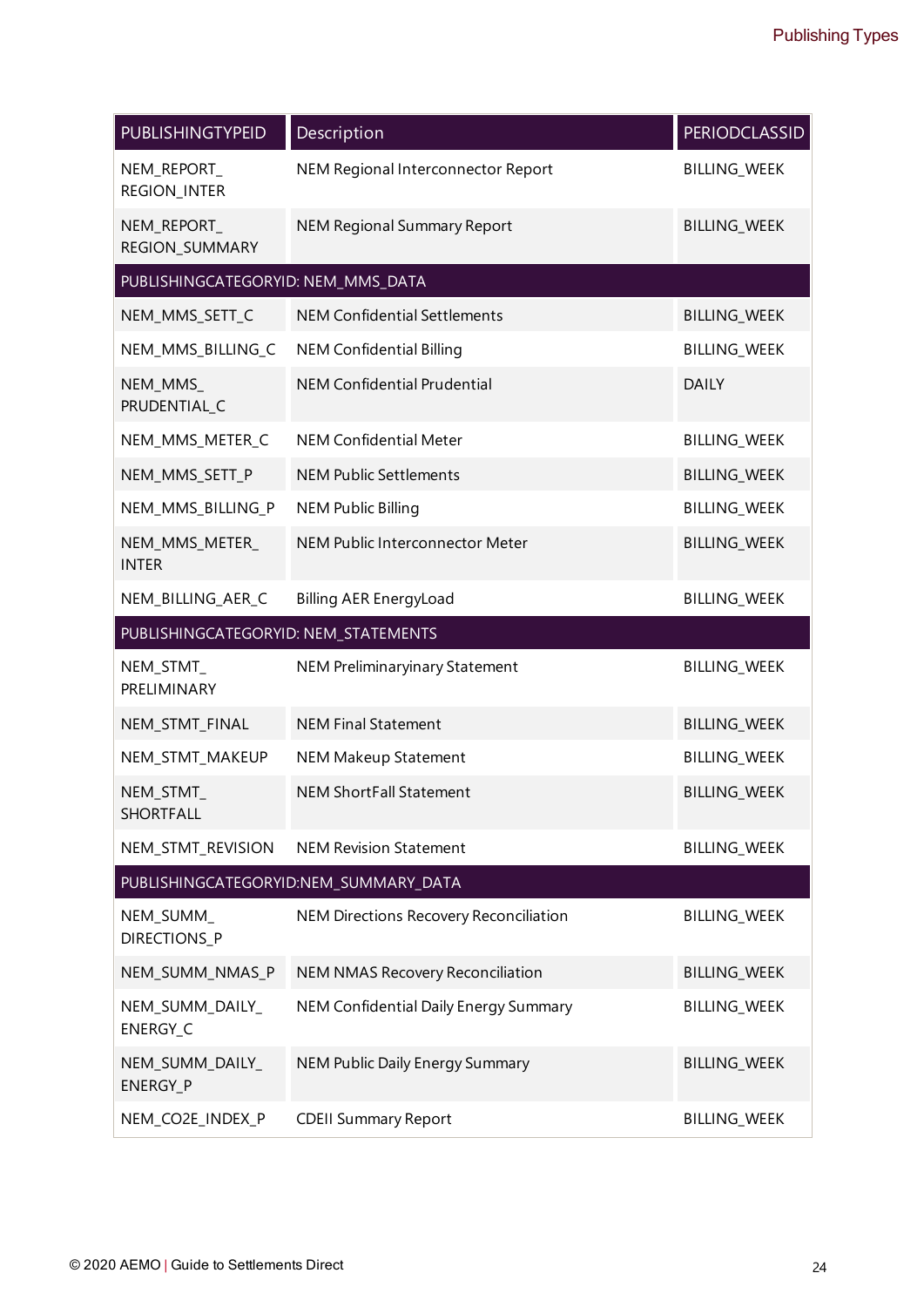| PUBLISHINGTYPEID                           | Description                                 | <b>PERIODCLASSID</b> |  |  |  |
|--------------------------------------------|---------------------------------------------|----------------------|--|--|--|
| PUBLISHINGCATEGORYID: NEM_THIRD_PARTY_DATA |                                             |                      |  |  |  |
| NEM_THIRDP_ASX                             | <b>NEM ASX</b>                              | <b>QUARTER</b>       |  |  |  |
| NEM_THIRDP_ESC_C                           | <b>NEM ESC</b>                              | CAL_YEAR             |  |  |  |
| NEM_THIRDP_ICRC_C                          | <b>NEM ICRC</b>                             | CAL_YEAR             |  |  |  |
| NEM_THIRDP_IPART_C                         | <b>NEM IPART</b>                            | CAL_YEAR             |  |  |  |
| NEM_THIRDP_ORER_C                          | <b>NEM ORER</b>                             | CAL_YEAR             |  |  |  |
| NEM_THIRDP_QCA_C                           | <b>NEM QCA</b>                              | CAL_YEAR             |  |  |  |
| NEM_THIRDP_SFE                             | <b>NEM SFE</b>                              | <b>QUARTER</b>       |  |  |  |
| NEM_THIRDP_<br><b>ASXMONTHLYINTERIM</b>    | NEM ASX Monthly Data (interim)              | CAL_MONTH            |  |  |  |
| NEM_THIRDP_AER                             | <b>NEM AER</b>                              | DAILY_YMD            |  |  |  |
| PUBLISHINGCATEGORYID: PRICE_REPORTS        |                                             |                      |  |  |  |
| PRICE REPORT ELEC<br>MONTHLY_C             | Price Monthly Report                        | CAL_MONTH            |  |  |  |
| PRICE_REPORT_ELEC_<br>QUARTERLY_C          | Price Quarterly Report                      | CAL_MONTH            |  |  |  |
| PRICE_REPORT_GAS_<br>QUARTERLY_C           | Price Gas Quarterly Report                  | CAL_MONTH            |  |  |  |
| PRICE_REPORT_GSH_<br>MONTHLY_C             | Price GSH Monthly Report                    | CAL_MONTH            |  |  |  |
| PRICE_REPORT_GSH_<br>QUARTERLY_C           | Price GSH Quarterly Report                  | CAL_MONTH            |  |  |  |
|                                            | PUBLISHINGCATEGORYID: QLDGAS_CORRESPONDENCE |                      |  |  |  |
| QLDGAS_OTHER_C                             | QldGas Other                                | DAILY_YMD            |  |  |  |
|                                            | PUBLISHINGCATEGORYID: QLDGAS_STATEMENTS     |                      |  |  |  |
| QLDGAS_STMT_<br>PRELIMINARY                | QldGas Preliminaryinary Statement           | <b>BILLING_MONTH</b> |  |  |  |
| QLDGAS_STMT_FINAL                          | QldGas Final Statement                      | <b>BILLING_MONTH</b> |  |  |  |
| QLDGAS_STMT_<br><b>REVISION</b>            | <b>QldGas Revision Statement</b>            | <b>BILLING_MONTH</b> |  |  |  |
|                                            | PUBLISHINGCATEGORYID: SRA_CORRESPONDENCE    |                      |  |  |  |
| SRA_OTHER_C                                | SRA Other                                   | DAILY_YMD            |  |  |  |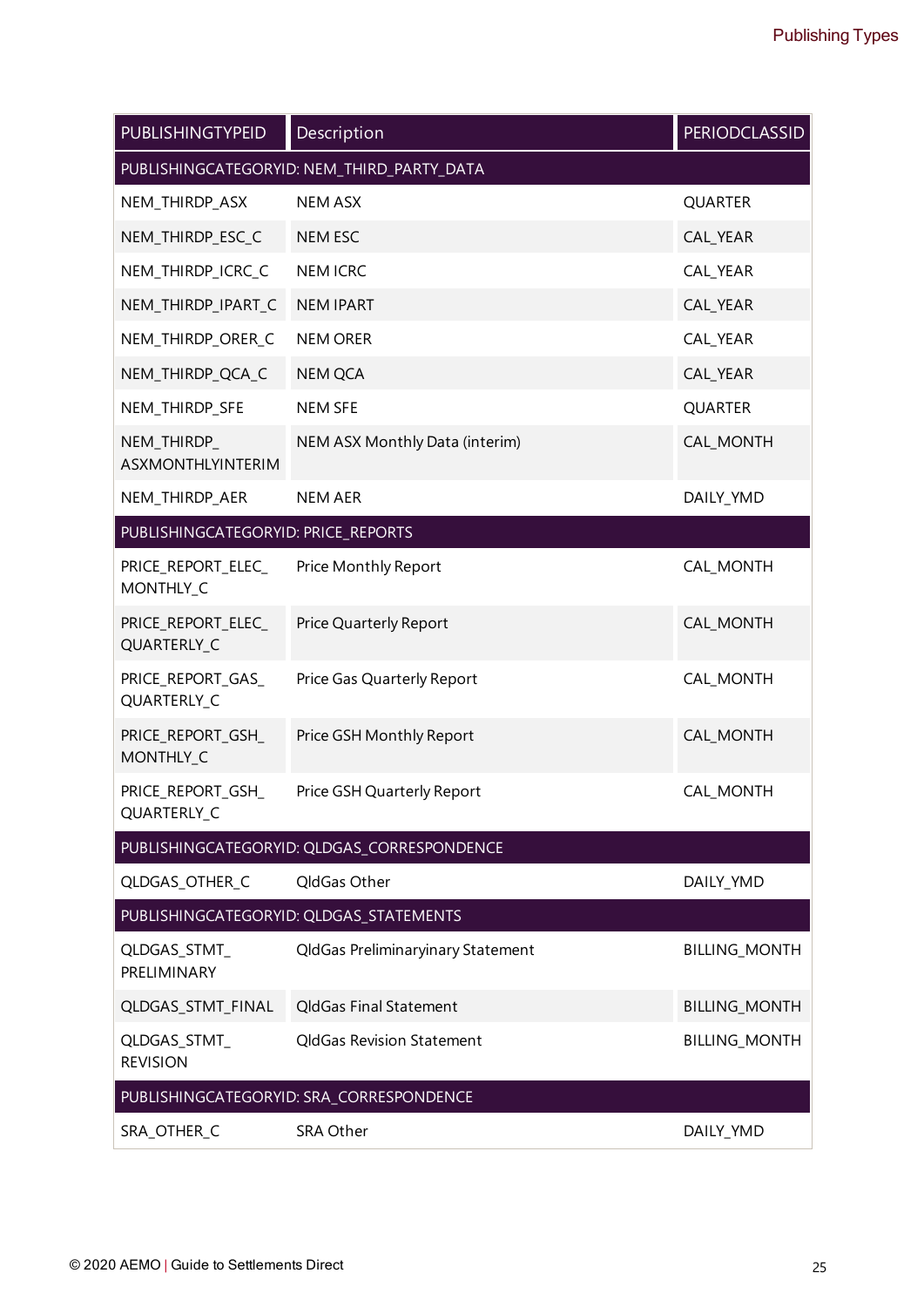| PUBLISHINGTYPEID                      | Description                                 | <b>PERIODCLASSID</b> |
|---------------------------------------|---------------------------------------------|----------------------|
| PUBLISHINGCATEGORYID: SRA_STATEMENTS  |                                             |                      |
| SRA_STATEMENT_<br><b>PURCHASE</b>     | <b>SRA Final Purchase</b>                   | <b>QUARTER</b>       |
| SRA_STATEMENT_<br><b>PROCEEDS</b>     | <b>SRA Final Proceeds</b>                   | <b>QUARTER</b>       |
| SRA_STATEMENT_<br><b>RECON</b>        | <b>SRA Reconciliation</b>                   | <b>QUARTER</b>       |
| SRA_STATEMENT_<br>PUR_PRELIMINARY     | <b>SRA Preliminary Purchase</b>             | <b>QUARTER</b>       |
| SRA_STATEMENT_<br>PRO_PRELIMINARY     | <b>SRA Preliminary Proceeds</b>             | <b>QUARTER</b>       |
|                                       | PUBLISHINGCATEGORYID: STTM_CORRESPONDENCE   |                      |
| STTM_MEL_C                            | <b>STTM Minimum Exposure Letter</b>         | FIN_YEAR             |
| STTM_OTHER_C                          | <b>STTM Other</b>                           | DAILY_YMD            |
| PUBLISHINGCATEGORYID: STTM_STATEMENTS |                                             |                      |
| STTM_STMT_<br>PRELIMINARY             | <b>STTM Preliminaryinary Statement</b>      | <b>BILLING_MONTH</b> |
| STTM_STMT_FINAL                       | <b>STTM Final Statement</b>                 | <b>BILLING_MONTH</b> |
| STTM_STMT_REVISION                    | <b>STTM Revision Statement</b>              | <b>BILLING_MONTH</b> |
|                                       | PUBLISHINGCATEGORYID: VICGAS_CORRESPONDENCE |                      |
| VICGAS_MEL_C                          | VicGas Minimum Exposure Letter              | FIN_YEAR             |
| VICGAS_UAFG_PRICE                     | <b>VicGas UAFG Initial Pricing</b>          | CAL_MONTH            |
| VICGAS_UAFG_DRAFT                     | VicGas UAFG Draft Statement                 | CAL_MONTH            |
| VICGAS_UAFG_FINAL                     | <b>VicGas UAFG Final Statement</b>          | CAL_MONTH            |
| VICGAS OTHER C                        | VicGas Other                                | DAILY_YMD            |
|                                       | PUBLISHINGCATEGORYID: VICGAS_STATEMENTS     |                      |
| VICGAS_STMT_<br>PRELIMINARY           | VicGas Preliminaryinary Statement           | <b>BILLING_MONTH</b> |
| VICGAS_STMT_FINAL                     | <b>VicGas Final Statement</b>               | <b>BILLING_MONTH</b> |
| VICGAS_STMT_<br><b>REVISION</b>       | <b>VicGas Revision Statement</b>            | <b>BILLING_MONTH</b> |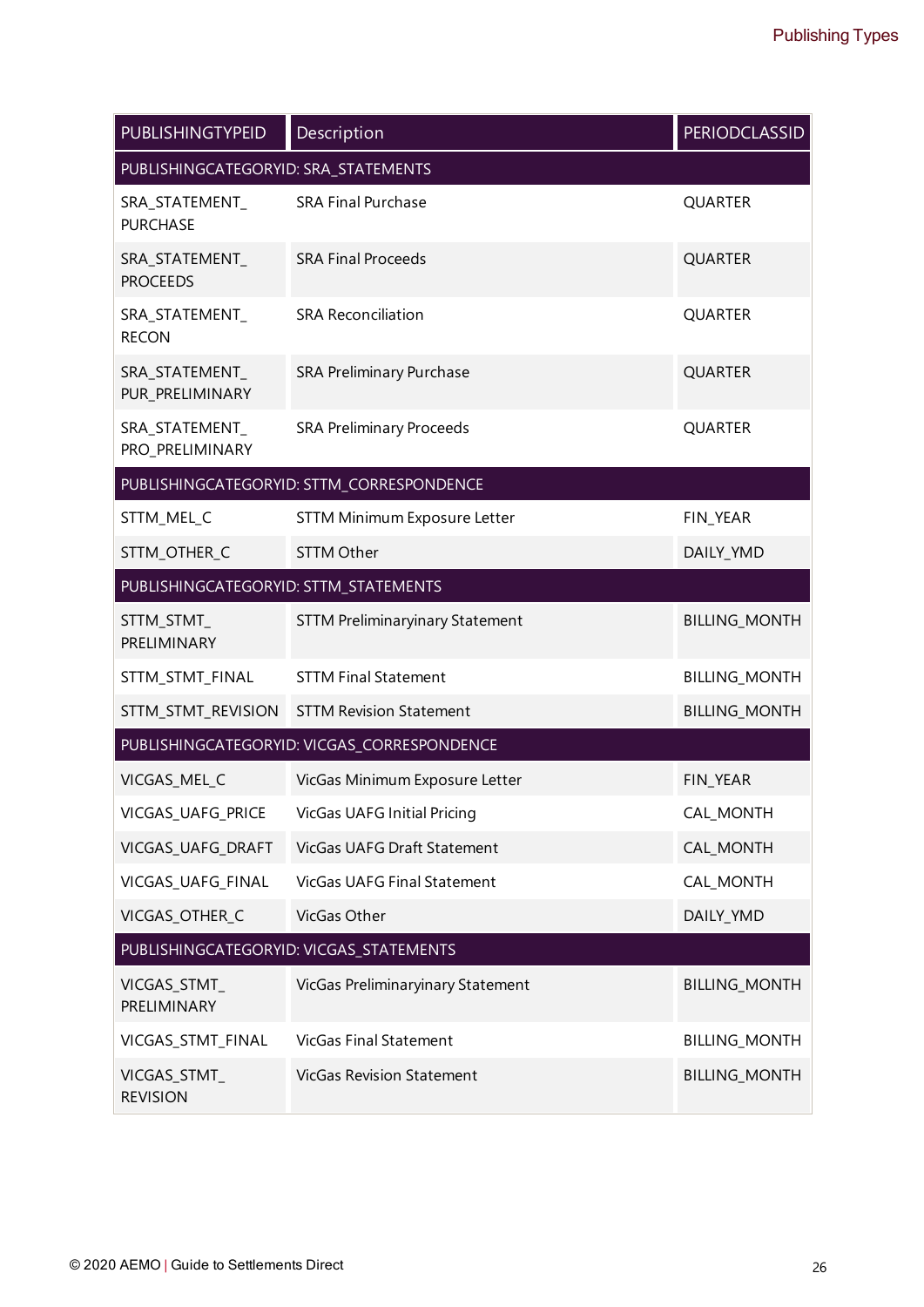# <span id="page-30-0"></span>**Needing Help**

# <span id="page-30-1"></span>**System requirements**

You access the web application using a web browser. You require:

- The website address where the application is located on AEMO's network:
	- <sup>o</sup> Pre-production: https://portal.preprod.nemnet.net.au
	- <sup>o</sup> Production: https://portal.prod.nemnet.net.au
	- o Markets Portal help: https://portal.preprod.nemnet.net.au/help
- <span id="page-30-3"></span><span id="page-30-2"></span>• A compatible web browser. For help, see Supported web browsers.
- Access to MarketNet. If your company is a registered participant, you probably already have access because it is set up during the registration process. For more details, see Guide to Electricity [Information](http://www.aemo.com.au/) Systems.
- <span id="page-30-4"></span>• A monitor capable of 1024 x 768 screen resolution.
- A user ID and password provided by your company's participant administrator (PA) who controls access to AEMO's market systems. For more details see Guide to User Rights Management.

PAs are set up during the registration process, if you don't know who your company's PA is, contact AEMO's support hub.

The web application runs on both Windows and Unixlike operating systems.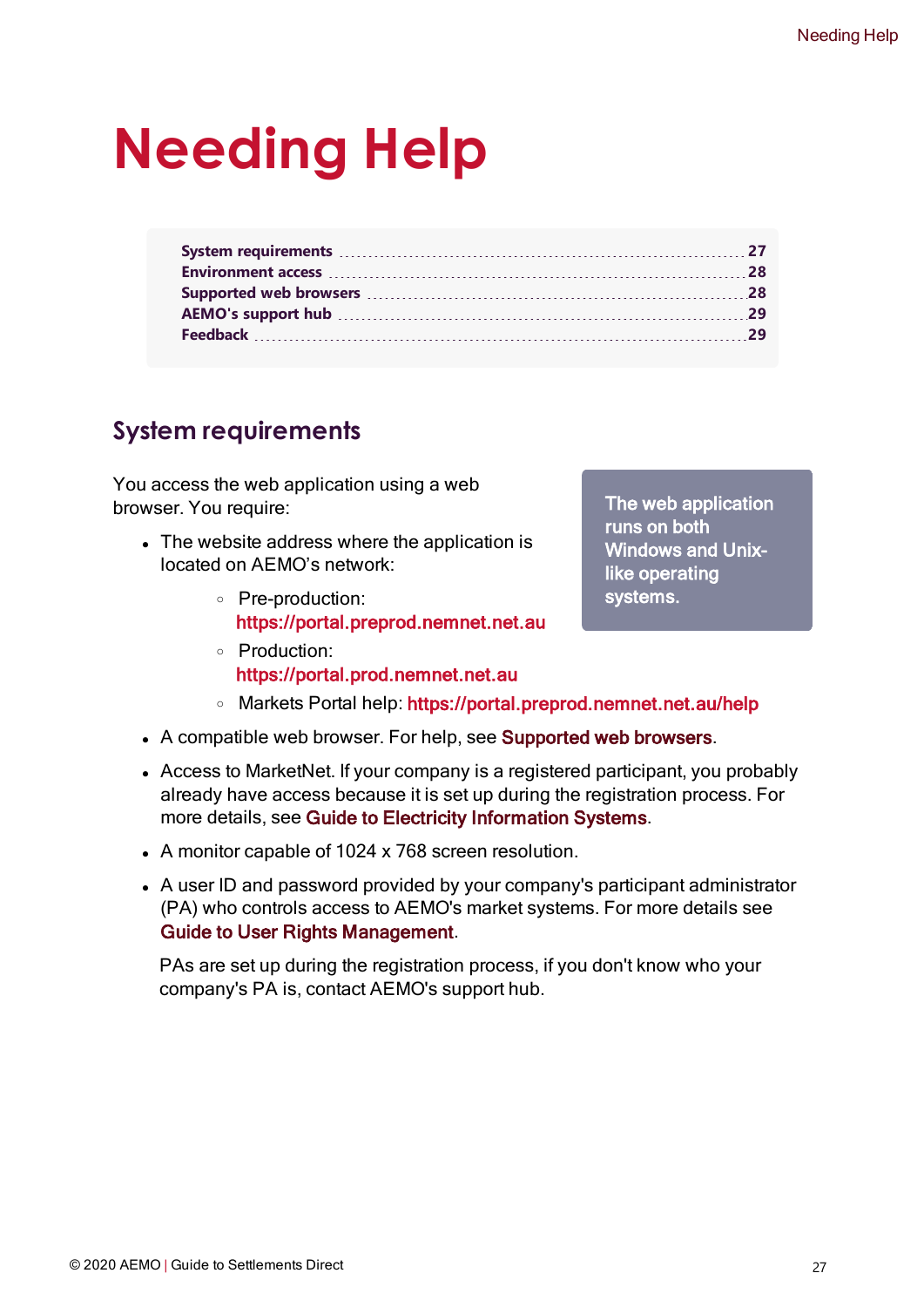# <span id="page-31-0"></span>**Environment access**

The Markets Portal gives you a clear indication of the environment you are working in by providing a different background colour for the menu:

- The pre-production environment has a green menu background
- The production environment has a blue menu background.

| AEMO Markets Portal (pre-<br>-<br>_<br>production) |                          | Australian Energy Market Operator Limited (NEMMCO) Participant User V<br><b>Markets Portal application</b>                                                                                                                        | $\odot$ |
|----------------------------------------------------|--------------------------|-----------------------------------------------------------------------------------------------------------------------------------------------------------------------------------------------------------------------------------|---------|
| <b>MMS</b>                                         | $\overline{\phantom{a}}$ | Data Model Files Subscription for Australian Energy Market Operator Limited                                                                                                                                                       |         |
| Market Info                                        |                          | NOTF:                                                                                                                                                                                                                             |         |
| <b>Settlements</b>                                 |                          | The latest version of the MMS Data Model is v4.27. The previous or legacy version is v4.26<br>You should subscribe to the new version of any legacy files you are currently subscribed to. Please ensure new files are processing |         |
|                                                    |                          | successfully before unsubscribing from legacy files.<br><b>CONTRACTOR</b>                                                                                                                                                         |         |

# <span id="page-31-1"></span>**Supported web browsers**

Markets Portal runs on both Windows and Unix-like operating systems. To access the Markets Portal, AEMO recommends the following web browsers:

| <b>Browser</b>                                | <b>Platform</b>  | Current     | l More information                                                              |
|-----------------------------------------------|------------------|-------------|---------------------------------------------------------------------------------|
| Microsoft Internet<br>Explorer                | <b>Windows</b>   | <b>IF11</b> | https://www.whatismybrowser.com/guides/the-latest-<br>version/internet-explorer |
| Microsoft Edge<br>(Microsoft)<br>recommended) | Windows<br>10    | Edge        | https://www.microsoft.com/en-<br>au/windows/microsoft-edge                      |
| Google Chrome                                 | All<br>platforms | Latest      | https://www.whatismybrowser.com/guides/the-latest-<br>version/chrome            |

For the best experience, AEMO recommends using the current or previous version of Google Chrome.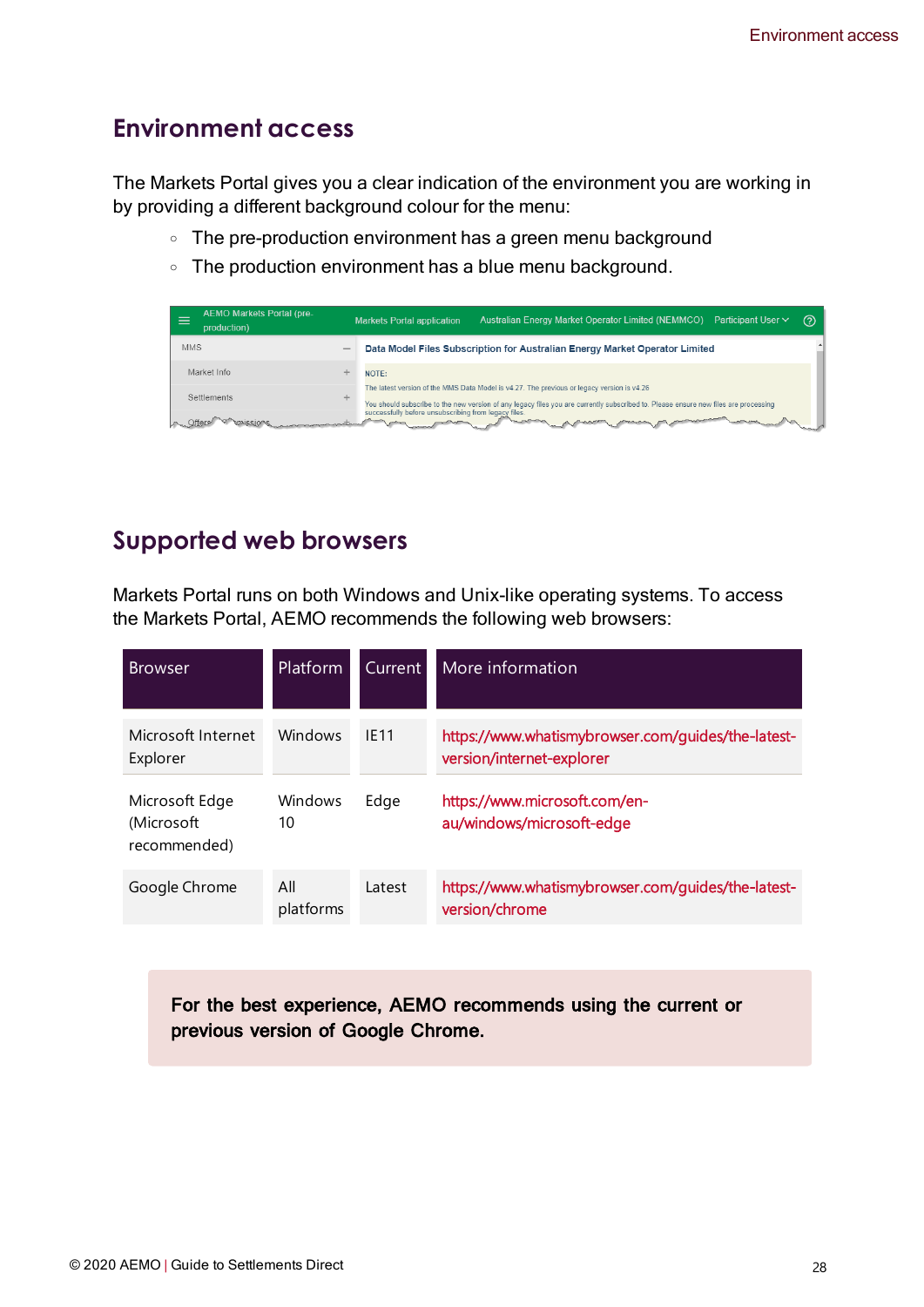# <span id="page-32-0"></span>**AEMO's support hub**

IT assistance is requested through one of the following methods:

• Phone: 1300 AEMO 00 (1300 236 600)

For non-urgent issues, normal coverage is 8:00 AM to 6:00 PM on weekdays, Australian Eastern Standard Time (AEST).

• The Contact Us form on AEMO's website.

# **Information to provide**

Please provide the following information when requesting assistance from AEMO:

- Your contact details
- Company name
- Company ID
- System or application name
- Environment: production or pre-production
- Problem description
- Screenshots

For AEMO software-related issues please also provide:

- Participant ID (if Data Interchange (DI) problem)
- Version of software
- Properties or log files
- PDR Monitor support dump and DI instance name (if DI problem)

# <span id="page-32-1"></span>**Feedback**

To suggest improvements to this document, please contact the [AEMO's](mailto:supporthub@aemo.com.au?subject=Feedback) support hub.

AEMO recommends participants call AEMO's support hub for all urgent issues, whether or not you have logged a call using the contact us form.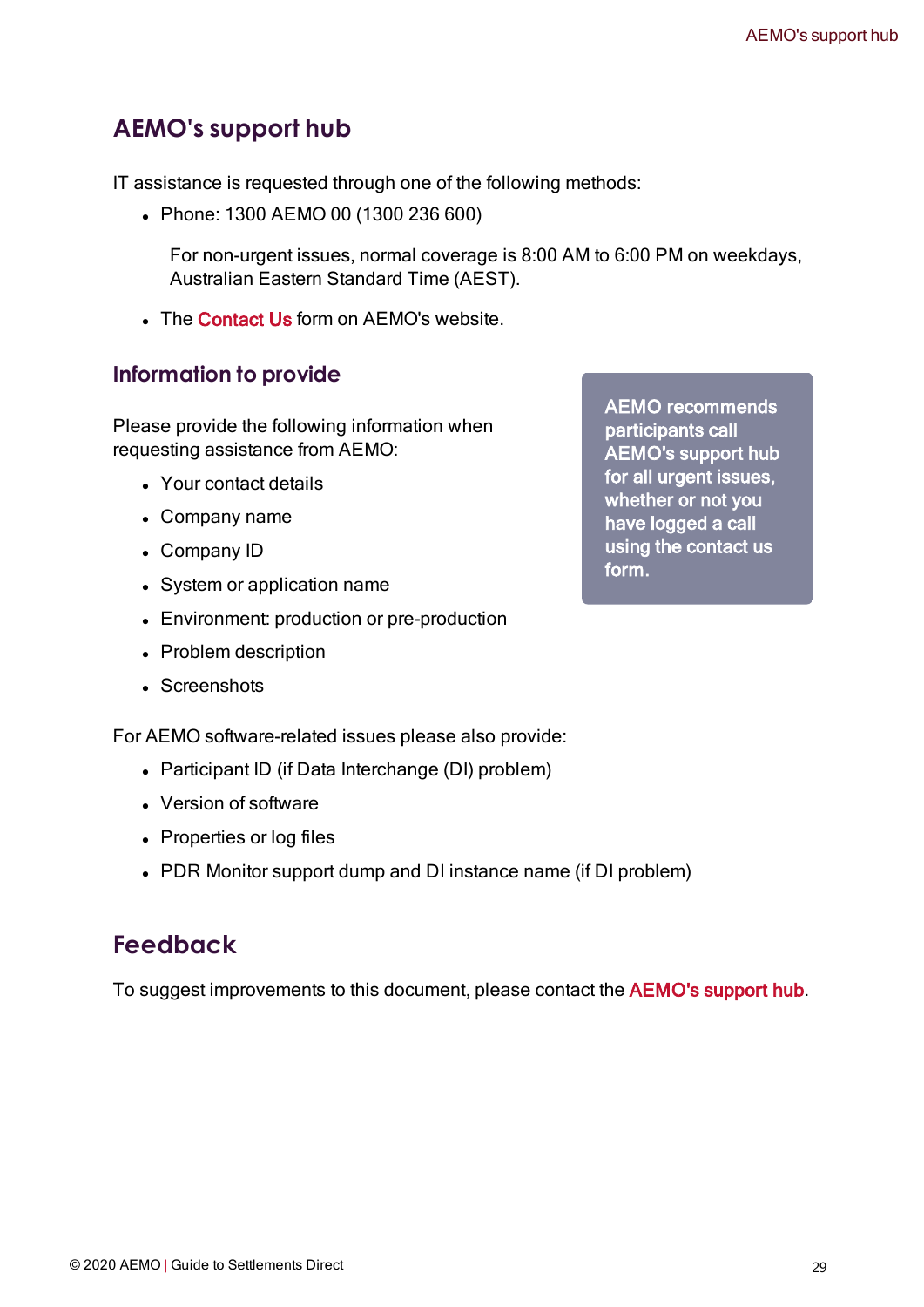# <span id="page-33-0"></span>**References**

| 27 |
|----|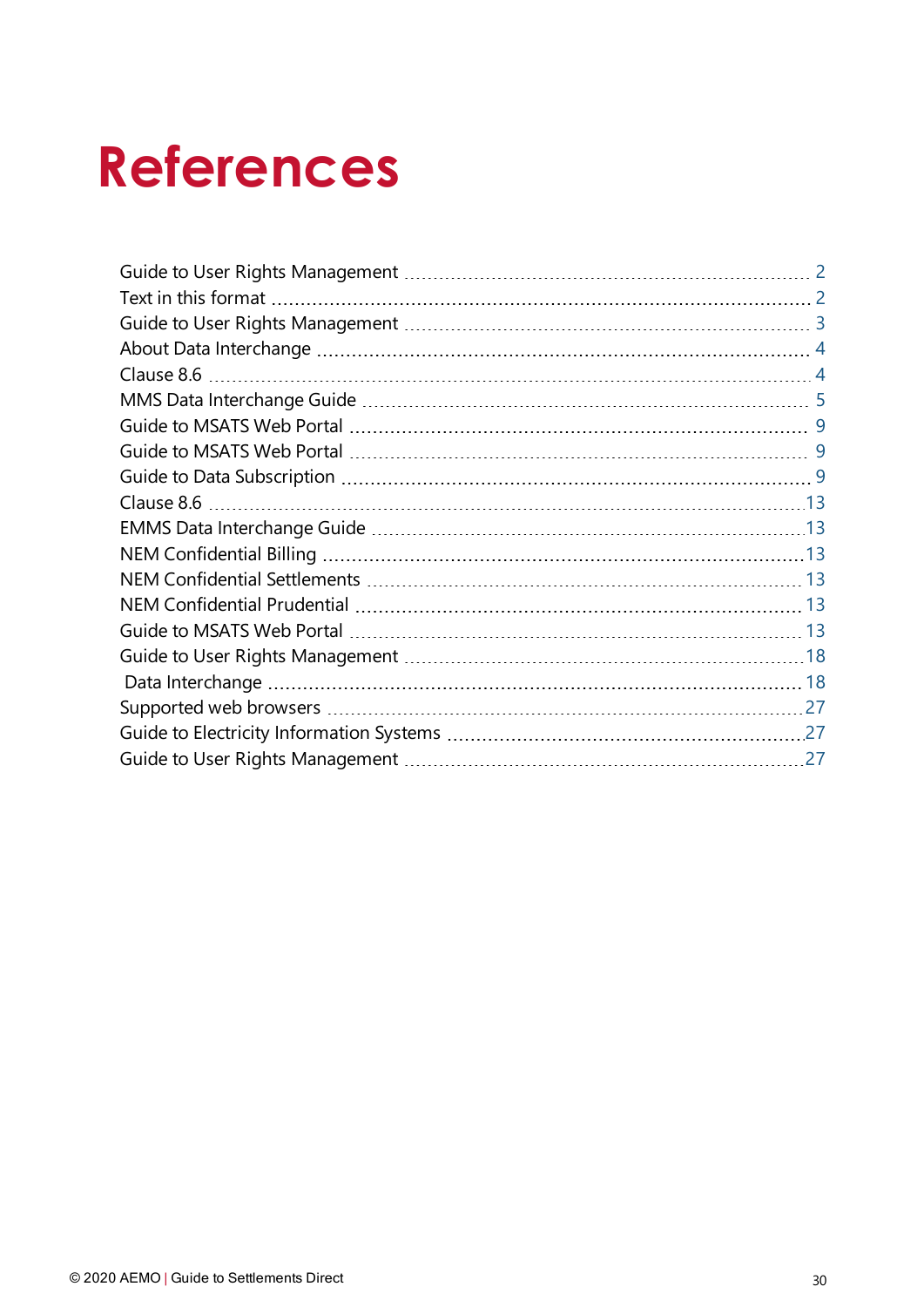# <span id="page-34-0"></span>**Rules Terms**

| AEMO |  |
|------|--|
|      |  |
|      |  |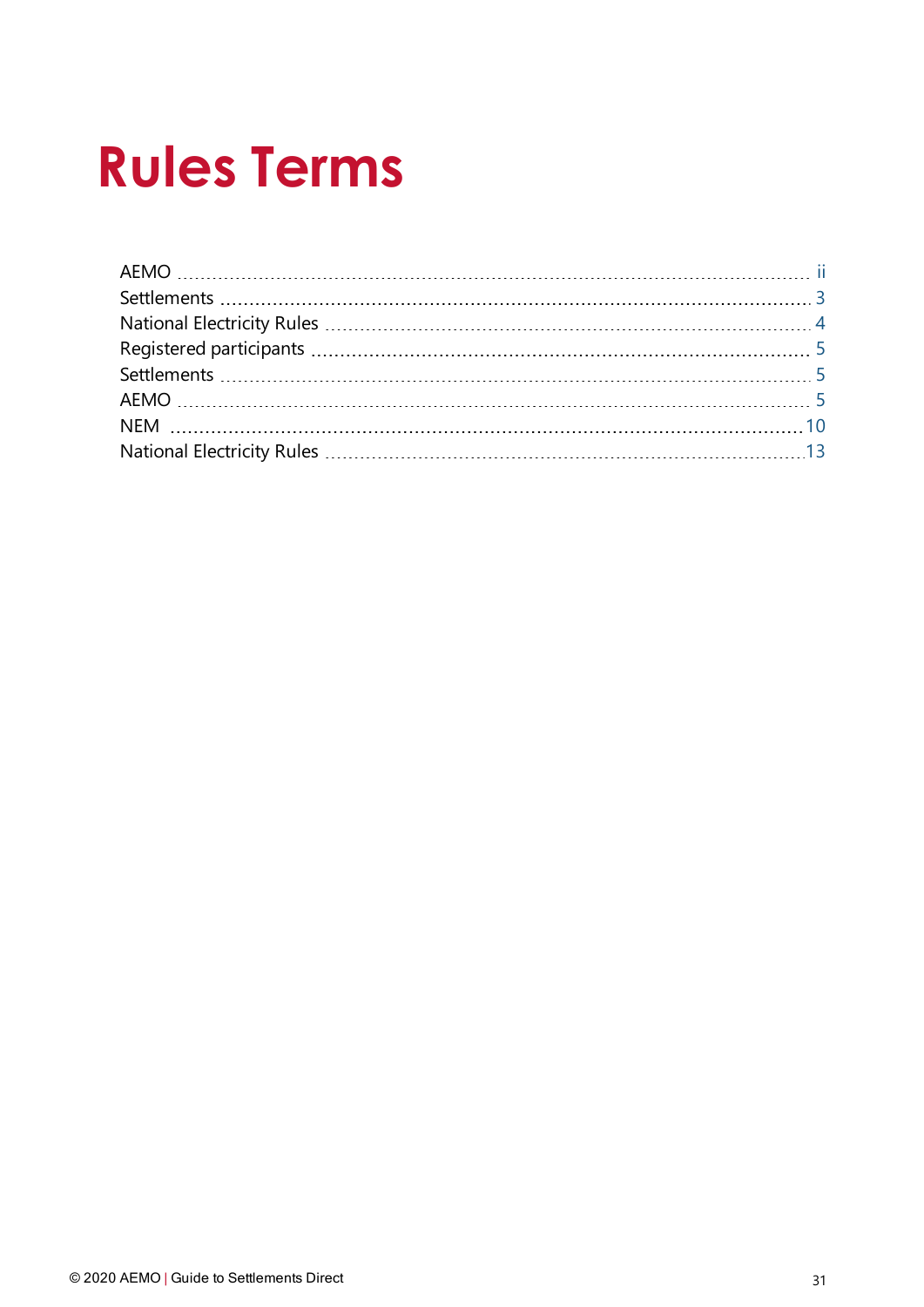# <span id="page-35-0"></span>**Glossary**

# **A**

## **Accept**

A Recipient of a B2B Message has agreed to process it further.

## **Access Requirements**

Specific site access requirements associated with the conduct of a Service Order. See B2B Procedures: Customer & Site Details Notification Process and B2B Procedures: Service Orders Process.

## **Accreditation**

The full process to become accredited as a B2B e-Hub Participant from application form to application successful.

## **Accreditation Checklists**

The questions an applicant for MDP, MP, or ENM completes for accreditation.

## **Accredited Service Provider (ASP)**

Electrically qualified personnel accredited to perform certain electrical works by the NSW or ACT Government.

#### **Acknowledgement File**

A file containing a Message Acknowledgement. See B2B Procedures: Technical Delivery Specification.

#### **AEMO Communication**

An email from AEMO to a distribution list of Registered Participant contacts broadcasting NEM-related information.

## **AEST**

Australian Eastern Standard Time

#### **API Gateway**

Provides B2B communication options using web services or using direct connections from a compatible participant gateway. Accessible over the internet or MarketNet.

## **API Protocol**

A B2B e-Hub delivery method.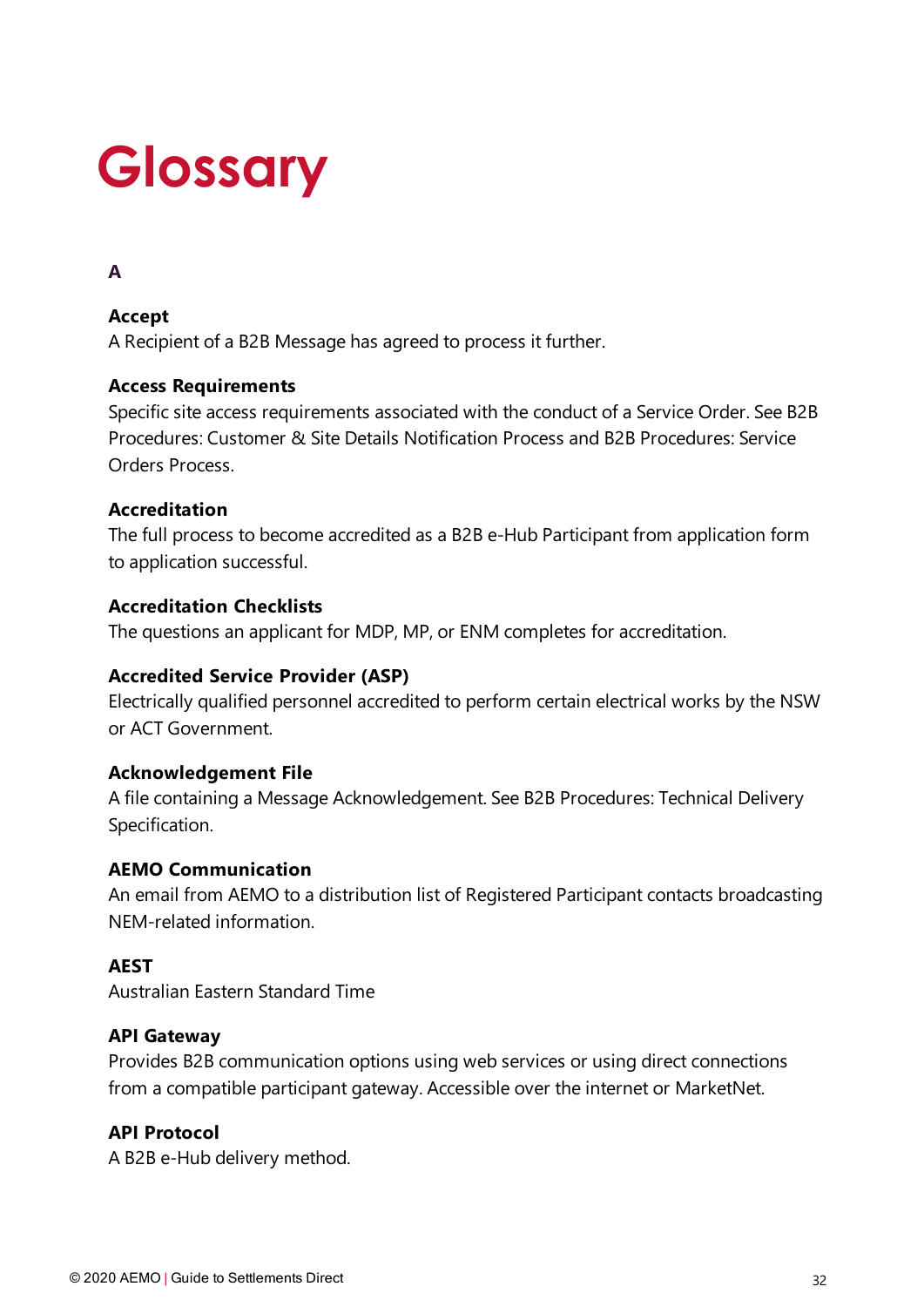## **Appointment**

An agreement between the retail customer (or their agent), Service Provider and Retailer to perform requested work at a specific time. See B2B Procedures: Service Orders **Process** 

#### **Approved Schema Version**

A version of the aseXML schema approved by the aseXML Working Group, or its successors. Refer B2B Procedures: Technical Delivery Specification.

#### **aseXML**

A standard for energy transactions in XML. A set of schemas and usage guidelines that define how data should be exchanged under FRC in the gas and electricity industries in Australia.

#### **aseXML Document**

Refer to aseXML Message. See B2B Procedures: Technical Delivery Specification.

#### **aseXML Guidelines**

Guidelines for the development of a Standard for Energy Transactions in XML (aseXML).

#### **aseXML Message Handler**

Software that manages aseXML message interactions. See B2B Procedures: Technical Delivery Specification.

#### **aseXML schema**

Specification to describe the structure of an aseXML message.

#### **aseXML transaction**

See Transaction.

#### **aseXML wrapped CSV transaction**

An aseXML transaction that includes CSV formatted data. See B2B Procedures: Technical Delivery Specification.

#### **ASWG**

aseXML Standards Working Group

#### **B**

## **B2B**

Business-to-Business. Generic term used to refer to defined business-to-business interactions between participants; excludes interactions between a participant and market systems such as MSATS.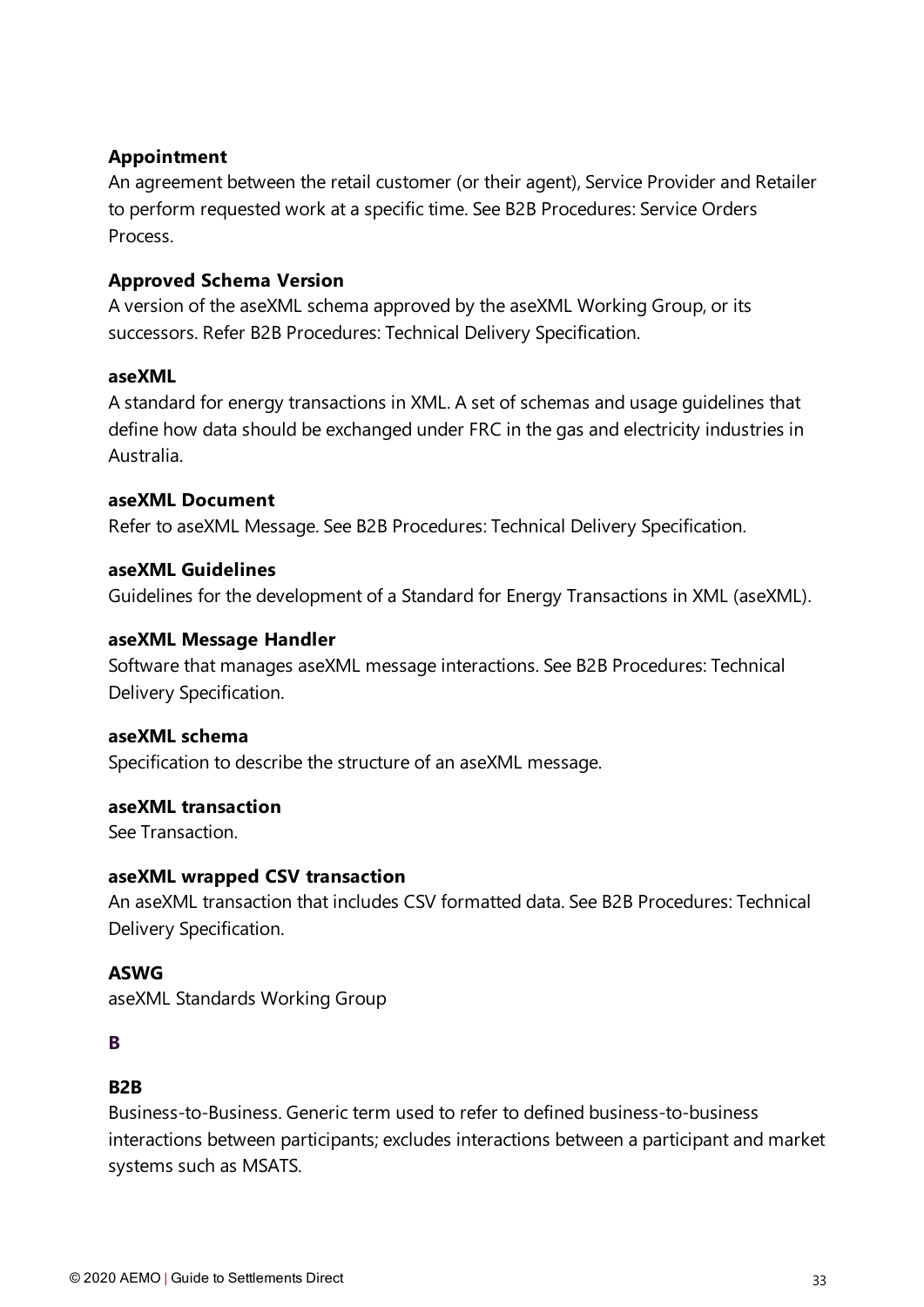## **B2B Acknowledgement**

A generic term used to refer to an aseXML message or transaction acknowledgement, specifically within the context of a B2B interaction. A B2B acknowledgement is the physical interpretation of a Business Signal. Often referred to as being positive (indicating correctness of the associated file) or negative (indicating an error with the associated file).

#### **B2B Browser**

A web interface supporting the creation and management of a defined set of business-tobusiness transactions and acknowledgements. Optionally used to manage your B2B inbox and outbox. It remains part of the B2B e-Hub services.

#### **B2B Browser Application**

An application supplied by AEMO for participants to manage their MSATS B2B Handler inbox and outbox, and support the creation of a specified set of B2B Transactions.

#### **B2B Contacts List**

A list of contact details published by participants used for the purpose of contact between participants to support B2B communications according to the B2B Procedures.

#### **B2B Delivery Method**

Either API or FTP

#### **B2B e-Hub**

An electronic information exchange platform facilitating B2B Communications.

#### **B2B e-Hub Acknowledgement**

A message acknowledgement generated by the B2B e-Hub Handler, see B2B Procedures: Technical Delivery Specification.

#### **B2B e-Hub Batch Handlers**

An extension of the MSATS batch handler managing the B2B Communications between participant ID folders and AEMO. For details, see B2B Procedures: Technical Delivery Specification.

#### **B2B e-Hub Handler Inbox**

The file directory where participants publish B2B messages and acknowledgements for other participants, see B2B Procedures: Technical Delivery Specification.

#### **B2B e-Hub Handler Outbox**

The file directory where participants receive B2B messages and acknowledgements from other participants, see B2B Procedures: Technical Delivery Specification.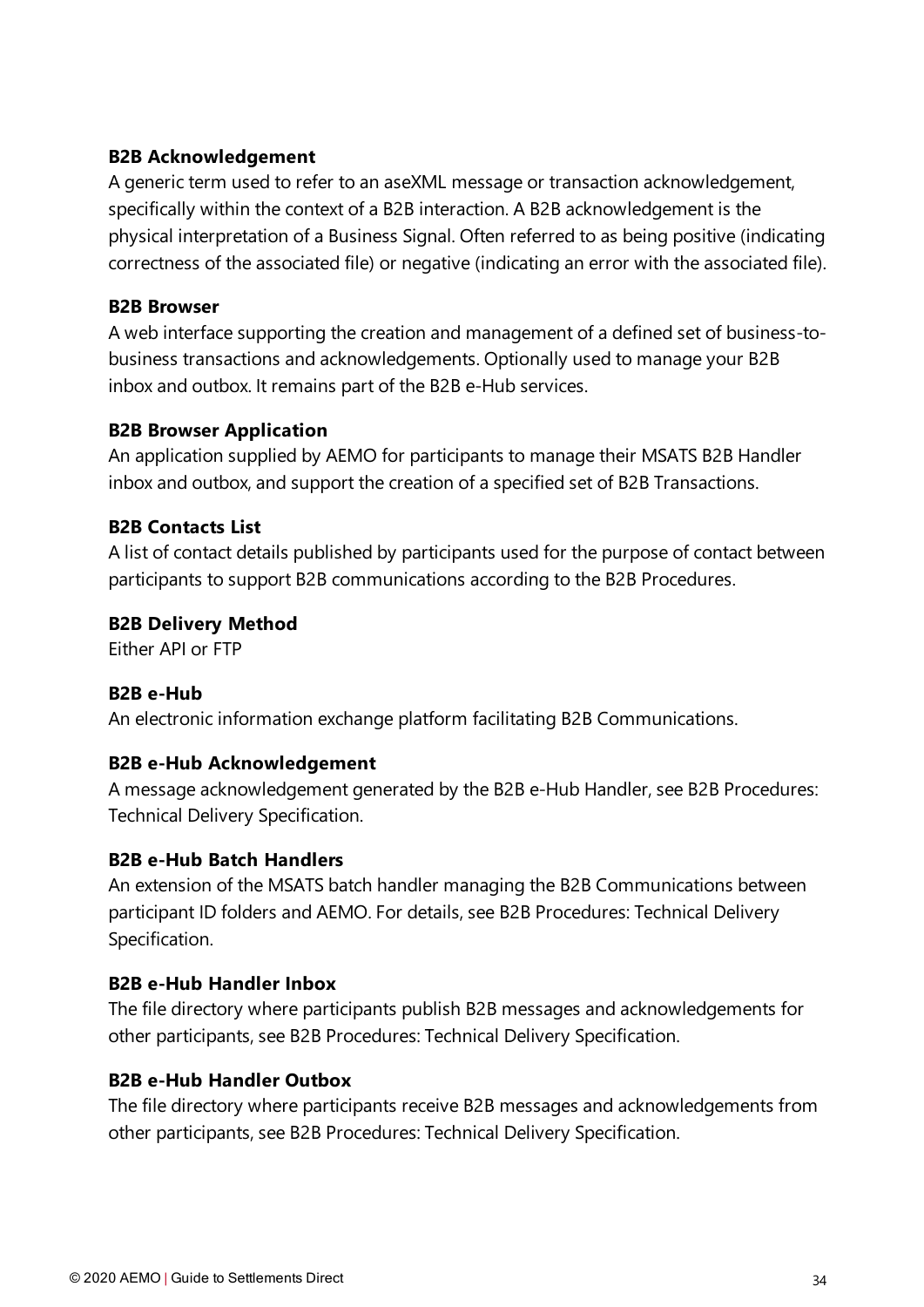#### **B2B e-Hub Participant**

A participant accredited to use the B2B e-Hub, e.g. Local Retailers, Market Customers, and Distribution Network Service Providers.

#### **B2B e-Hub Services**

AEMO provides the following pre-production and production environment e-Hub services: 1. The MSATS Browser functionality accessible over MarketNet. 2. The FTP Gateway accessible over MarketNet (to support the B2B hokey-pokey protocol). 3. The e-Hub Portal functionality accessible over MarketNet or the internet. 4. The e-Hub API functionality accessible over internet or MarketNet. Either to push the messages or pull the message from the e-Hub queue using RESTful APIs.

#### **B2B File**

See B2B message

## **B2B Infrastructure**

See National B2B infrastructure.

#### **B2B Initiator**

The participant who initiates a B2B interaction.

#### **B2B Interaction**

A complete set of related exchanges of B2B messages between two participants involving: Business Document, Business Receipt, Business Acceptance/Rejection.

#### **B2B Mapping to aseXML**

A document detailing the specific aseXML interfaces used in the implementation of B2B transactions.

#### **B2B Message**

A B2B transaction or acknowledgement sent between a B2B initiator and a B2B recipient.

#### **B2B Notification**

A B2B Transaction not having a corresponding reply.

#### **B2B Procedures**

The documents that comprise the B2B Procedures prescribing the content of, the processes for, and the information to be provided to support B2B communication.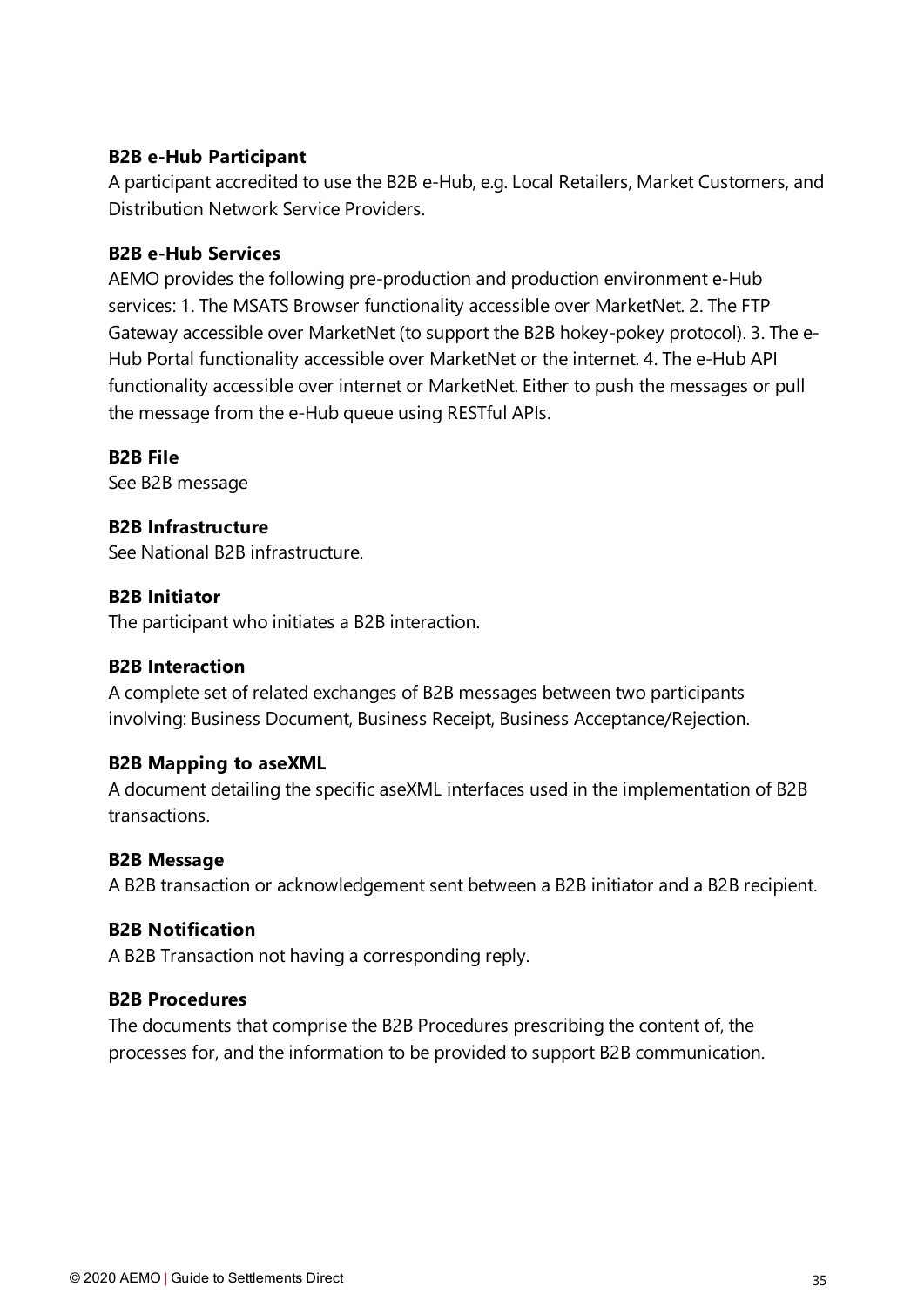#### **B2B Process**

A defined business process of which a B2B interaction is a key component. Examples of B2B processes are: Service Orders, Customer & Site Details, Meter Data Request, and One Way Notification.

#### **B2B Protocol**

Either the FTP or API delivery method

#### **B2B Recipient**

The receiving participant of a B2B transaction or acknowledgement (sent by a B2B initiator). As a convention, the initiator of a B2B interaction is the participant who sends the business document.

#### **B2B Responder**

Using the Responder, participants with appropriate access rights can specify the standard transactions they would like to receive. Participants can also search and track the flow of messages between the Responder and themselves.

#### **B2B Standard**

A collection of B2B procedures and supporting documentation that collectively form a coherent set of requirements (an industry B2B Standard). The components of a B2B standard are described by the B2B Standards Framework.

#### **B2B Standards Framework**

Describes the components of a B2B standard.

#### **B2B Transaction**

An aseXML realisation of a Business Document.

#### **B2B Transaction Types**

The transactions defined in the B2B Procedures. See B2B Procedures: Technical Delivery Specification.

#### **Business Acceptance**

A specific instance of a business acceptance/rejection business signal indicating acceptance.

#### **Business Acceptance/Rejection**

A business signal indicating whether a business document is accepted or rejected based on the application of business rules. See each B2B procedure for further details regarding the use of this transaction.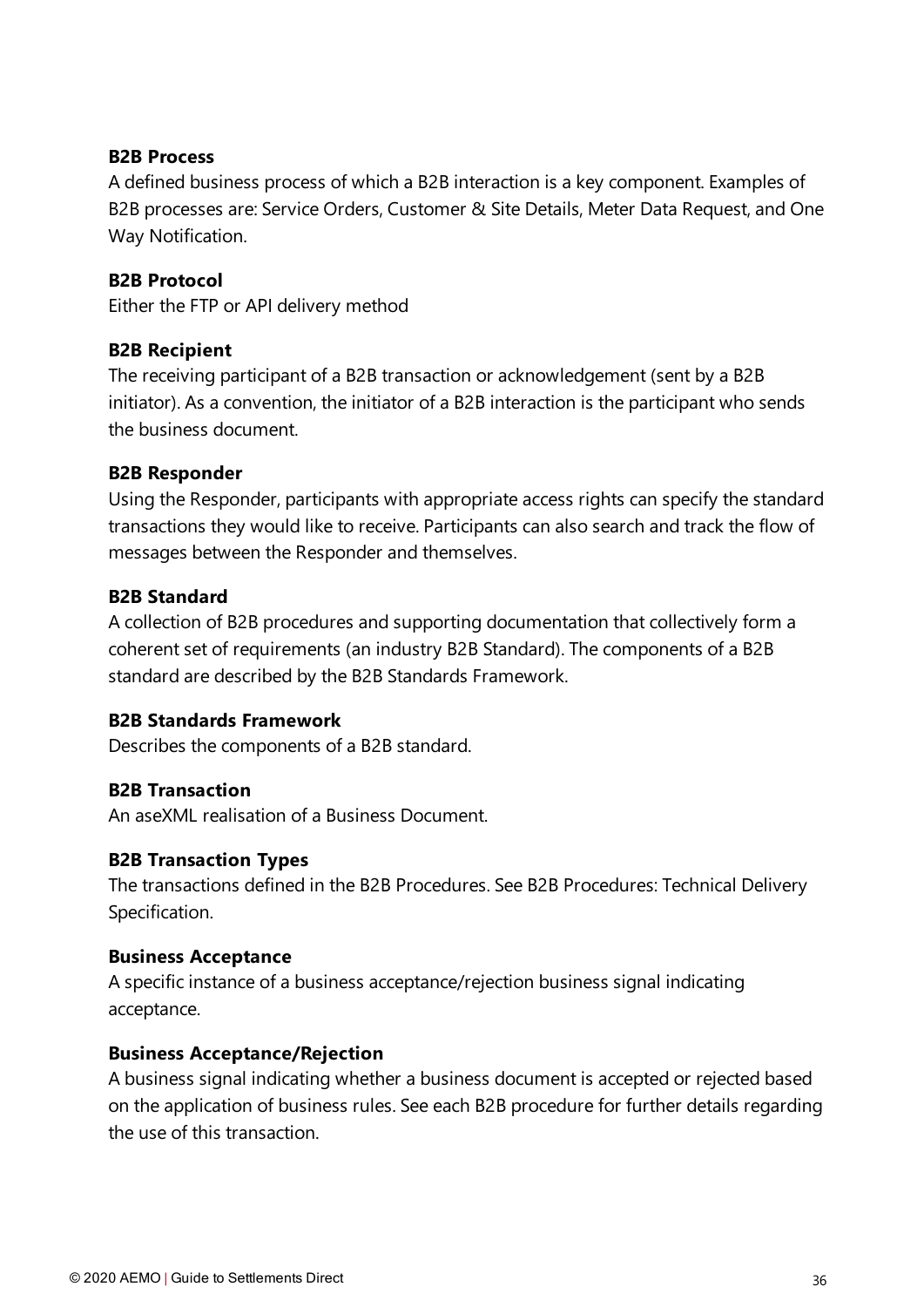#### **Business Document**

Notifications, Requests, or Responses between participants, containing relevant business information for the following transactions: • MeterDataNotification • ProvideMeterDataRequest • VerifyMeterDataRequest • ServiceOrderRequest • ServiceOrderResponse • CustomerDetailsNotification • CustomerDetailsRequest • SiteAccessNotification ■ OneWayNotification ■ PlannedInteruptionNotification ■ MeterFaultandIssueNotification ■ NoticeOfMeteringWorksTransaction ■ NotifiedPartyTransaction

#### **Business Event**

The reason for the acceptance or rejection of a B2B Transaction.

#### **Business Receipt**

A business signal indicating a business document has been received and its contents indicates if it is readable by the recipient.

#### **Business Rejection**

Specific instance of a Business Acceptance/Rejection business signal indicating a rejection.

#### **Business Signal**

An acknowledgement generated by a B2B recipient on processing a business document to indicate whether the business document is received and is readable (this business signal is called a business receipt) or it does or does not pass business rule validation (this business signal is called a business acceptance/rejection).

#### **C**

#### **Close of Business**

5.00 PM at the location of the site on a business day.

#### **Connection Date**

The date the connection point is connected to the electricity network, see B2B Procedure: Service Order Process.

#### **CSVNotificationDetail**

A defined data payload applicable only for some transactions in the One Way Notification Procedure.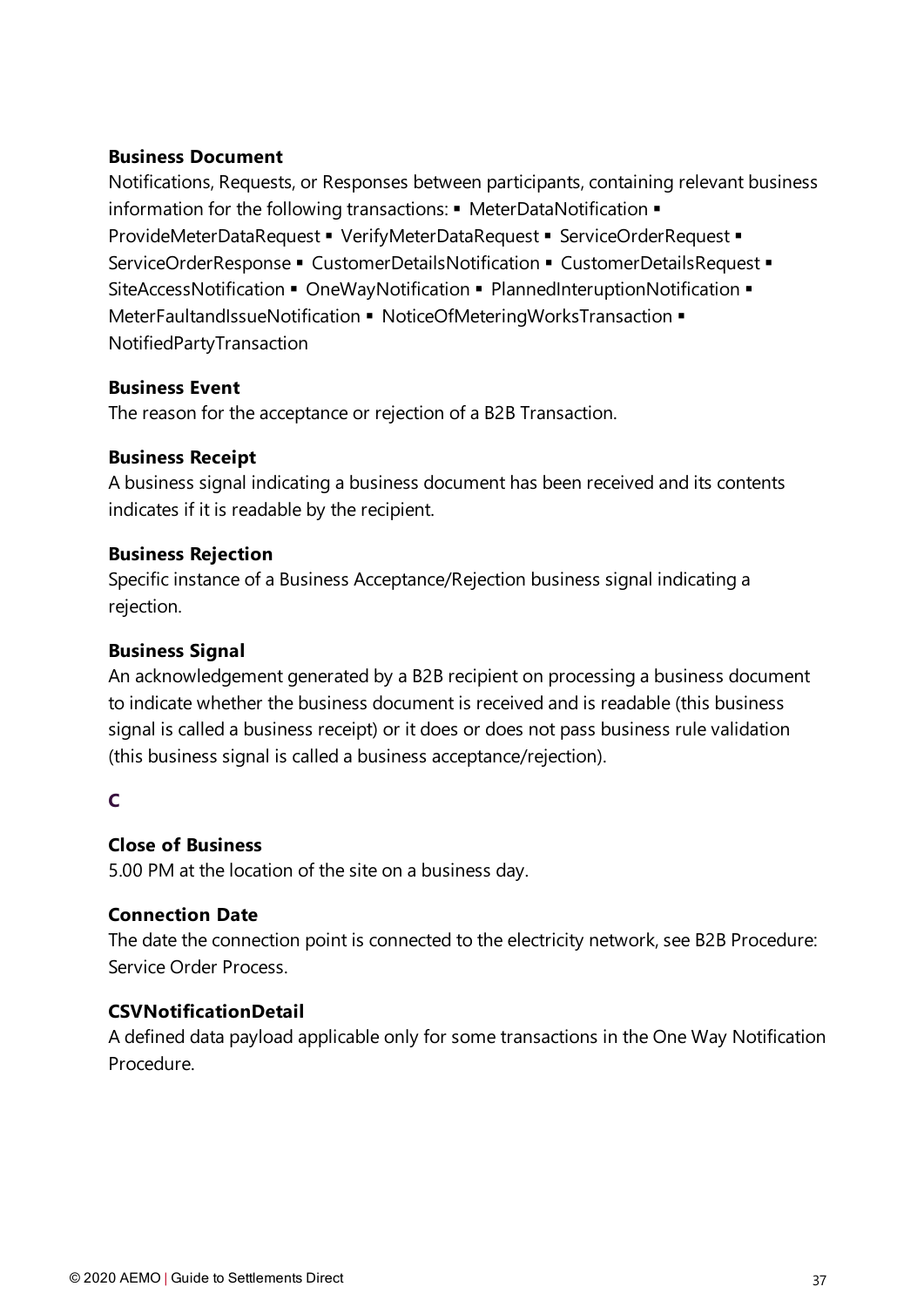#### **Customer and Site Details**

The elements of data identified in any of the notification transactions detailed in the B2B Procedures: Customer and Site Details Notification Process. See B2B Procedures: Customer and Site Details Notification Process.

#### **Customer and Site Details Changes**

Includes new, amended, additional, or removal of one or more elements of data identified in any of the notification transactions detailed in the B2B Procedures: Customer and Site Details Notification Process. See B2B Procedures: Customer and Site Details Notification Process.

#### **Customer Classification Code**

A code used to determine the classification of an retail customer. For more information, see the CATS Procedures.

#### **Customer Details**

The elements of data identified in the customer details notification transaction detailed in the B2B Procedures: Customer and Site Details Notification Process. See B2B Procedures: Customer and Site Details Notification Process.

#### **Customer Details Changes**

Includes new, amended, additional, or removal of one or more elements of data identified in any of the customer details notification transactions detailed in the B2B Procedures: Customer and Site Details Notification Process. See B2B Procedures: Customer and Site Details Notification Process

#### **D**

#### **Data Interchange**

A set of cooperating applications used to replicate data between AEMO's energy market systems and a participant's DBMS conforming to the MMS Data Model.

#### **Data Model**

The definition of the interface to participants of data published by AEMO for gas or electricity. A database conforming to the Data Model can contain a local copy of all current participant-specific data recorded in the main database. The Data Model includes database tables, indexes, and primary keys.

#### **De-energised Site**

A connection point that is not electrically connected to the network. See B2B Procedures: Service Order Process.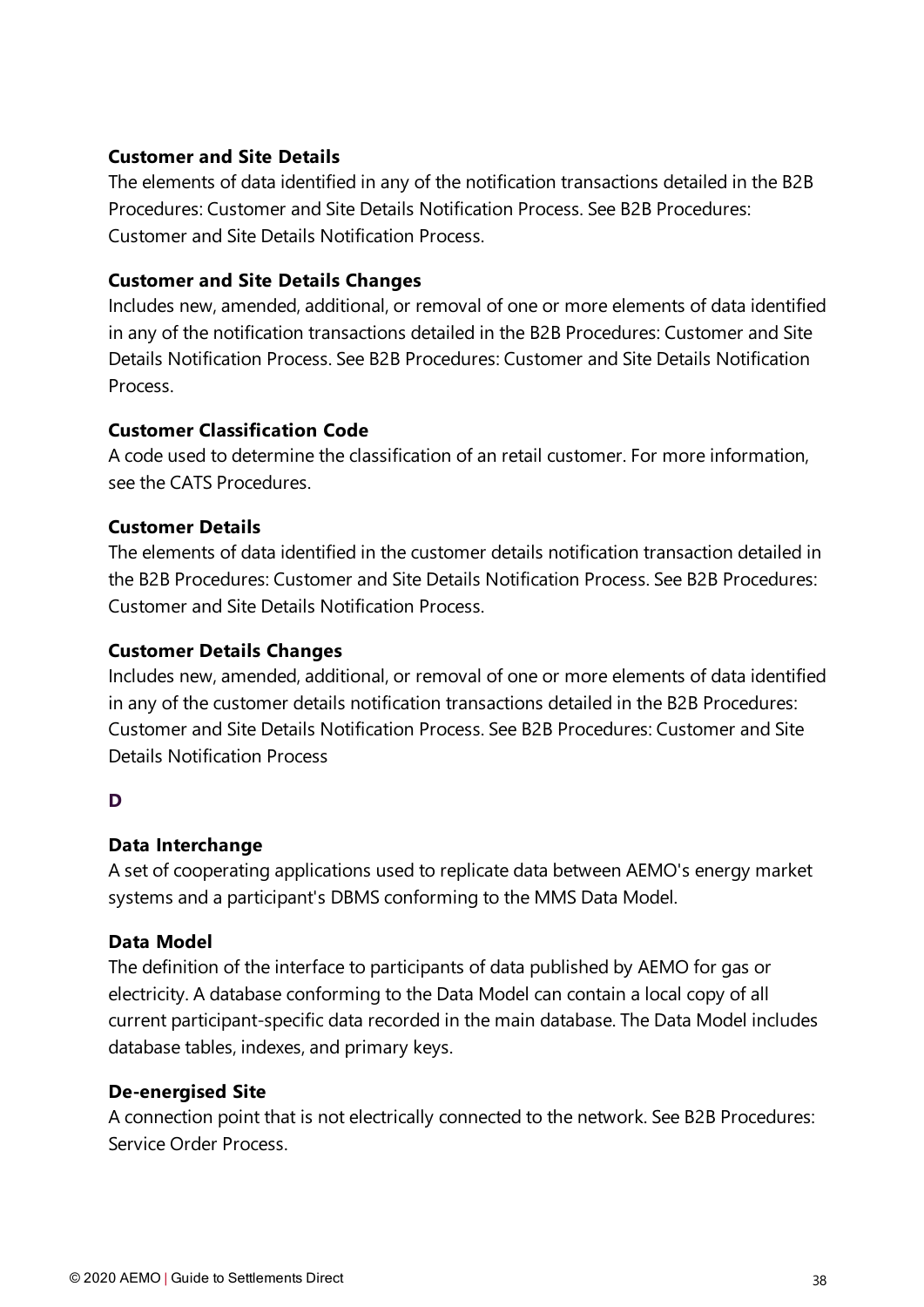### **Delivery Method**

Either the API or FTP protocol

#### **Disconnecting officer**

The service provider's personnel performing a de-energisation service order. Refer B2B Procedures: Service Order Process.

### **Distributor**

The term DNSP is used in favour of Distributor in the B2B Procedures.

## **DS**

Dispatch

## **E**

## **e-Hub Interface**

AEMO provides the following pre-production and production environment e-Hub interfaces: 1. The MSATS Browser functionality accessible over MarketNet. 2. The FTP Gateway accessible over MarketNet (to support the B2B hokey-pokey protocol). 3. The e-Hub Portal functionality accessible over MarketNet or the internet. 4. The e-Hub API functionality accessible over internet or MarketNet. Either to push the messages or pull the message from the e-Hub queue using RESTful APIs.

#### **ebXML**

Electronic Business XML. An internationally developed set of protocols for using XML. ebXML is a wide ranging standard that covers all layers of messaging. The VicGas FRC project has adopted only the transport, routing and packaging (TRP) recommendations of ebXML, and is using aseXML to define standards for message content.

#### **EMMS Markets Portal**

Wholesale Electricity Market Management System; software, hardware, network and related processes to implement the wholesale energy market.

#### **Energised Site**

A connection point that is electrically connected to the network, see B2B Procedures: Service Order Process.

## **Event Code**

A specific code used to refer to a business event defined in a B2B Procedure, see B2B Procedures: Technical Delivery Specification.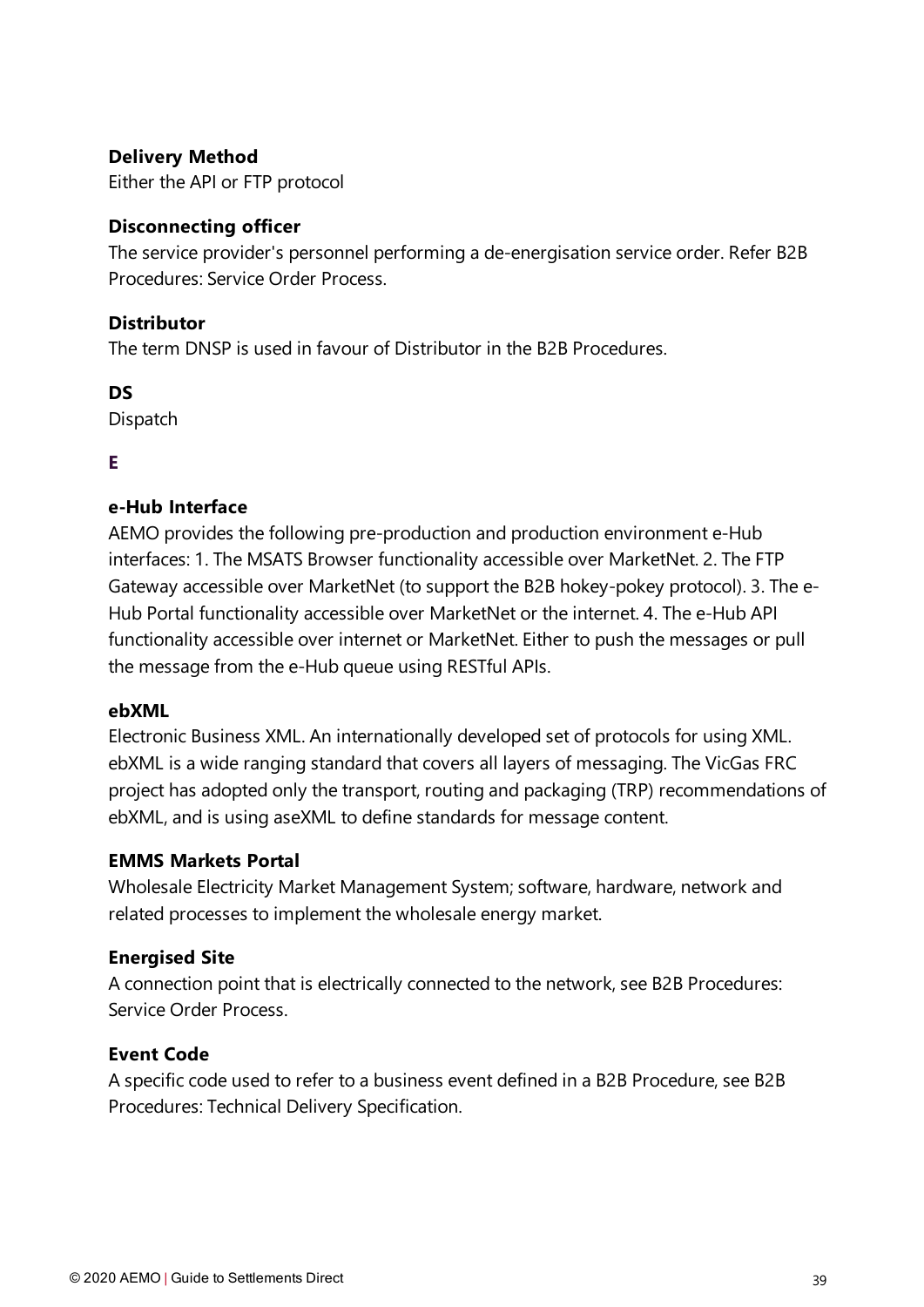### **F**

## **File Limit**

Refers to the number of files in an inbox or outbox at which point the B2B Handler generates a flow control file, see B2B Procedures: Technical Delivery Specification.

## **File Transfer and Acknowledgement Protocol**

See MSATS File Exchange Protocol in the B2B Procedures: Technical Delivery Specification.

## **FTP**

File transfer protocol

#### **FTP Gateway**

AEMO systems to participant systems interaction using batch processing, suitable for Participant systems using database technology and submission or receipt of high volumes of data. o Management of security and data distribution. AEMO recommends this method to replicate large amounts of data

#### **FTP Protocol**

A B2B e-Hub delivery method.

### **Fully Tagged aseXML Transactions**

An aseXML transaction not containing a CSV payload, see B2B Procedures: Technical Delivery Specification.

#### **H**

## **Hazard**

A health and/or safety risk at a site, see B2B Procedures: Customer and Site Details Notification Process and B2B Procedures: Service Orders Process.

## **Hokey-Pokey Protocol**

The FTP Protocol

#### **I**

#### **Initiating Message**

The first message in a series of related messages, see B2B Procedures: Technical Delivery Specification.

#### **Initiator**

The participant initiating a B2B Interaction.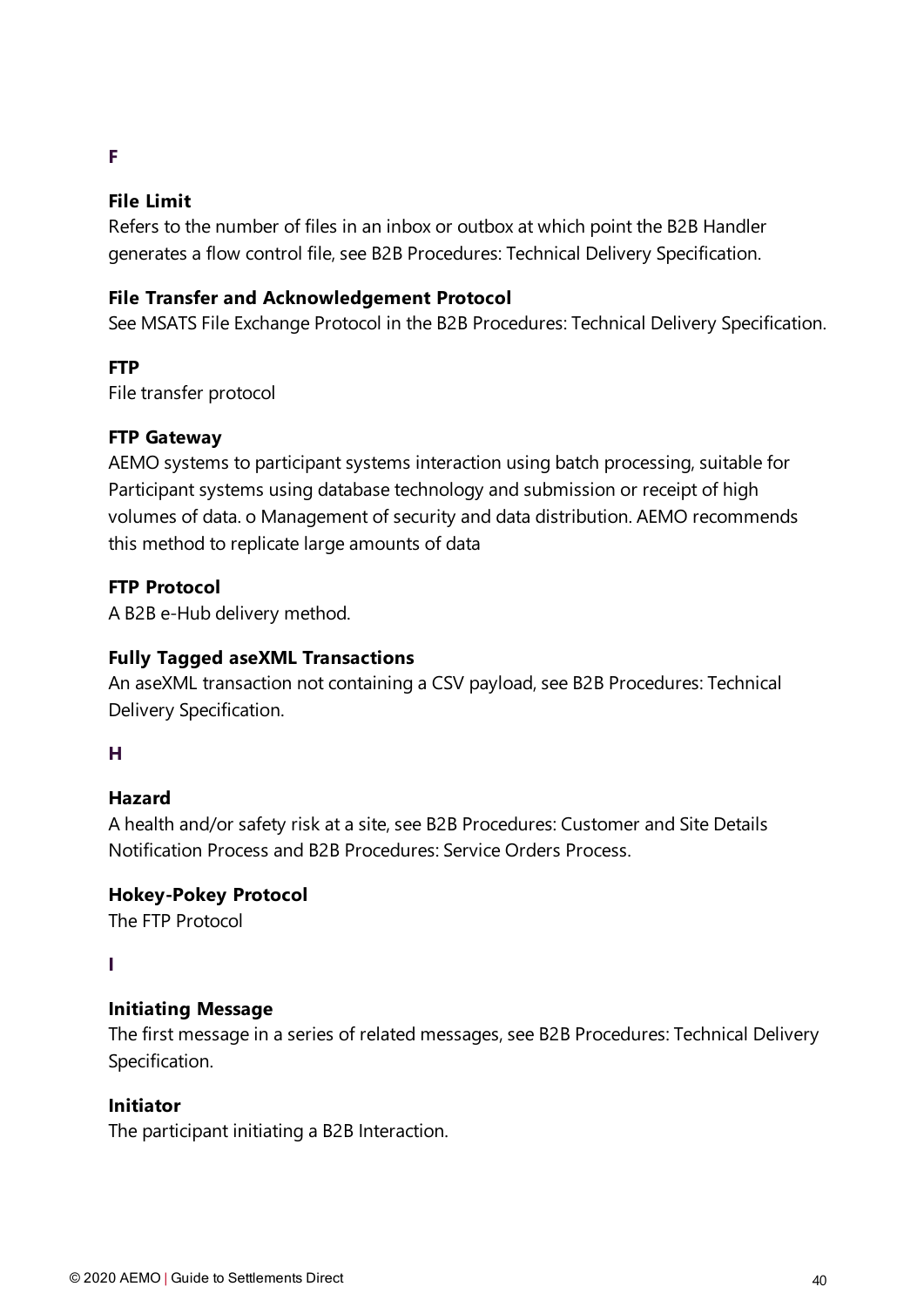### **M**

#### **MarketNet**

AEMO's private network available to participants having a participant ID

## **Medium Term PASA**

## **Message Acknowledgement**

An aseXML realisation of a Business Receipt.

#### **MSATS**

Retail Market Settlement and Transfer Solution

#### **MSUG**

Market Systems User Group

**MW** Megawatt

**MWh** Megawatt hour

## **N**

#### **National B2B Infrastructure**

Infrastructure (software and hardware) that physically enables B2B communication between participants. This includes, but is not necessarily limited to: MSATS B2B Handler (software and hardware), MSATS B2B gateways, communications between participants and MSATS, B2B gateways, and participant gateways.

#### **NEL**

National Electricity Law

#### **NEMDE**

National Electricity Market Dispatch Engine

#### **NEMweb**

Public market data in csv file format: http://www.nemweb.com.au/

#### **NER**

National Electricity Rules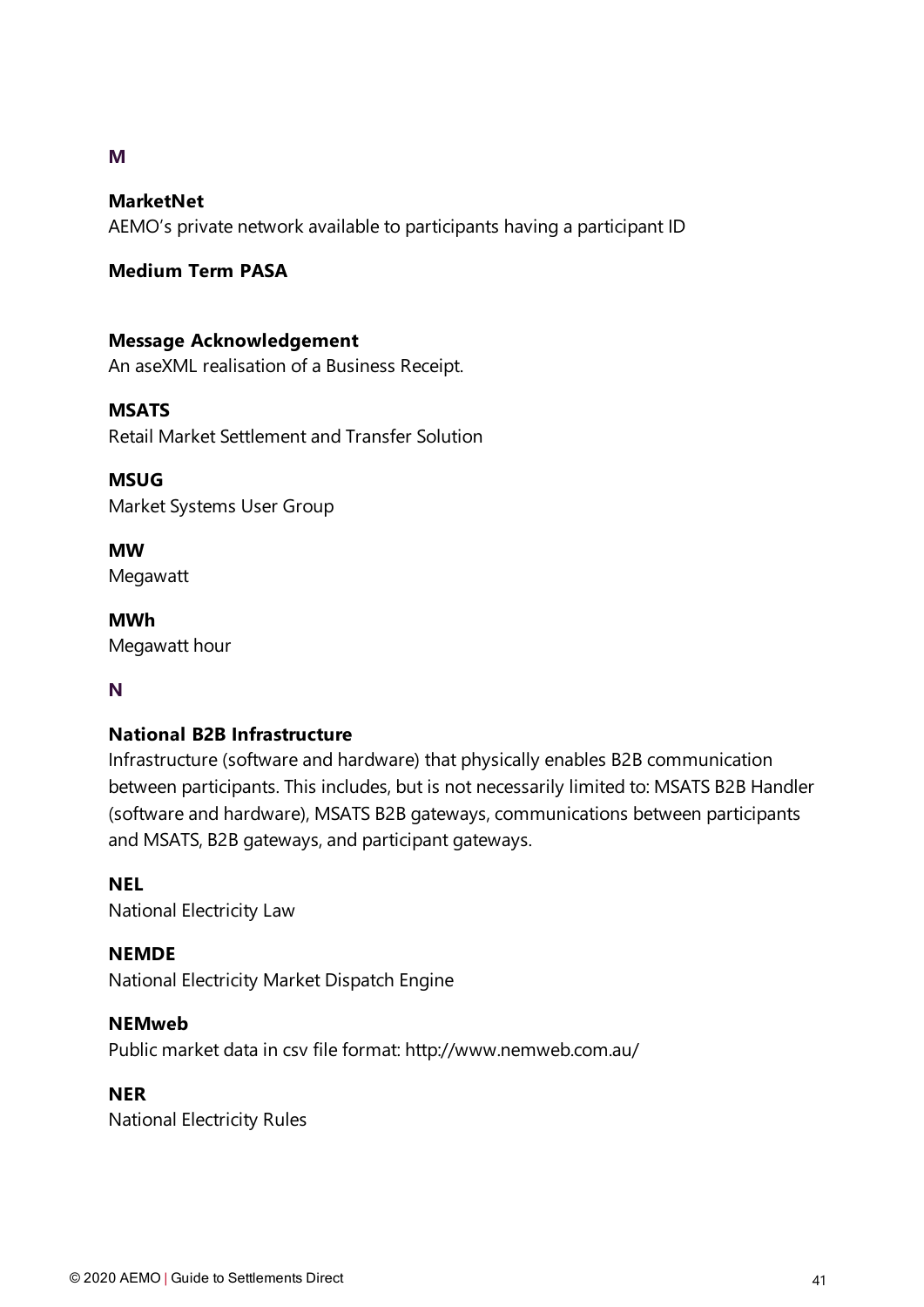#### **Next Scheduled Read Date**

The date of the next scheduled meter read to be undertaken by the current MDP or MPC, see MSATS Procedures: CATS Procedures.

#### **NMAS**

Non-market Ancillary Service

## **Non-technical B2B Procedures**

The B2B Procedures other than the B2B Procedures: Technical Guidelines for B2B Procedures and the B2B Procedures: Technical Delivery Specification.

#### **Not Completed**

A ServiceOrderStatus indicating the Primary Work is not complete.

## **Notification**

A transaction that does not have a corresponding reply transaction, see Notification Business Transaction Pattern.

## **Notification Business Transaction Pattern**

A B2B interaction characterised by one participant sending a notification transaction (e.g. CustomerDetailsNotification) to another participant without a corresponding reply transaction.

#### **Notification Detail**

Data Payload for the One Way Notification.

## **Notified Party**

The receiver of a B2B Transaction or B2B Acknowledgement for notification purposes only and not required to perform any services for the Initiator.

## **O**

## **One Way Notification**

A B2B Procedure defining the standard processes and transaction data requirements for one way messaging transactions between market participants. It provides a process where participants can send messages to other participants for multiple NMIs in a single transaction.

#### **P**

## **PA**

participant administrator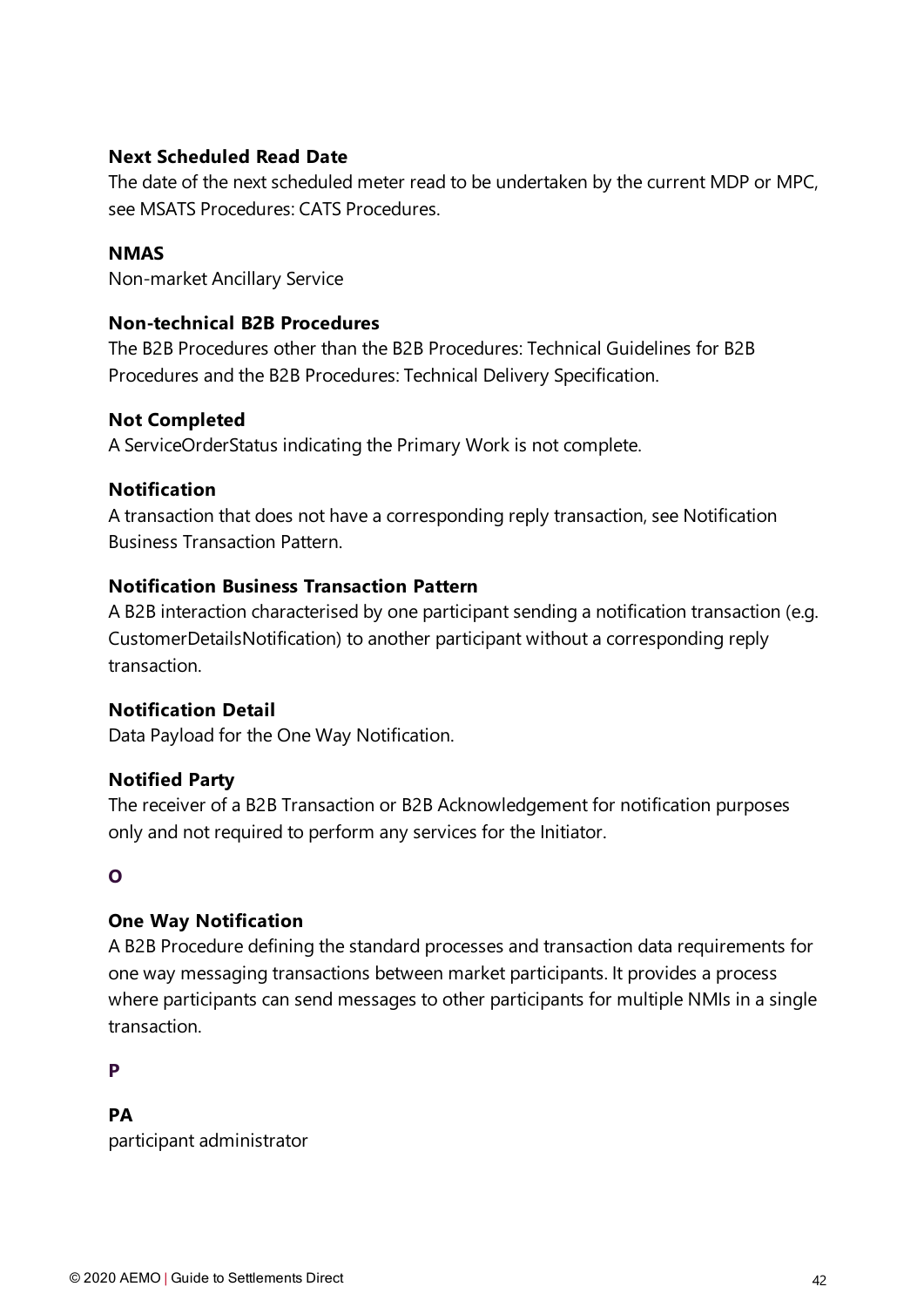## **Partially Completed**

A Service Order Status indicating the Recipient has completed the Primary Work but there are outstanding matters requiring attention.

#### **Participant Administrator**

Your company's PA set up by AEMO during registration

#### **Participant Directories**

Participant inbox and outbox used by the B2B e-Hub Handler, see B2B Procedures: Technical Delivery Specification.

#### **Participant File Server**

The publishing point from AEMO systems to participant systems. Each participant is allocated an account and access to private and public areas. Participants are responsible for interfacing with the participant file server.

#### **Participant Gateways**

Hardware and software used by a participant to send and receive B2B files, see B2B Procedures: Technical Delivery Specification.

#### **Participant ID**

Registered participant identifier; A company can have more than one Participant ID.

#### **Participant Relationship**

Where a participant has a role recorded in MSATS with respect to a connection point.

#### **Participant User**

An end-user, using AEMO's participant energy market systems to view and retrieve information on behalf of a participant ID. The participant users access rights are created and maintained by the participant ID's Participant Administrator.

#### **Participant User ID**

The user ID you used to login to the system.

#### **PASA**

Projected Assessment of System Adequacy

#### **PD**

Pre-dispatch

#### **Pre-production**

AEMO's test system available to participants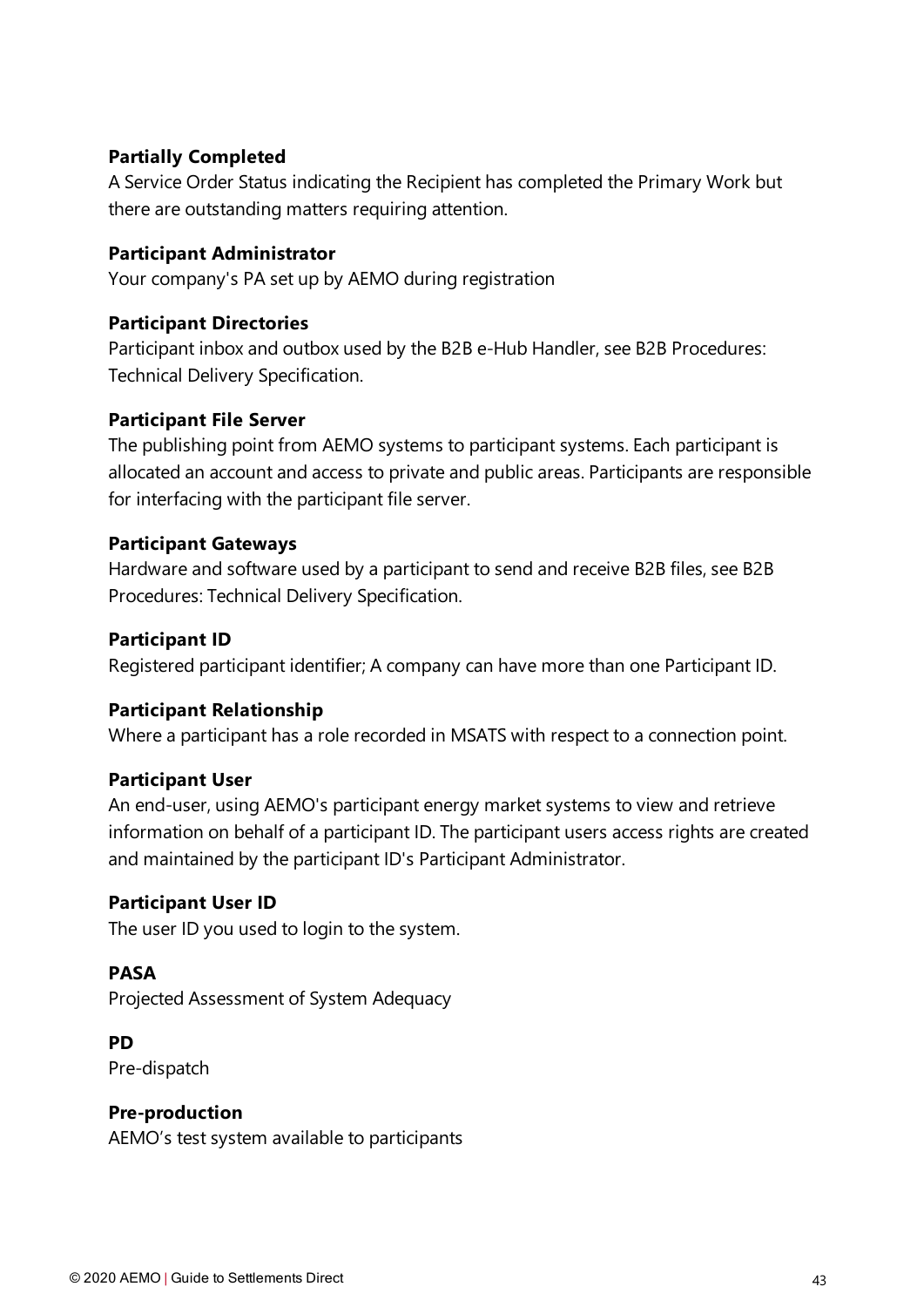#### **Previous Retailer**

Refer to old retailer.

#### **Primary Work**

The activity described by the ServiceOrderType field of a Service Order Request.

#### **Production**

AEMO's live system

#### **Prospective Retailer**

Retailer who may initiate a defined B2B process on the basis that they are in the process of applying for responsibility of a given site (using the Customer Transfer process in MSATS).

#### **Provide Meter Data Process**

The provision by an MDP of metering data specifically requested by a participant, see B2B Procedures: Meter Data Process.

#### **Put Process**

The FTP Put command used to copy files between participant inboxes and outboxes, see B2B Procedures: Technical Delivery Specification.

#### **R**

#### **Recipient**

The receiver of a B2B Transaction or B2B Acknowledgement. This can be either a notification, request for data or request to perform work.

#### **Reconciliation Process**

The provision of the customer details held by the FRMP for all of their current customers in the DNSP's area at the time of the data extract, see B2B Procedures: Customer and Site Details.

#### **Regulated Time Frame**

The timing requirement imposed on a service provider by the relevant jurisdictional instrument for the conduct of the regulated service.

#### **Reject**

When used in the context of a transaction, indicates that the recipient of the transaction has rejected the transaction using a business acceptance/rejection with an ase: Status of "Reject", see all B2B Procedures.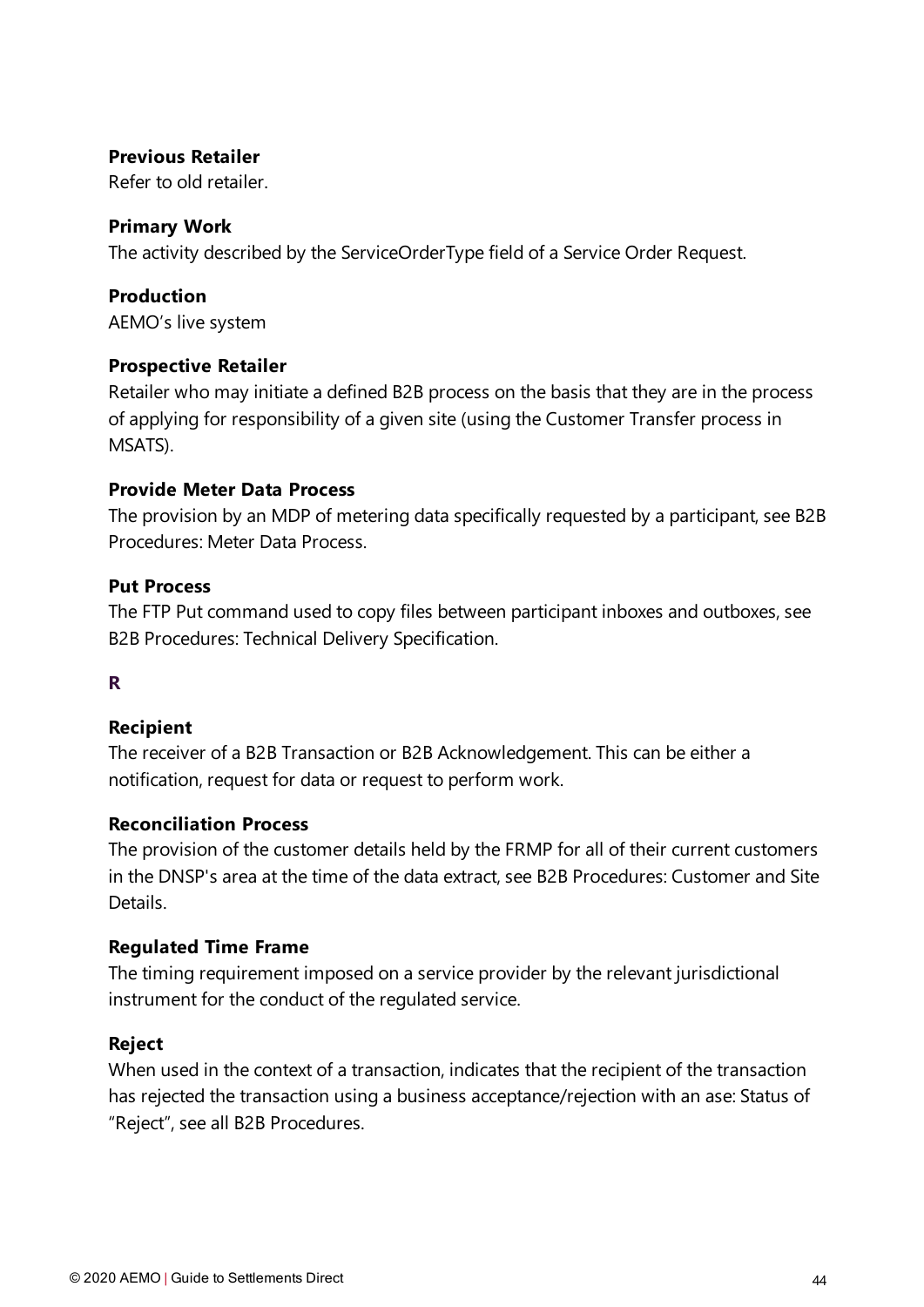## **Request and Response Transactions**

See request/response business transaction pattern.

#### **Request/Response Business Transaction Pattern**

A B2B interaction characterised by one participant sending a request transaction (e.g. ServiceOrderRequest) to another participant and the other participant responding with a corresponding response transaction (e.g. ServiceOrderResponse). In some cases, a notification is sent in response to a request transaction (e.g. a MeterDataNotification providing the metering data requested in a ProvideMeterDataRequest).

#### **Required Time Frame**

The time allowed for the completion of the requested work. This period represents the regulated time frame for the performance of the work requested (where a regulated time frame exists) or an agreed period specified in the relevant B2B Procedures. See B2B Procedures: Service Order Process.

#### **S**

#### **Self-accreditation**

Stage 1 and stage 2 self-accreditation testing

#### **Service Order**

A request to perform specified work, see B2B Procedures: Service Order Process.

#### **Service Order Process**

The process of requesting the performance of specified work and receiving notification of the outcome of the request, see B2B Procedures: Service Order Process.

#### **Service Order Request**

A request made by a retailer to a service provider for a defined service to be performed at a connection point, see B2B Procedures: Service Order Process.

#### **Service Order Response**

A B2B Communication in response to a Service Order Request that includes an explanation if the work is incomplete.

#### **Service Paperwork**

Paperwork required to carry out certain Service Order Requests. For example: electrical work request or certificate of electrical safety.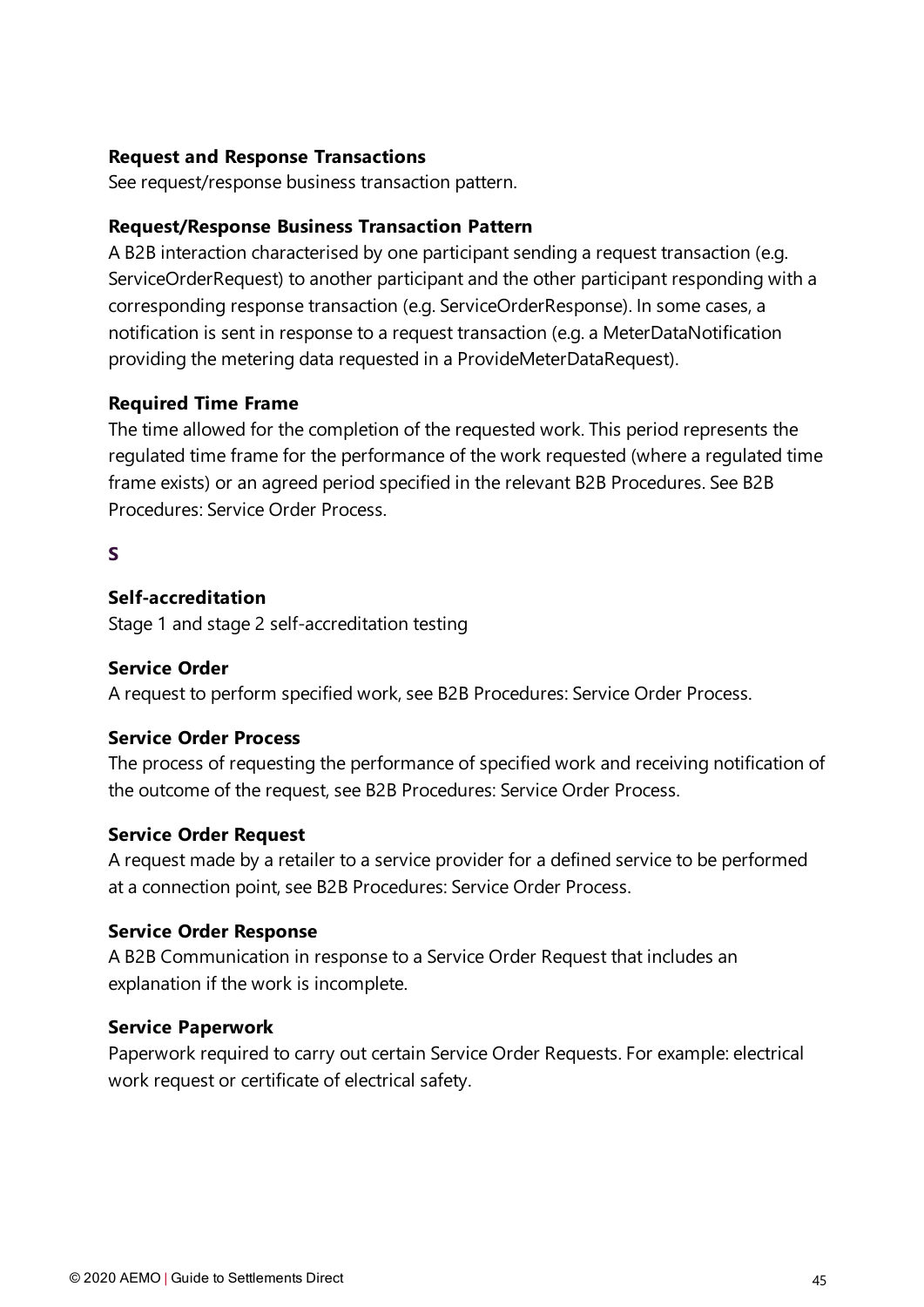#### **Service Provider**

When used in a B2B Procedure, refers to the DNSP, MDP, or MPB.

#### **Set Participant**

Where a Participant User has user rights assigned by more than one participant ID, the Participant User can select the participant ID they want to represent using the Set Participant option in the web portals.

#### **STPASA**

Short-term Projected Assessment of System Adequacy; 7 days worth of data

#### **T**

#### **Technical Delivery Specification**

The B2B Procedures: Technical Delivery Specification. Defines the technical requirements for communicating B2B messages between participants using the MSATS B2B Handler or contingency systems.

#### **Technical Guidelines**

Refers to the B2B Procedures: Technical Guidelines for B2B Procedures.

#### **Timing Period**

Period between two timing points.

#### **Timing Point**

Point in time when an activity occurs.

#### **Timing Requirement**

The timing points when an activity must be initiated or an activity completed.

#### **Transaction Acknowledgement**

An aseXML realisation of a business acceptance/rejection.

#### **Transaction Group**

The transaction group field in an aseXML Message, see B2B Procedures: Technical Delivery Specification.

#### **Transaction Message**

An aseXML realisation of a business document.

#### **Transaction Model**

The physical exchange of B2B messages to complete a B2B interaction.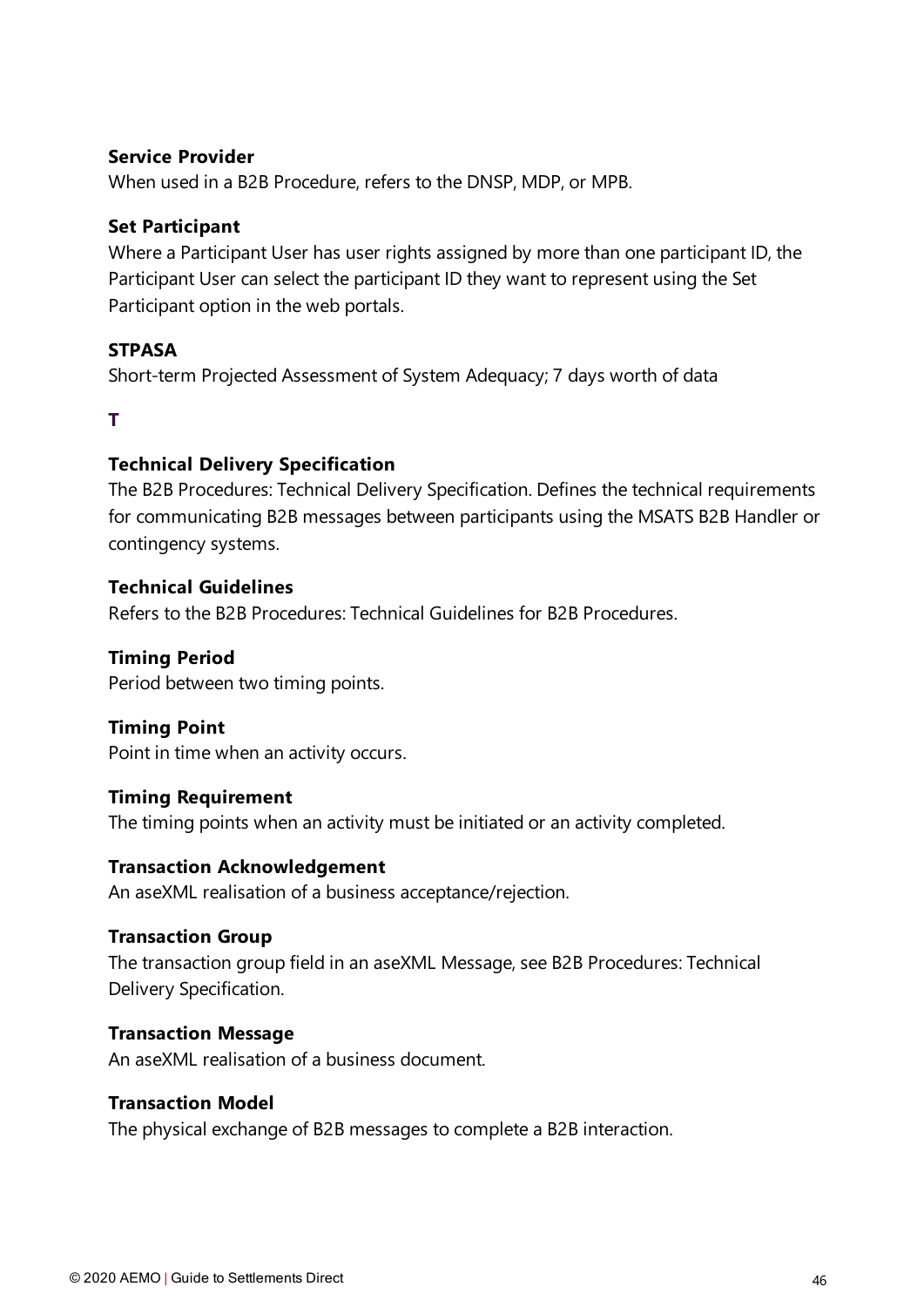## **Transaction Priority**

An element in an aseXML message allowing the sender to indicate their preference in terms of timeliness of processing for the message contents. The three allowable values are "High", "Medium" and "Low". As used in terms such as Medium Priority or Low Priority.

## **U**

# **URM**

User Rights Management; see the Guide to URM on AEMO's website

## **V**

# **VPN**

Virtual Private Network

# **X**

# **XML**

eXtensible Mark-up Language.

# **Z**

# **Zip**

A file containing business data with filename extensions of .zip, are compressed, and contain one file with a filename extension of .XML. The XML file contains the XML coded message data.